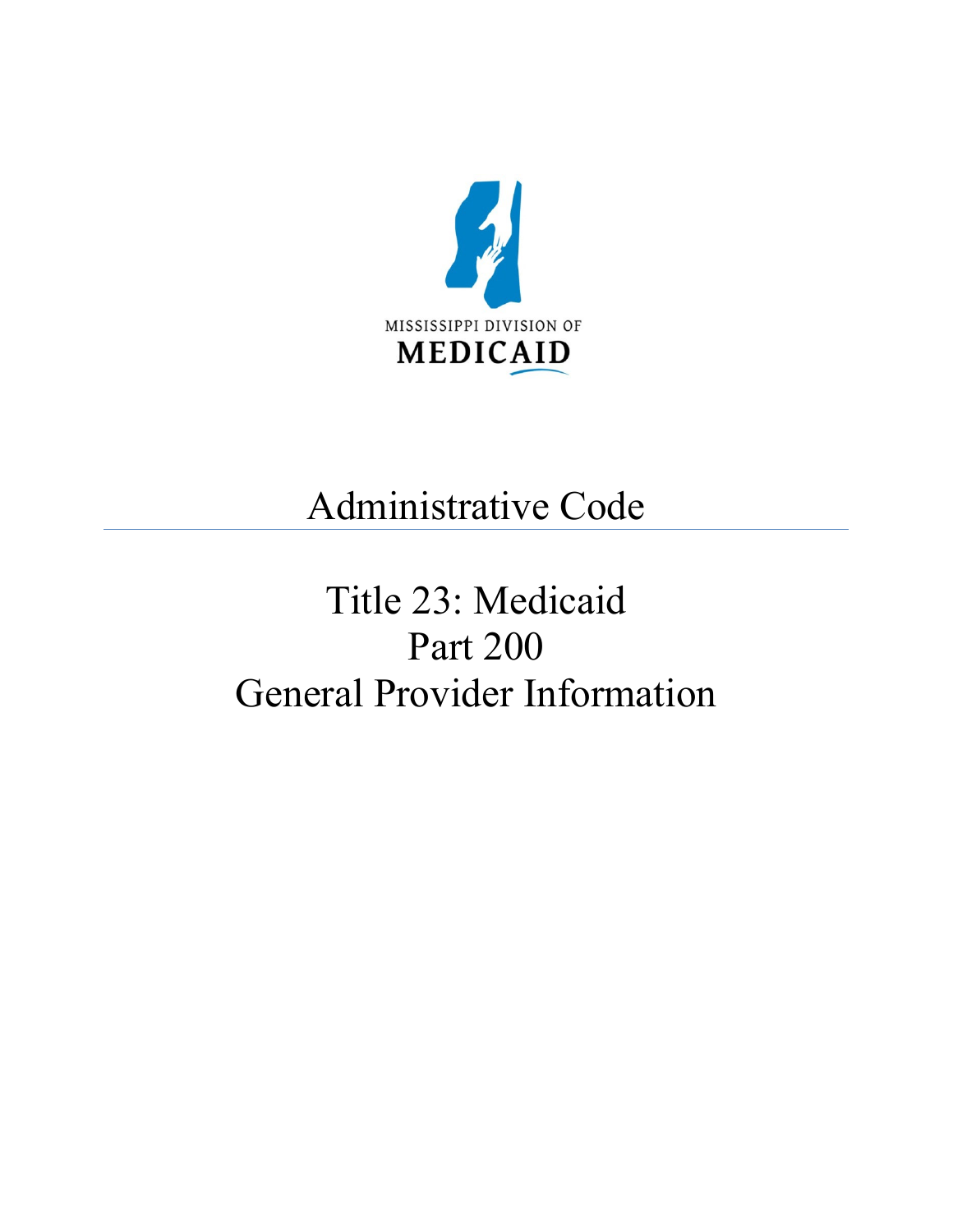| Table of Contents                                                          |
|----------------------------------------------------------------------------|
|                                                                            |
|                                                                            |
|                                                                            |
|                                                                            |
|                                                                            |
|                                                                            |
|                                                                            |
|                                                                            |
|                                                                            |
|                                                                            |
|                                                                            |
|                                                                            |
|                                                                            |
|                                                                            |
|                                                                            |
|                                                                            |
|                                                                            |
| Rule 2.3: Medicaid Cost Sharing for Medicare/Medicaid Dually Eligibles  19 |
|                                                                            |
|                                                                            |
|                                                                            |
|                                                                            |
|                                                                            |
|                                                                            |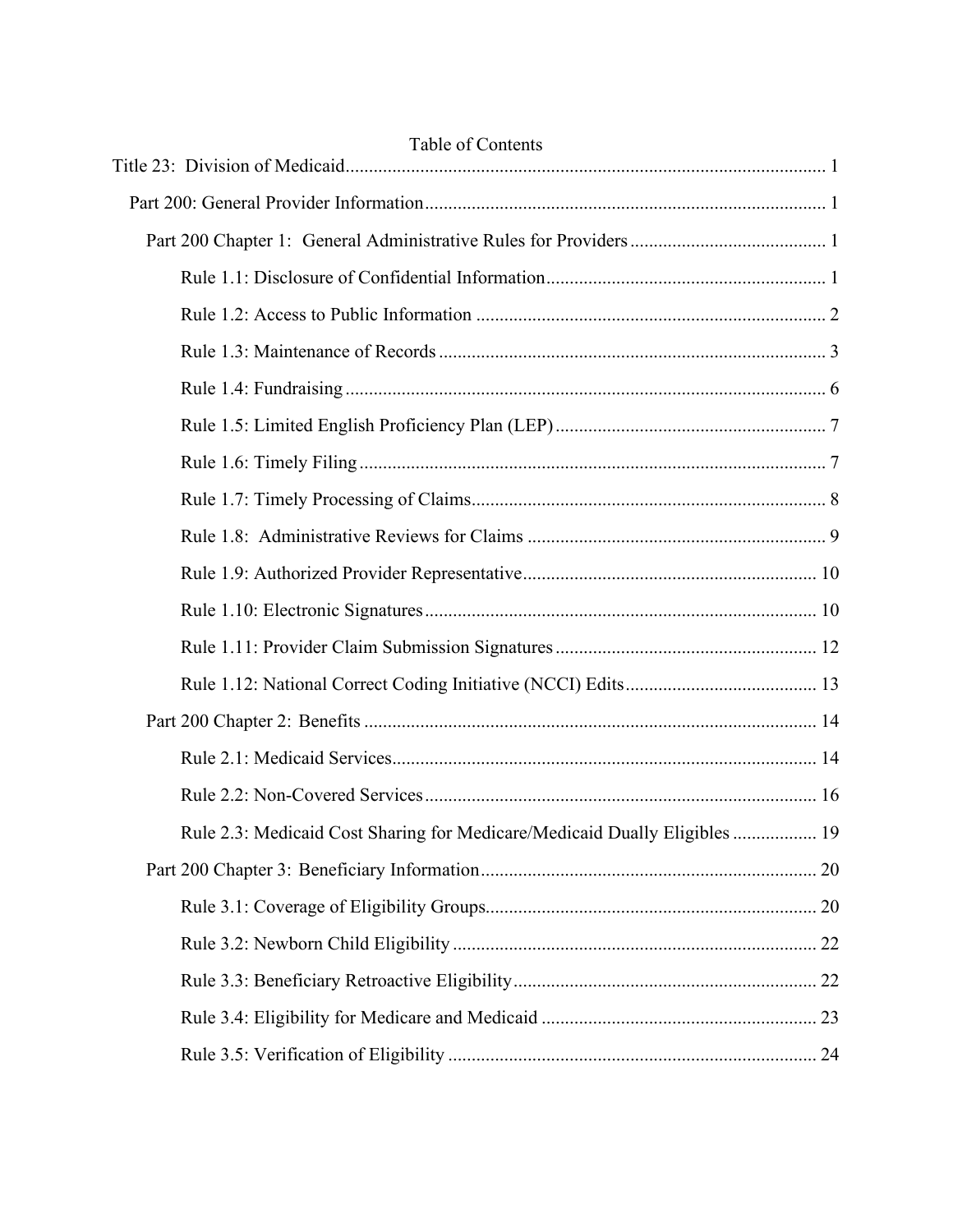| Rule 4.4: Effective Date of Provider Agreement and Provider Agreement Termination |  |
|-----------------------------------------------------------------------------------|--|
|                                                                                   |  |
|                                                                                   |  |
|                                                                                   |  |
|                                                                                   |  |
|                                                                                   |  |
|                                                                                   |  |
|                                                                                   |  |
|                                                                                   |  |
|                                                                                   |  |
|                                                                                   |  |
|                                                                                   |  |
| Rule 5.5: Mobile Medical Units Other Than Independent Diagnostic Treatment        |  |
|                                                                                   |  |
|                                                                                   |  |
|                                                                                   |  |
|                                                                                   |  |
|                                                                                   |  |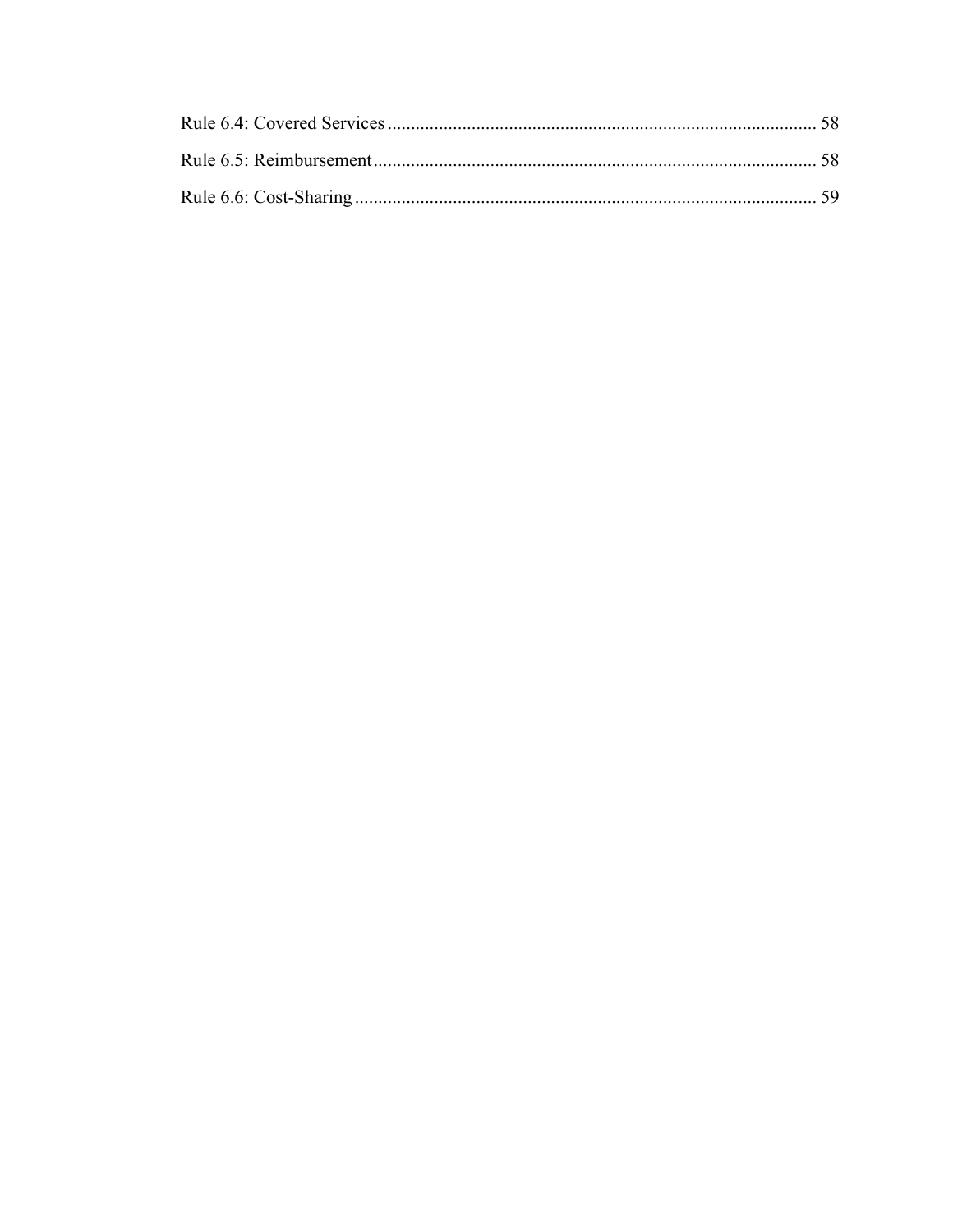## <span id="page-4-0"></span>**Title 23: Division of Medicaid**

## <span id="page-4-1"></span>**Part 200: General Provider Information**

## <span id="page-4-2"></span>**Part 200 Chapter 1: General Administrative Rules for Providers**

## <span id="page-4-3"></span>*Rule 1.1: Disclosure of Confidential Information*

- A. Records and information acquired in the administration of any part of the Social Security Act are confidential and may be disclosed only under the conditions prescribed in rules and regulations of the Department of Health and Human Services (DHHS) or when authorized by the Secretary of Health and Human Services.
- B. A provider may disclose records or information acquired under the Medicaid program only when:
	- 1. The record or information is to be used in connection with a claim, or
	- 2. To verify the utilization of Medicaid benefits; and
	- 3. The disclosure is necessary for the proper performance of the duties of any employee of:
		- a) The Division of Medicaid,
		- b) Any public or private agency or organization under an agreement with Division of Medicaid in regard to meeting requirements of the Medicaid program,
		- c) The Attorney General Medicaid Fraud Control Unit,
		- d) A duly authorized legal hearing, or
		- e) Representative of the Secretary of Health and Human Services office.
- C. If a beneficiary or beneficiary's attorney requests medical records, billing information, etc., these records should be released in accordance with the Third Party Procedures described in Part 300, Chapter 7.
- D. Providers that are utilizing collection and/or billing agencies should know that the Division of Medicaid and its fiscal agent cannot release information to these companies without a signed release from the Medicaid beneficiary. Information can only be furnished to:
	- 1. The provider that provided the service to the Medicaid beneficiary, or
	- 2. To a provider's business agent, billing service, or accounting firm that regularly handles claims filing for the provider,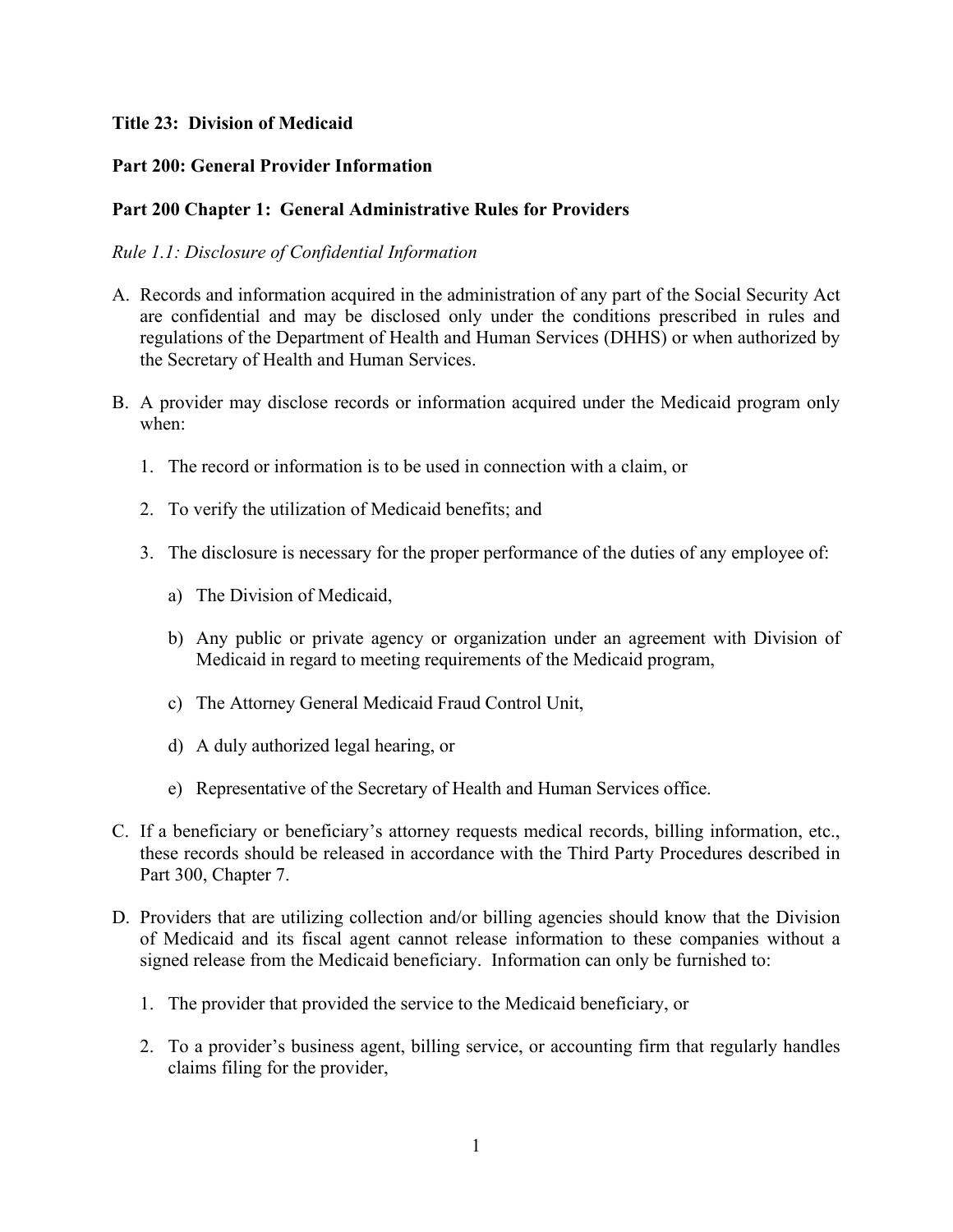- a) If, and only if the company has a written agreement with the provider, and
- b) Has a confidentiality agreement with the Division of Medicaid that is on file with the fiscal agent.
- E. State law requires that any medical information concerning a Medicaid beneficiary that is released by a provider must contain the following information:
	- 1. The person is a Medicaid beneficiary,
	- 2. His/her Medicaid identification number, and
	- 3. The bill has been paid by Medicaid or will be submitted to Medicaid.
- Source: Miss. Code Ann. § 43-13-121; Social Security Act Section 1902(a)(7); Title XIX Social Security Act

#### <span id="page-5-0"></span>*Rule 1.2: Access to Public Information*

- A. Public access to records maintained by the Division of Medicaid is described in Section 25- 61-1 et seq. of the Mississippi Code of 1972, as amended. An exception to this public access for Medicaid purposes is beneficiary specific information which must be kept confidential in accordance with 42 CFR 431.300 through 431.307 as discussed in Chapter 200, Rule 1.1, and the Health Insurance Portability and Accountability Act (HIPAA) Privacy Rule, 45 CFR 160 and 164.
- B. Provider manuals/bulletins and other Division of Medicaid information including the complete Medicaid Eligibility Manual, the Title XIX State Plan for the Mississippi Division of Medicaid and certain fee schedules are available for viewing and/or printing.
- C. Records furnished to the Division of Medicaid by third parties that may contain trade secrets or confidential commercial or financial information will not be released until notice to the third party has been given. Such records will be released within a reasonable period of time, unless the third party has obtained a court order protecting the records as confidential. If the third party notifies the Division of Medicaid that it will seek a court order to protect the records as confidential, the Division of Medicaid will notify the requestor.
- D. Any person seeking a public record pursuant to the Mississippi Public Records Act, Section 25-61-1, et seq., should make the request in writing. The written request should include the following information:
	- 1. Name of requestor,
	- 2. Address of requestor,
	- 3. Other contact information, including telephone number and any e-mail address,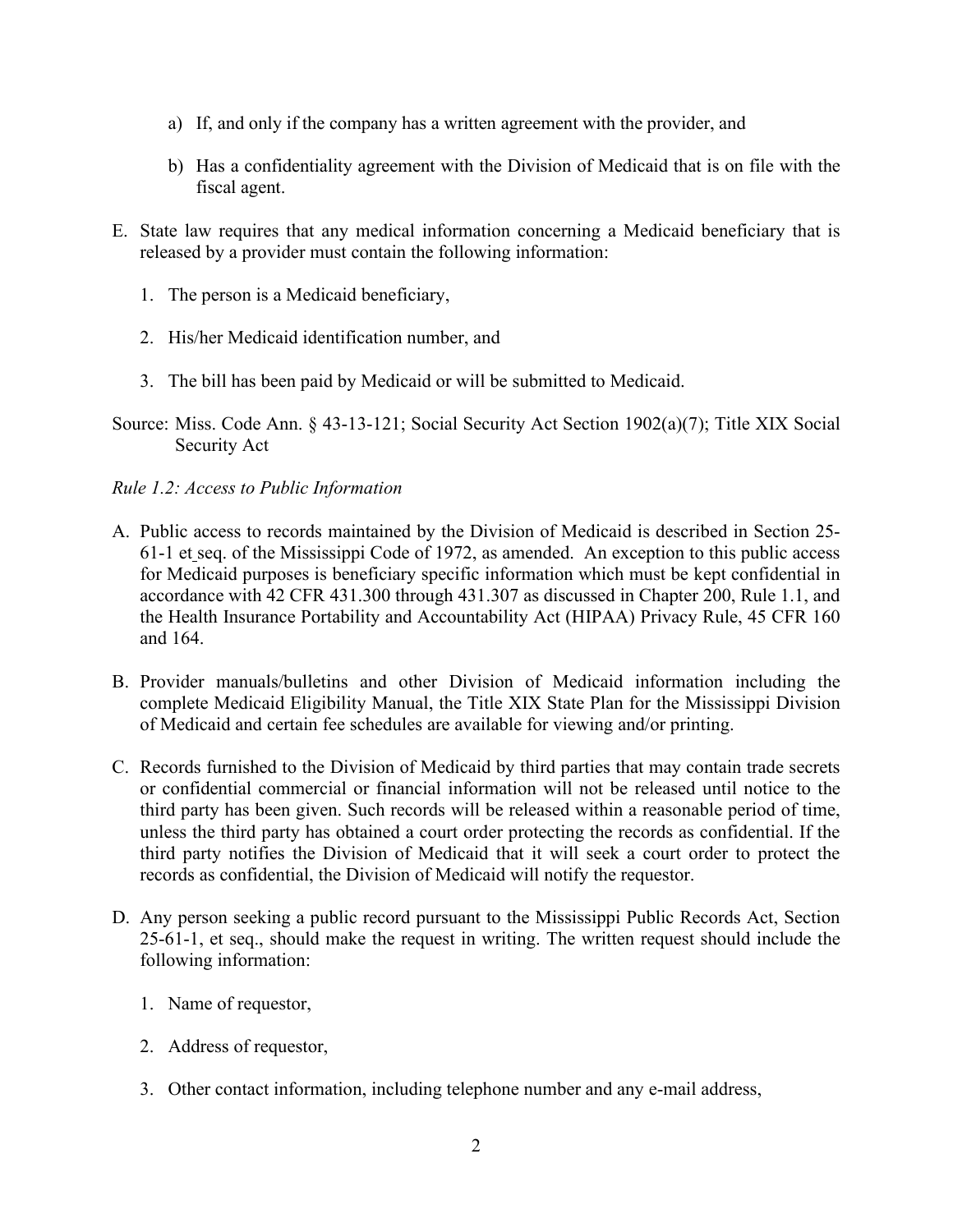- 4. Identification of the public records adequate for the public records officer or designee to locate, and
- 5. The date and time of day of the request.

Source: Miss. Code Ann. § 43-13-121; Miss. Code Ann. § 25-61-1; 42 CFR 431.300 – 431.307; HIPAA 45 CFR 160 and 164.

#### <span id="page-6-0"></span>*Rule 1.3: Maintenance of Records*

- A. All professional, institutional, and contractual providers participating in the Medicaid program must:
	- 1. Maintain all records substantiating services rendered and/or billed under the program, and
	- 2. Upon request, make such records available to representatives of the Department of Health and Human Services (DHHS), the Centers for Medicare and Medicaid Services (CMS), the Division of Medicaid, or the Mississippi Medicaid Fraud Control Unit (MFCU) in substantiation of any and all claims.
- B. The Division of Medicaid defines medical records as documentation supporting medical services which fully disclose the extent of services, care and supplies furnished to a beneficiary and support claims billed.
	- 1. Medical records must be legible, appropriate, and correct. All entries within a medical record should be written legibly to ensure beneficiary safety and appropriate billing and/or reviewing.
	- 2. All information contained within a medical record must be written, entered or otherwise compiled on appropriate provider documentation forms.
	- 3. All entries within the medical record must be made without a space between entries.
	- 4. All entries must be made in a permanent form and cannot be in pencil.
	- 5. Corrective tape, corrective liquid, erasers or other obliteration methods cannot be used to remove or change information in the medical record.
	- 6. A medical record is a legal document and illegal to tamper with or falsify.
	- 7. Entry corrections in the medical record must be documented as follows.
		- a) Draw a single line through the error, to ensure the error entry is still legible.
		- b) Document the current date and time the error was lined through and initials of who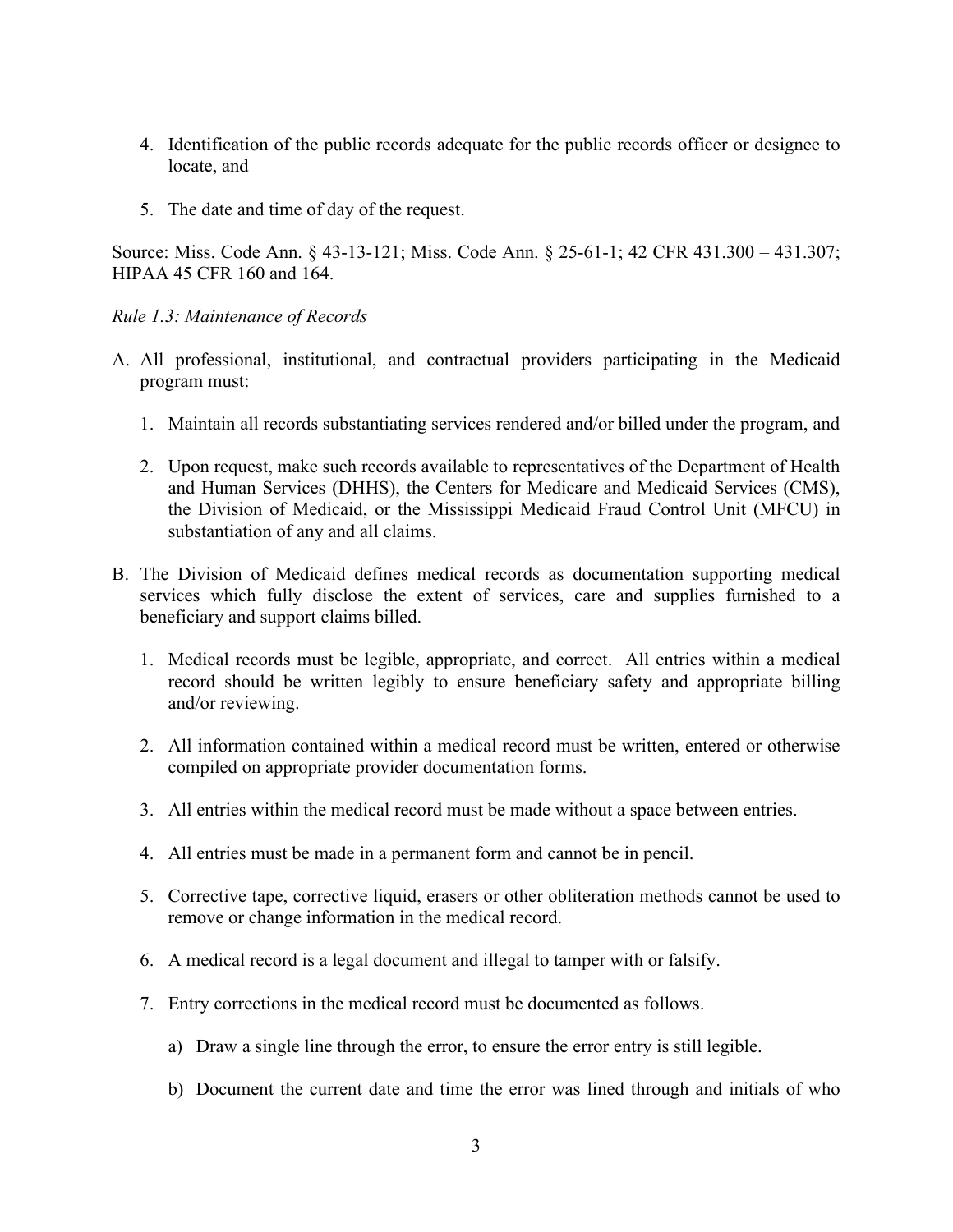lined out the entry.

- c) Document the correct information as a new entry on the next available line or in the next available space including:
	- 1) The date and time of the new entry,
	- 2) The date and time the correct information occurred, and
	- 3) The details of the correct information.
- d) Do not use corrective tape, corrective liquid or other obliteration methods to change or erase any part of the medical record.
- 8. Late entries are defined as entries that are not completed in the same business day as the date of service and must be documented as follows:
	- a) Identify the new entry as a "late entry" in the medical record.
	- b) Document the current date and time when the late entry is actually being written in the medical record and not the date and time the event/incident actually occurred.
	- c) Document the late entry event/incident and refer to the date and time the event/incident actually occurred within the late entry.
	- d) Document information as soon as possible.
	- e) Do not use corrective tape, corrective liquid or other obliteration methods to change or erase any part of the medical record.
- C. Medicaid providers must maintain auditable records that substantiate the payment of claims submitted to the Division of Medicaid.
	- 1. The Division of Medicaid's staff must have immediate access to the provider's physical service location, facilities, records, documents, books, prescriptions, invoices, radiographs, and any other records relating to licensure, medical care, and services rendered to beneficiaries, and billings/claims during regular business hours, defined as 8 a.m. to 5 p.m., Monday – Friday, and all other hours when employees of the provider are normally available and conducting business of the provider.
	- 2. The Division of Medicaid's staff must have immediate access to any administrative, maintenance, and storage locations within, or separate from, the service location.
	- 3. The Division of Medicaid does not reimburse providers for the provision of or access to records substantiating claims submitted to the Division of Medicaid.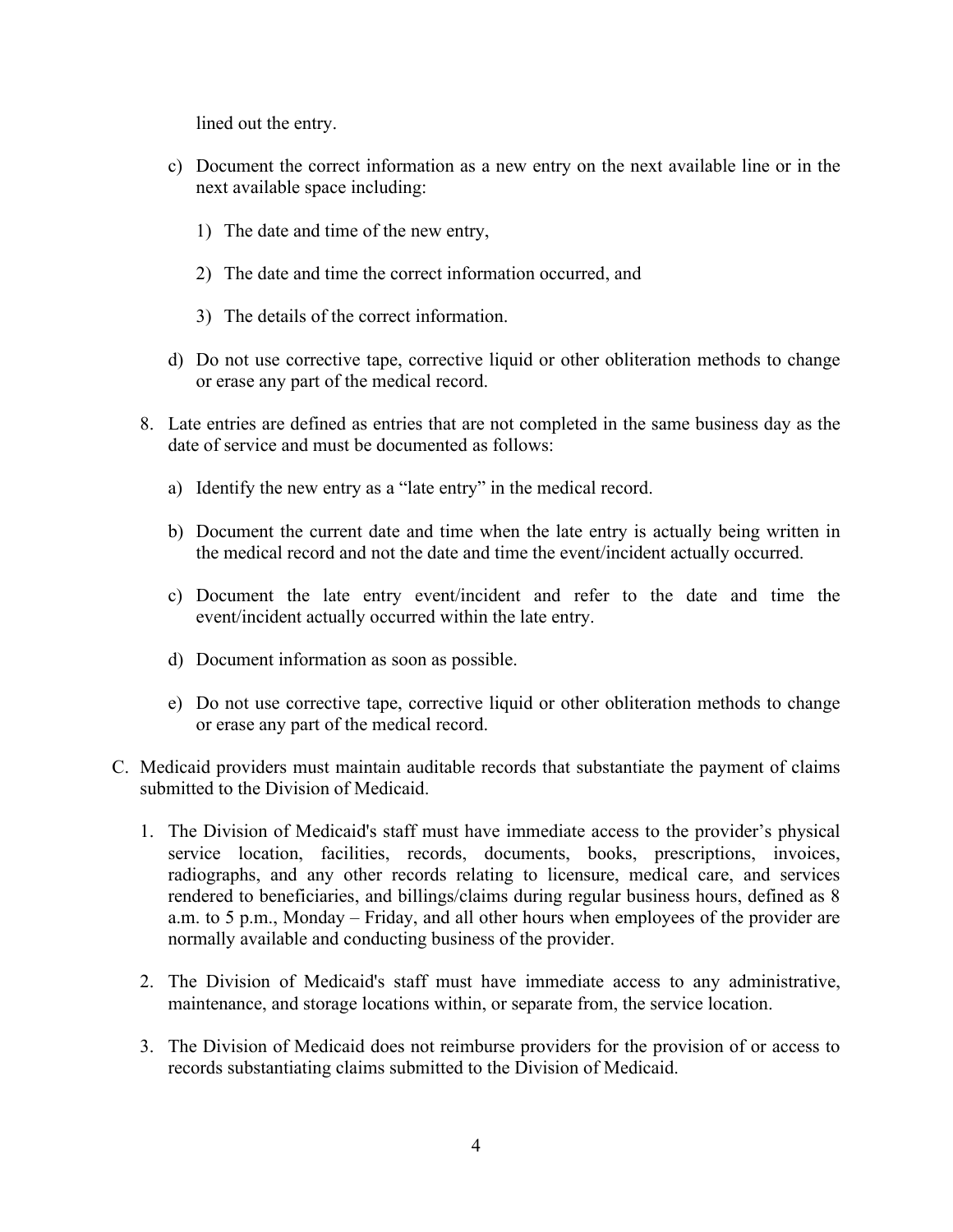- D. If a provider's records do not substantiate services paid under the Mississippi Medicaid program the provider must refund to the Division of Medicaid any money received from the Medicaid program for such unsubstantiated services. If a refund is not received within thirty (30) days, a sum equal to the amount paid for such services will be deducted from any future payments that are deemed to be due the provider.
- E. Providers must retain medical records for a minimum of five (5) years or longer as required by federal or state law.
	- 1. All providers required to file a cost report must keep and maintain books, documents and other records as prescribed by the Division of Medicaid in substantiation of its cost reports for a period of three (3) years after the date of submission to the Division of Medicaid of an original cost report, or three (3) years after the date of submission to the Division of Medicaid of an amended cost report.
	- 2. All providers not required to submit a cost report must keep and maintain books, documents, and other records as prescribed by the Division of Medicaid in substantiation of its claim for services rendered to Medicaid beneficiaries, for a period of five (5) years from the date of service or until after the date all audit findings are resolved, whichever is later.
	- 3. Providers whose cost reports are selected for audit must keep and maintain books, documents and other records as prescribed by the Division of Medicaid in substantiation of its cost reports until such time as the audit and/or any related appeals are finalized.
	- 4. Providers who are required to pay assessments must keep and preserve books and records as necessary to determine the amount of the assessments for which it is liable for no less than five (5) years.
	- 5. Coordinated Care Organizations (CCOs) must keep and maintain books, documents and other records as prescribed by the Division of Medicaid for a period of no less than ten (10) years or until all issues are finally resolved whichever is later.
	- 6. The Division of Medicaid is entitled to full recoupment of the amount paid to any provider of a medical service who has failed to keep or maintain records as required.
	- 7. A provider who knowingly or willfully makes, or causes to be made, false statement or representation of a material fact in any application for Medicaid benefits or Medicaid payments may be prosecuted under federal and state criminal laws. A false attestation can result in civil and monetary penalties as well as fines, and may automatically disqualify the provider as a provider of Medicaid services.
- Source: 42 C.F.R. § 422.504; Miss. Code Ann. §§ 43-13-117, 43-13-118, 43-13-121, 43-13- 129, 43-13-145.

History: Revised eff. 08/01/2018.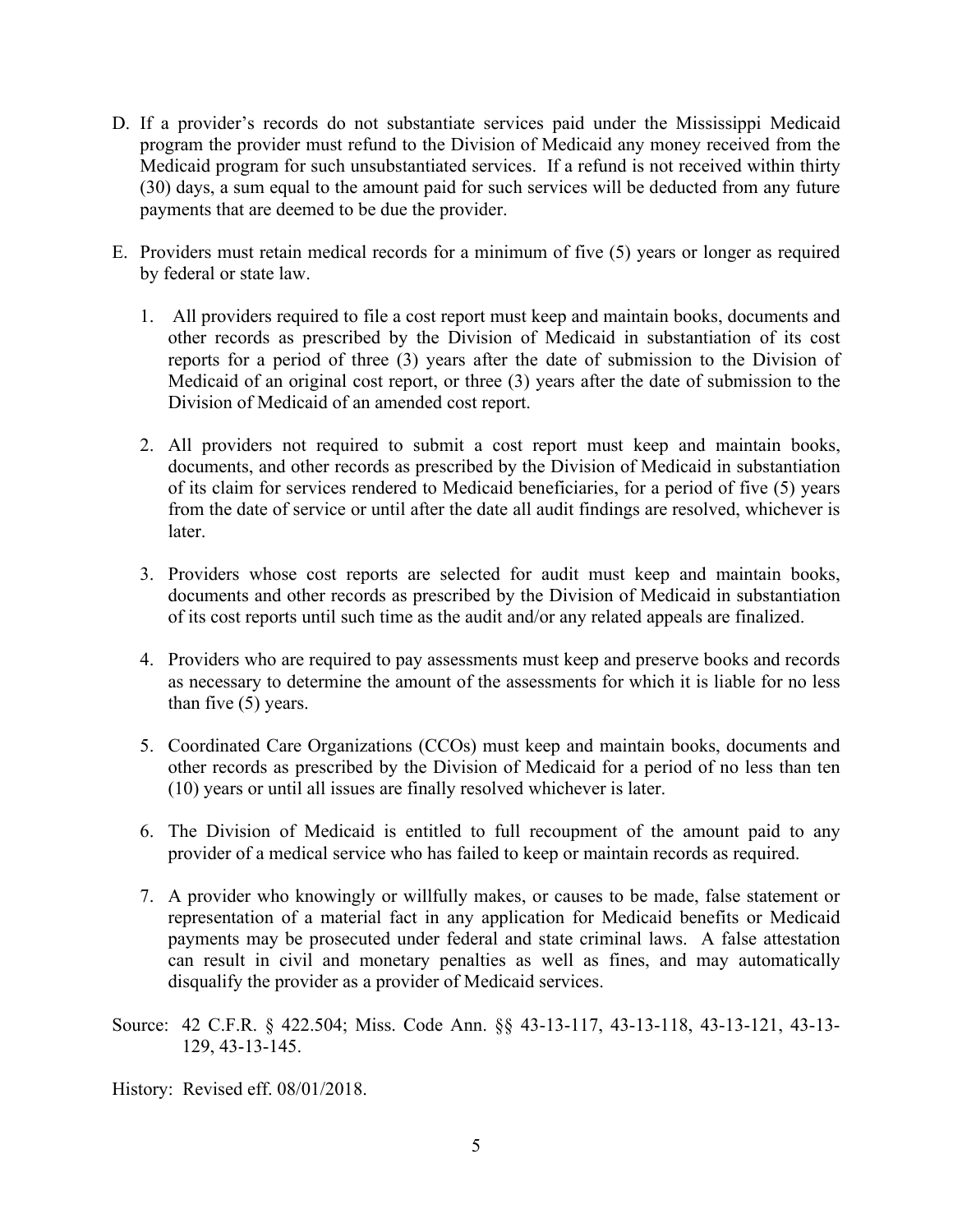#### <span id="page-9-0"></span>*Rule 1.4: Fundraising*

- A. Fundraising may only be used to obtain funds needed to pay for medical/treatment costs not normally covered by the Mississippi Medicaid program. Such costs include, but are not limited to the following:
	- 1. Transportation for family members,
	- 2. Food and lodging for the beneficiary and family,
	- 3. Child care,
	- 5. Non-covered medical equipment, or
	- 6. Non-covered medical services.
- B. Fundraising Criteria:
	- 1. Prior to accepting donations, arrangements must be made to place donations in a trust fund/ special account.
	- 2. The trust fund/special account must be established/administered in compliance with all applicable federal and state rules/regulations.
	- 3. The trust fund/special account must be managed/administered by someone other than the beneficiary or the beneficiary's family member/legal guardian (i.e., the beneficiary or the beneficiary's family member/legal guardian may not have direct access to the fund/account).
	- 4. The trust fund/special account must be maintained separate from personal monies belonging to the beneficiary or the beneficiary's family member/legal guardian (i.e., mixed funds could be counted as income or an asset which could result in a loss or reduction of Medicaid benefits).
	- 5. Legible documentation on income and expenditures must be maintained and must be made available to the Division of Medicaid, the fiscal agent, and/or the UM/QIO upon request.
- C. All sources of income must be reported to the source of eligibility. Donated funds for the purpose of payment of medical services are considered a third party source. Refer to Part 306.
- D. Provider/facilities must adhere to conditions of participation as a Medicaid provider and cannot participate in fundraising for beneficiaries to raise additional funds to pay for Medicaid covered procedures and/or related services. Refer to Part 200, Chapter 4.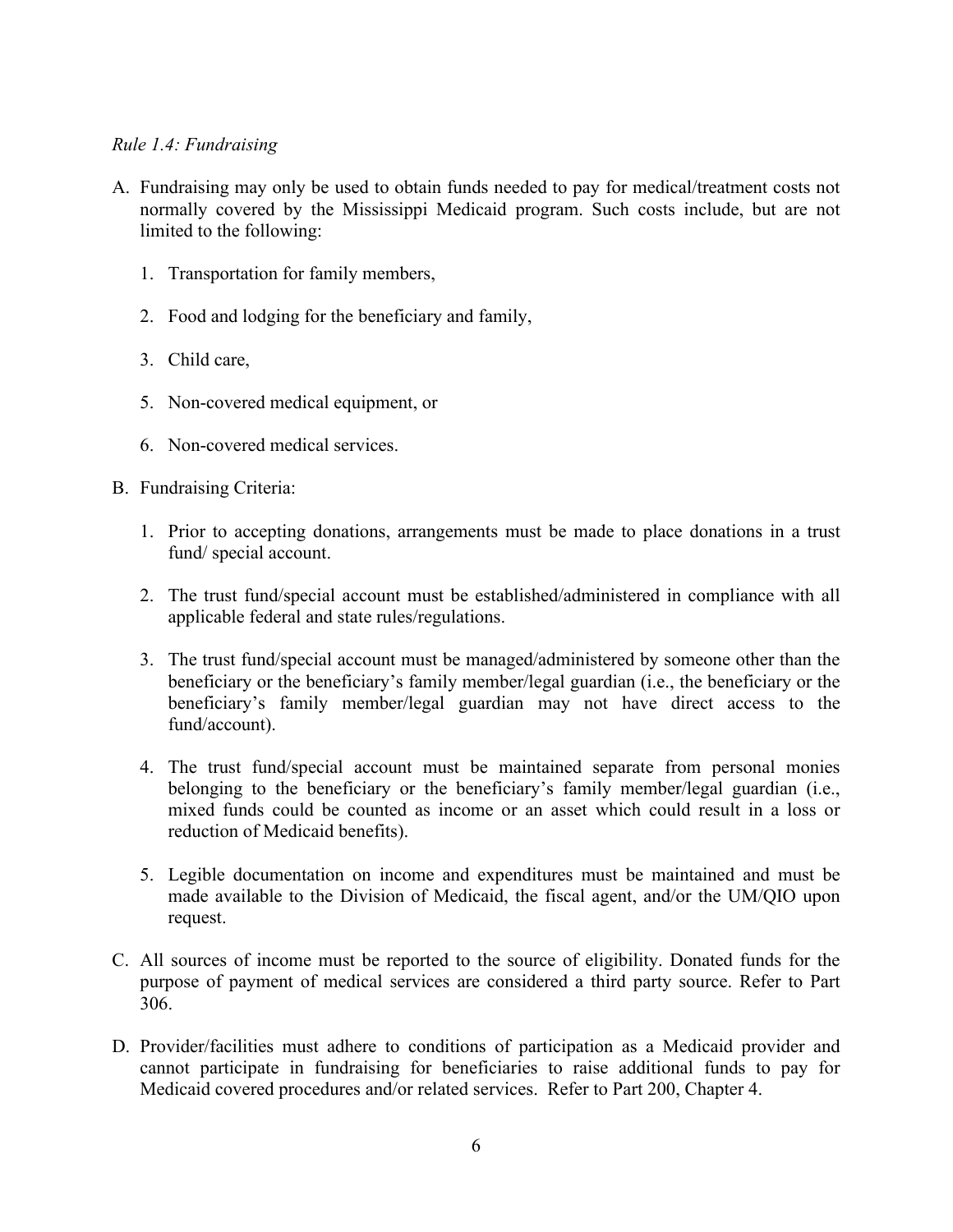Source: Miss. Code Ann. § 43-13-121

## <span id="page-10-0"></span>*Rule 1.5: Limited English Proficiency Plan (LEP)*

For Division of Medicaid purposes, this plan is established to define the mandated compliance requirements pertinent to the provision of services to individuals with limited English proficiency (LEP), established procedures for requisitioning forms in Spanish and Vietnamese, and for accessing and/or hiring and utilizing qualified interpreters. This rule provides provisions to ensure awareness of the program by beneficiaries/applicants with limited English proficiency, employee training and requirements for reporting, records retention for the LEP program and monitoring oversight of the language assistance program to ensure LEP persons meaningful access to the program.

Source: Miss. Code Ann. § 43-13-121; Title VI Civil Rights Act 1964 USC Section 2000(d)

## <span id="page-10-1"></span>*Rule 1.6: Timely Filing*

- A. The Division of Medicaid requires providers to submit claims no later than three hundred sixty-five (365) calendar days from the date of service.
- B. Claims for services submitted by newly enrolled providers must be submitted within three hundred sixty-five (365) calendar days from the date of service and must be for services provided on or after the effective date of the provider's enrollment.
- C. Claims originally submitted to and paid by a coordinated care organization (CCO) but which are subsequently recouped by the CCO retrospectively due to a change in the beneficiary's enrollment from the CCO to fee-for-service (FFS), must be submitted to the Division of Medicaid within:
	- 1. Three hundred sixty-five (365) calendar days from the date of service, or
	- 2. Within ninety (90) calendar days of the CCO recoupment if the CCO recoupment date is after the timely filing period of three hundred sixty-five (365) calendar days from the date of service.
- D. If a claim for payment under Medicare has been filed in a timely manner, the Division of Medicaid will process a Medicaid claim relating to the same services within one hundred eighty (180) calendar days after the agency or the provider receives notice of the disposition of the Medicare claim.
- E. If a provider fails to meet the timely filing requirements, the beneficiary cannot be billed for those services.

Source: 42 C.F.R. § 447.45; Miss. Code Ann. §§ 43-13-113, 43-13-117, 43-13-121.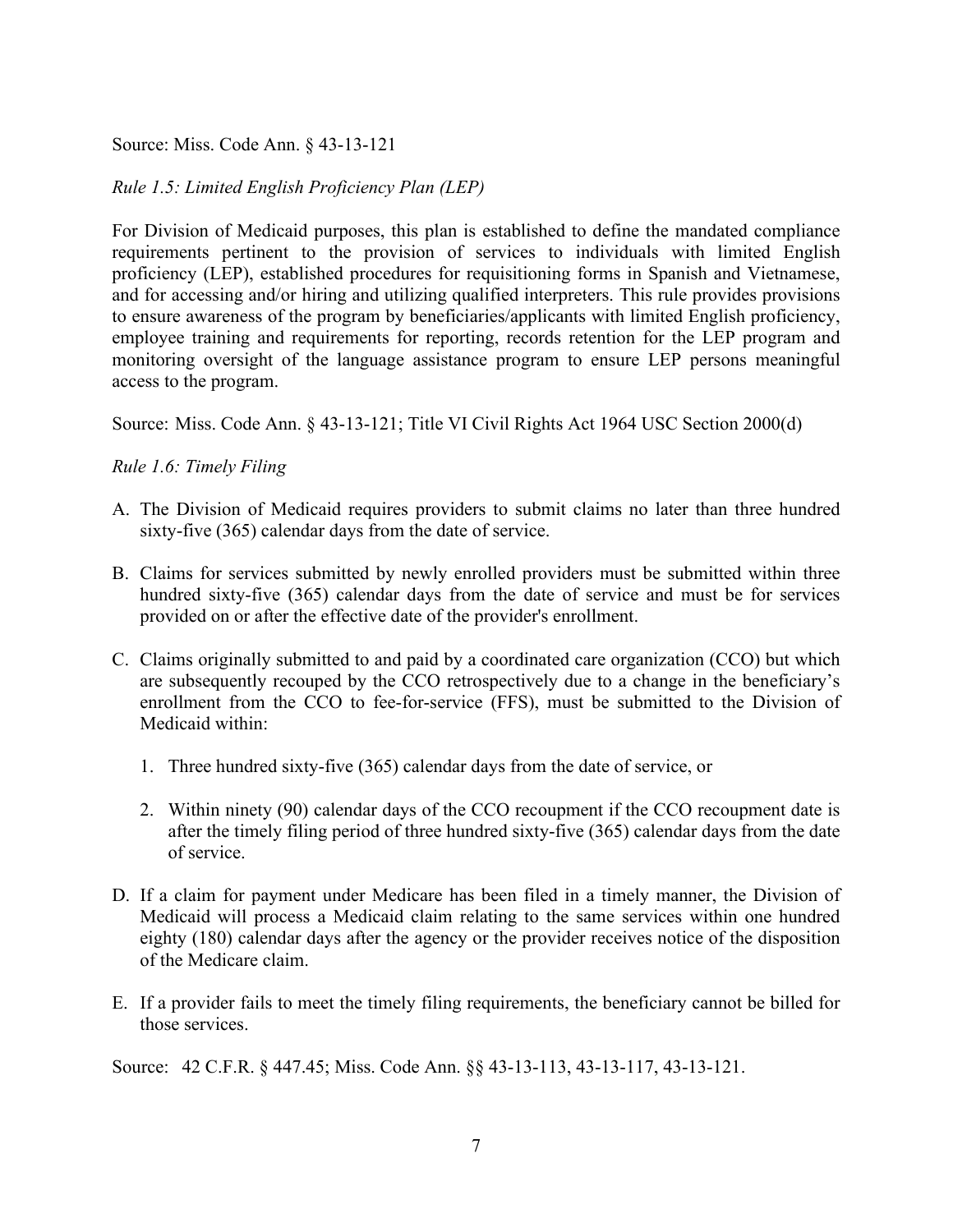History: Revised eff. 12/01/2020; New rule eff. 07/01/2019.

## <span id="page-11-0"></span>*Rule 1.7: Timely Processing of Claims*

- A. The Division of Medicaid defines a clean claim as a claim that can be processed without obtaining additional information from the provider of the service or from a third party.
	- 1. Claims with errors originating in the Division of Medicaid's claims system are considered clean claims.
	- 2. The following are not considered clean claims:
		- a) Claims from providers under investigation for fraud or abuse, or
		- b) Claims under review for medical necessity.
- B. The Division of Medicaid processes claims in accordance with federal and state timely processing requirements.
- C. The Division of Medicaid processes all claims within three hundred sixty-five (365) calendar days from the date of receipt except:
	- 1. If a claim for payment under Medicare has been filed in a timely manner, the Division of Medicaid will process a Medicaid claim relating to the same services within one hundred eighty (180) calendar days of the Medicare paid date.
	- 2. Retroactive adjustments paid to providers who are reimbursed under a retrospective payment system.
	- 3. When the claim is from a provider that is under investigation for fraud or abuse.
	- 4. When payments are made to carry out:
		- a) A court order,
		- b) Hearing decision, or
		- c) Agency corrective actions taken to resolve a dispute.
	- 5. To extend the benefits of a hearing decision, corrective action, or court order to others in the same situation as those directly affected by it.
- D. The processing period begins on the date a claim is timely received by the Division of Medicaid and ends three hundred sixty-five (365) calendar days from the date the original claim is received by the Division of Medicaid.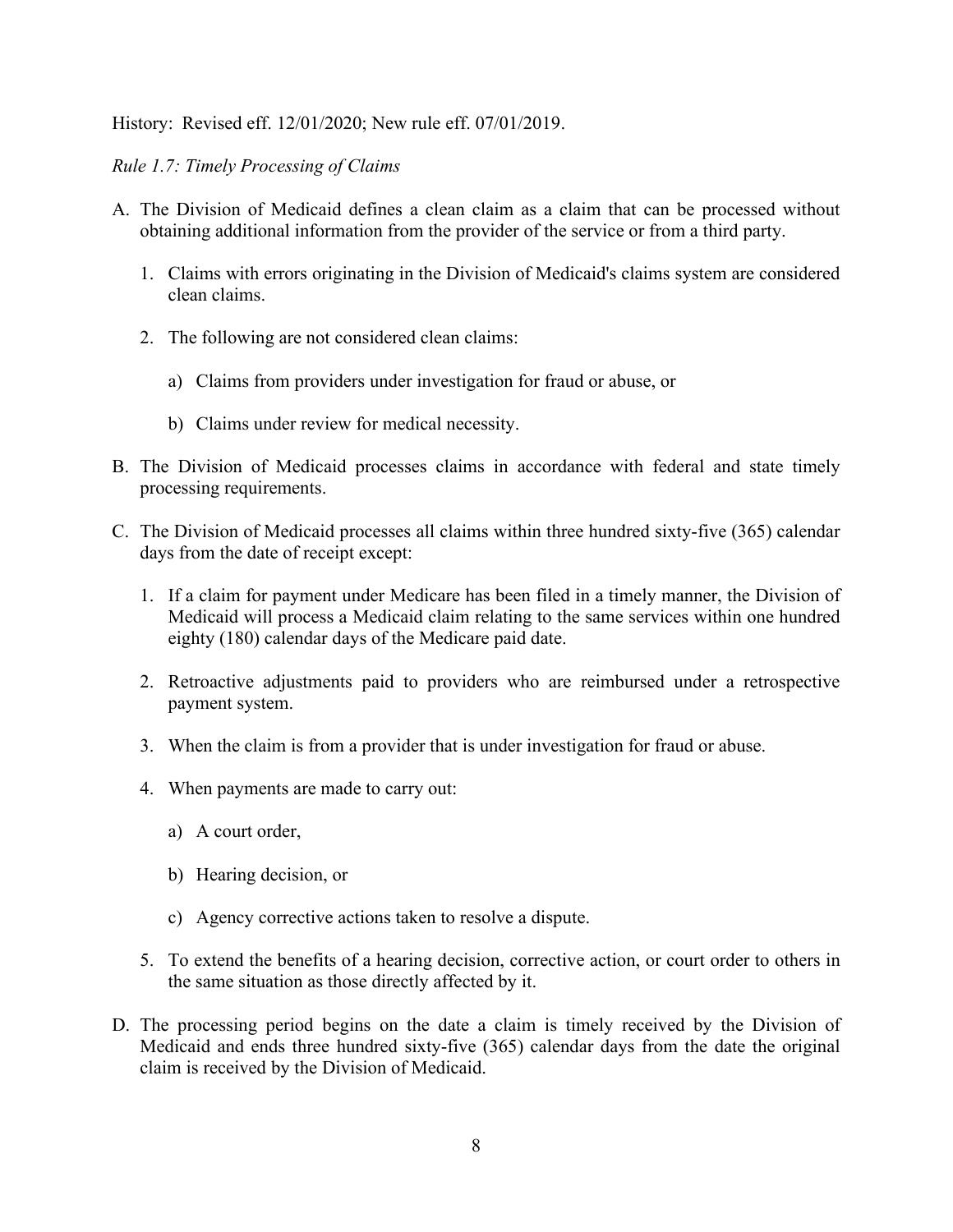- E. Providers may submit a corrected claim during the processing period.
- F. If the Division of Medicaid adjusts claims after the processing period has ended, providers may submit a written request for an Administrative Review within ninety (90) calendar days of the date of the remittance advice (RA). Providers must submit additional documentation to support claims payment.
- G. Providers may request an administrative hearing if they are dissatisfied with the disposition of their claim as described in Miss. Admin. Code, Title 23, Part 300, Rule 1.1.

Source: 42 C.F.R. § 447.45; Miss. Code Ann. §§ 43-13-113, 43-13-117, 43-13-121.

History: Added Miss. Admin. Code Rule 1.7.F. eff. 10/01/2019; New rule eff. 07/01/2019.

#### <span id="page-12-0"></span>*Rule 1.8: Administrative Reviews for Claims*

- A. Providers may request an Administrative Review regarding claims within ninety (90) calendar days of the denial of a claim when:
	- 1. The provider is unable to meet the timely filing requirement due to retroactive beneficiary eligibility and has:
		- a) Received prior authorization, if required, from the Utilization Management/Quality Improvement Organization (UM/QIO) within 90 days of the system add date of the eligibility determination, and
		- b) Filed the claim within ninety (90) days of the system add date of the eligibility determination,
	- 2. The Division of Medicaid adjusts claims after timely filing and timely processing deadlines have expired, or
	- 3. A Medicare crossover claim has been filed within one hundred eighty (180) calendar days from the Medicare paid date and the provider is dissatisfied with the disposition of the Medicaid claim.
- B. Requests for an Administrative Review must include:
	- 1. Documentation of timely filing or documentation that the provider was unable to file the claim timely due to the beneficiary's retroactive eligibility,
	- 2. Documentation that explains the facts that support the provider's position as to how the denied claim meets one (1) or more of the requirements in Miss. Admin. Code, Title 23, Part 200, Rule 1.8.A. and the reasons the provider believes he/she complied with Medicaid regulations, and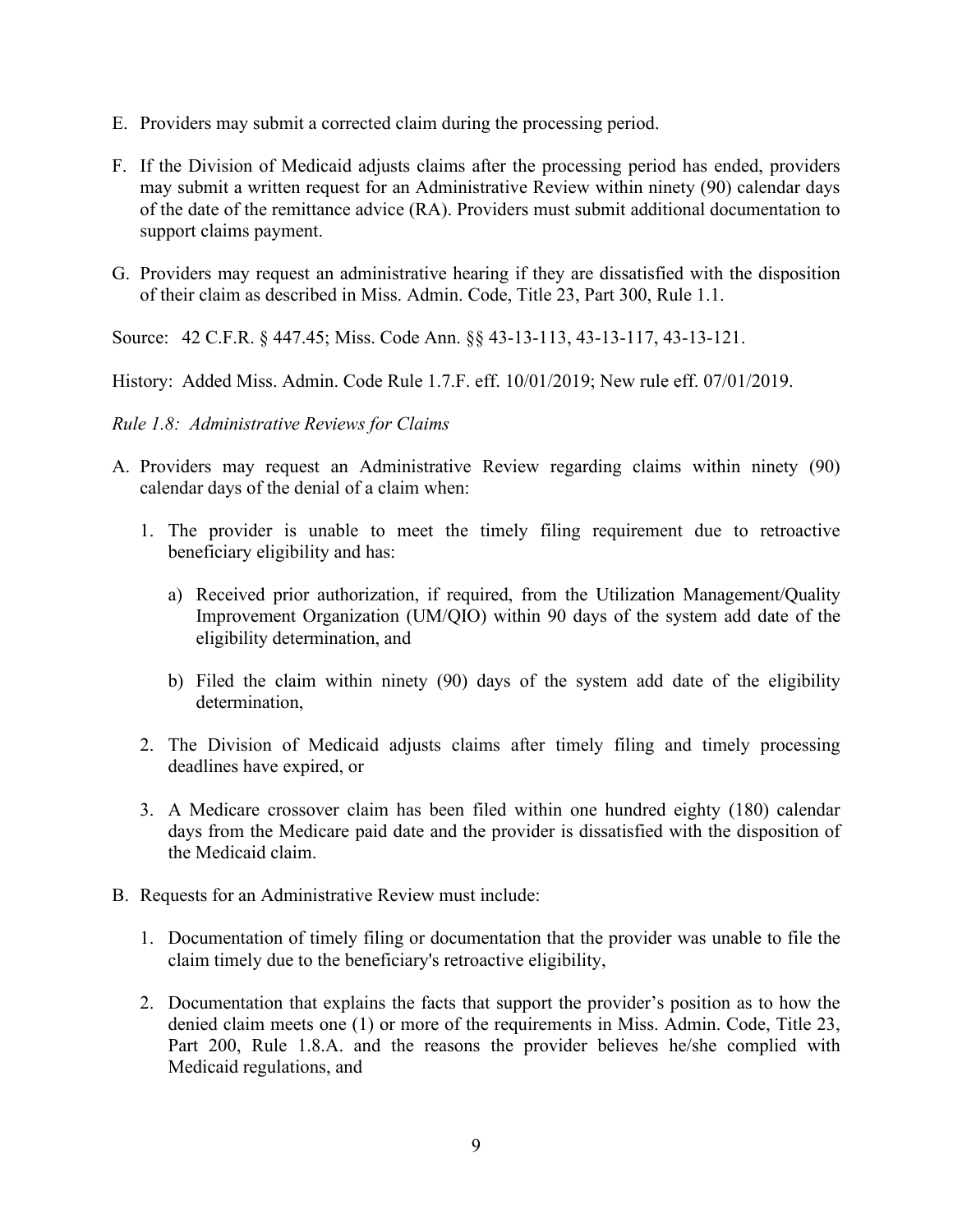- 3. Other documentation as required or requested by the Division of Medicaid.
- C. Providers may appeal certain decisions made by the Division of Medicaid as described in Miss. Admin. Code, Title 23, Part 300.

Source: Miss. Code Ann. §§ 43-13-113, 43-13-117, 43-13-121.

History: Revised eff. 07/01/2021; Revised eff. 08/01/2020; New Rule eff. 07/01/2019.

## <span id="page-13-0"></span>*Rule 1.9: Authorized Provider Representative*

The Division of Medicaid defines an authorized provider representative as an employee or agent of a provider designated by the provider to act for the provider with the provider's knowledge and written consent in order to manage and submit claims to the Division of Medicaid for payment.

- A. An authorized provider representative must not have been convicted of or pleaded guilty to or nolo contendere to a felony or certain misdemeanors including, but not limited to, fraud, forgery, counterfeiting, embezzlement, identity theft, tax evasion, money laundering, or any other crime related to dishonesty or concealment. Reversal on appeal or a pardon granted for the conviction or plea of these crimes does not mitigate this requirement.
- B. A provider designating an authorized provider representative or agent must use the Appointment of Authorized Provider Representative or Agent Form included in the Mississippi Medicaid Provider Billing Handbook. This form must be kept on file at the provider's main office and be available to the Division of Medicaid upon request.

Source: Miss. Code Ann. §§ 43-13-117, 43-13-121.

History: New rule eff. 04/01/2020.

#### <span id="page-13-1"></span>*Rule 1.10: Electronic Signatures*

- A. The Division of Medicaid defines an electronic signature (e-signature) as an electronic symbol attached to or logically associated with a document or communication to be transmitted or submitted to the Division of Medicaid.
	- 1. The Division of Medicaid recognizes an electronic signature as an electronic symbol or process attached to, or logically associated with, a document or communication with the Division of Medicaid when executed or adopted by a person with the intent to electronically sign a document or communication when the application of the electronic signature:
		- a) Is made by the person whose electronic signature is being applied,
		- b) Identifies a person as the signer,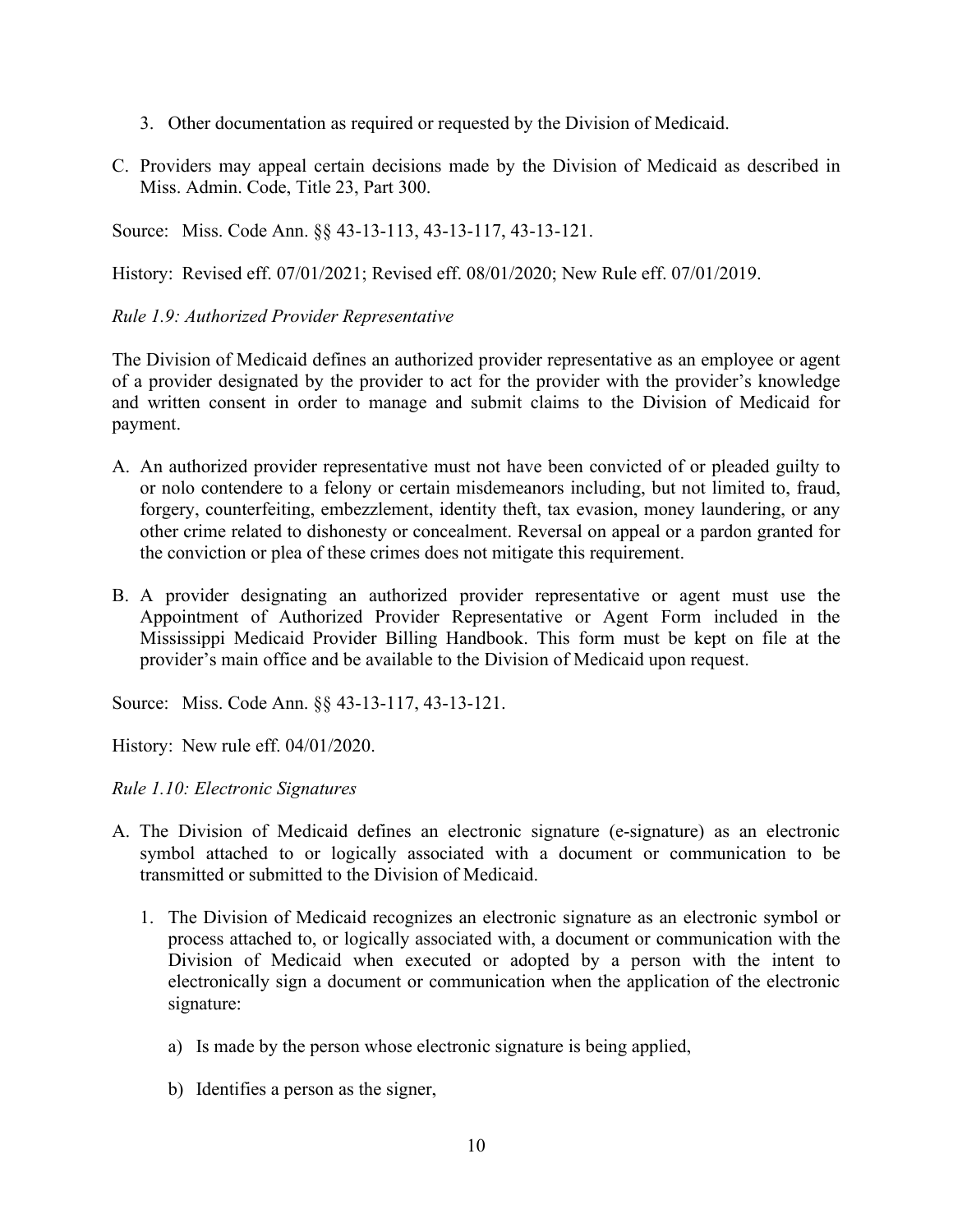- c) Authenticates a person as the signer,
- d) Includes the date and time of the application of the electronic signature, and
- e) Indicates intent of approval of information contained in the electronically signed document or communication.
- 2. The Division of Medicaid considers electronic signatures the equivalent of full handwritten signatures or handwritten initials.
	- a) An electronic signature will not be denied solely on the grounds that it is in electronic form.
	- b) A duplicative image of the original electronic signature or a signature stamp is not a valid electronic signature.
	- c) A provider cannot refuse to accept a handwritten signature from a beneficiary.
- B. Providers must ensure that electronic signatures applied to an electronic health record EHR and/or medical document cannot be excised, copied, or otherwise transferred to falsify an EHR or medical document.
- C. Providers are permitted to use e-signatures in submissions to the Division of Medicaid including, but not limited to, Provider Enrollment Applications and claim forms.
	- 1. Provider e-signatures must be created using e-signature software including, but not limited to, the following:
		- a) Right Signature<sup>TM</sup>,
		- b) Adobe E-Sign,
		- c) Electronic health record (EHR) software. [Refer to Miss. Admin. Code Part 200, Rule 5.7], or
		- d) Any technology solution provided by the Mississippi Division of Medicaid and utilized by providers to conduct business with the Mississippi Division of Medicaid.
	- 2. An authorized provider representative may use a provider's e-signature to make submissions for payment to the Division of Medicaid at the provider's direction. The authorized provider representative must print their name next to the provider's esignature. [Refer to Miss. Admin. Code Part 200, Rule 1.9.]
	- 3. Any e-signature appearing on an EHR must be made by the treating practitioner.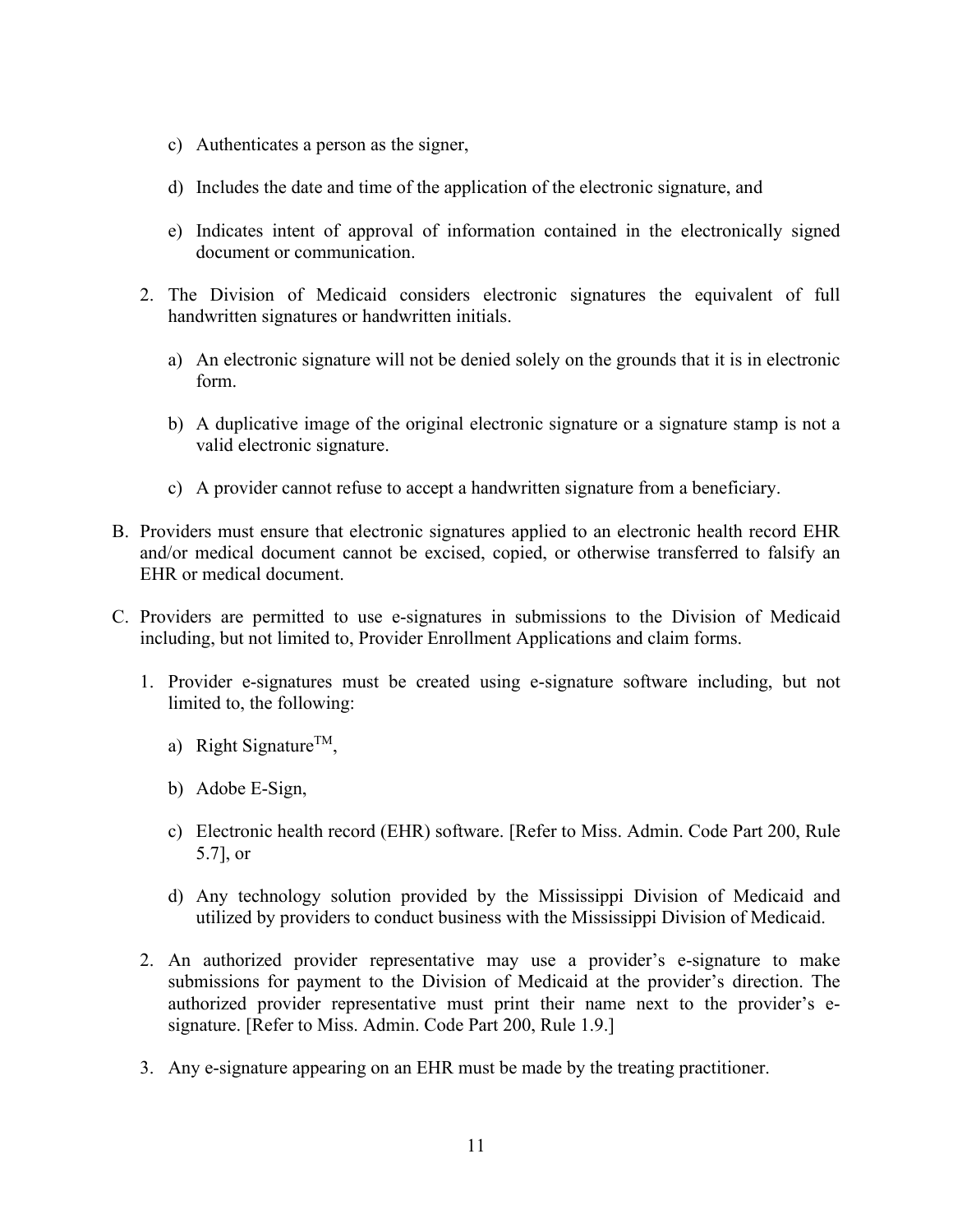- a) EHR e-signature-making authority may not be delegated to any other party.
- b) E-signatures appearing on an EHR must comply with Division of Medicaid requirements regarding EHR. [Refer to Miss. Admin. Code Part 200, Rule 5.7.]
- D. Beneficiaries are permitted to use e-signatures in submissions, including Medicaid applications, to the Division of Medicaid.
	- 1. Beneficiaries may create e-signatures through touchscreen technology, online verification systems, and other methods regularly used for beneficiary applications and receipt of benefits in accordance with applicable state and federal laws.
	- 2. Beneficiaries may use e-signatures in records that normally appear in an EHR including, but not limited to, consent for treatment. [Refer to Miss. Admin. Code Part 200, Rule 5.7.]
	- 3. A beneficiary's representative may use an e-signature for purposes of both application and receipt of benefits.
		- a) The representative must sign both the beneficiary's name and the representative's name when using an e-signature.
		- b) A representative's use of an e-signature must comply with Division of Medicaid requirements regarding applicant and beneficiary representatives. [Refer to Miss. Admin. Code Part 101, Rules 3.3 and 3.4.]
- Source: 12 C.F.R. § 609.910, 42 C.F.R § 435.907, Miss. Code Ann. §§ 43-13-117, 43-13-121, 75-12-3, 75-12-9.

History: Revised eff. 06/01/2022; New Rule eff. 04/01/2020.

#### <span id="page-15-0"></span>*Rule 1.11: Provider Claim Submission Signatures*

- A. The Division of Medicaid allows providers' signatures on claims to be applied using one (1) of four (4) different methods:
	- 1. Electronic signature [Refer to Miss. Admin. Code Part 200, Rule 1.10],
	- 2. Typed signature,
	- 3. Signature stamp bearing the signature of the provider, or
	- 4. Handwritten only by the provider. The ability to make a handwritten signature may not be delegated to another party.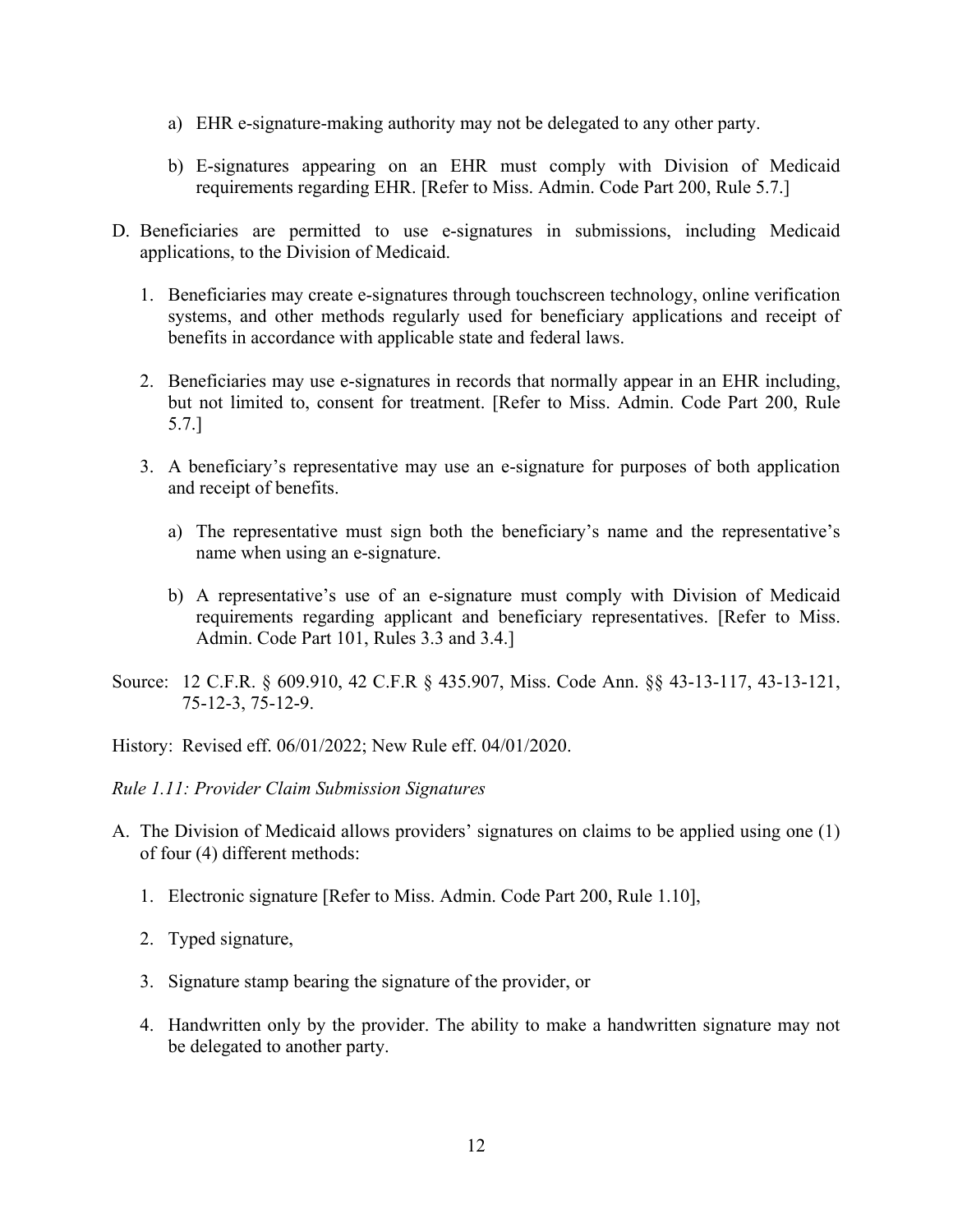- B. A provider may delegate the ability to affix their electronic, typed, or stamped signature to an authorized provider representative when submitting claims on the provider's behalf. The provider must complete and keep on file the Appointment of Authorized Provider Representative or Agent Form included in the Mississippi Medicaid Provider Billing Handbook. [Refer to Miss. Admin. Code part 200, Rule 1.9.]
- C. If there is no printed name accompanying an electronic, typed, or signature stamp, it is presumed that the provider affixed the signature to the claim.

Source: Miss. Code Ann. §§ 43-13-117, 43-17-121.

History: New Rule eff. 04/01/2020.

<span id="page-16-0"></span>*Rule 1.12: National Correct Coding Initiative (NCCI) Edits*

- A. The Division of Medicaid defines National Correct Coding Initiative (NCCI) edits as edits implemented in the Medicaid Management Information System (MMIS) to control improper coding leading to inappropriate payments which includes:
	- 1. NCCI procedure to procedure (PTP) edits defined as pairs of Healthcare Common Procedure Coding System (HCPCS)/Current Procedural Terminology (CPT) codes that cannot be billed together, and
	- 2. NCCI medically unlikely edits (MUEs) defined for each HCPCS/CPT code utilizing the maximum units of service that a provider would report under most circumstances for a single beneficiary on a single date of service.
- B. The Division of Medicaid requires providers to follow the Medicaid National Correct Coding Initiative (NCCI) policies and edits:
	- 1. Medicaid NCCI and medically unlikely edit (MUE) values are reviewed with the quarterly file updates, and
	- 2. Located at [https://www.medicaid.gov/medicaid/program-integrity/national-correct](https://www.medicaid.gov/medicaid/program-integrity/national-correct-coding-initiative/medicaid-ncci-edit-files/index.html)[coding-initiative/medicaid-ncci-edit-files/index.html](https://www.medicaid.gov/medicaid/program-integrity/national-correct-coding-initiative/medicaid-ncci-edit-files/index.html)
- C. Providers must append NCCI associated modifiers only when appropriate clinical circumstances are documented in accordance with the NCCI policies and the HCPCS/CPT Manual instructions/definitions for the modifier/procedure code combination. A modifier cannot be appended to a HCPCS/CPT code solely to bypass an NCCI PTP edit if the clinical circumstances do not justify its use.
- D. Providers are required to bill for services according to Medicaid NCCI coding policies, the Fee Schedules on the Division of Medicaid's website and/or Administrative Code.

Source: 42 U.S.C. § 1396b; Miss. Code Ann. §§ 43-13-117, 43-17-121.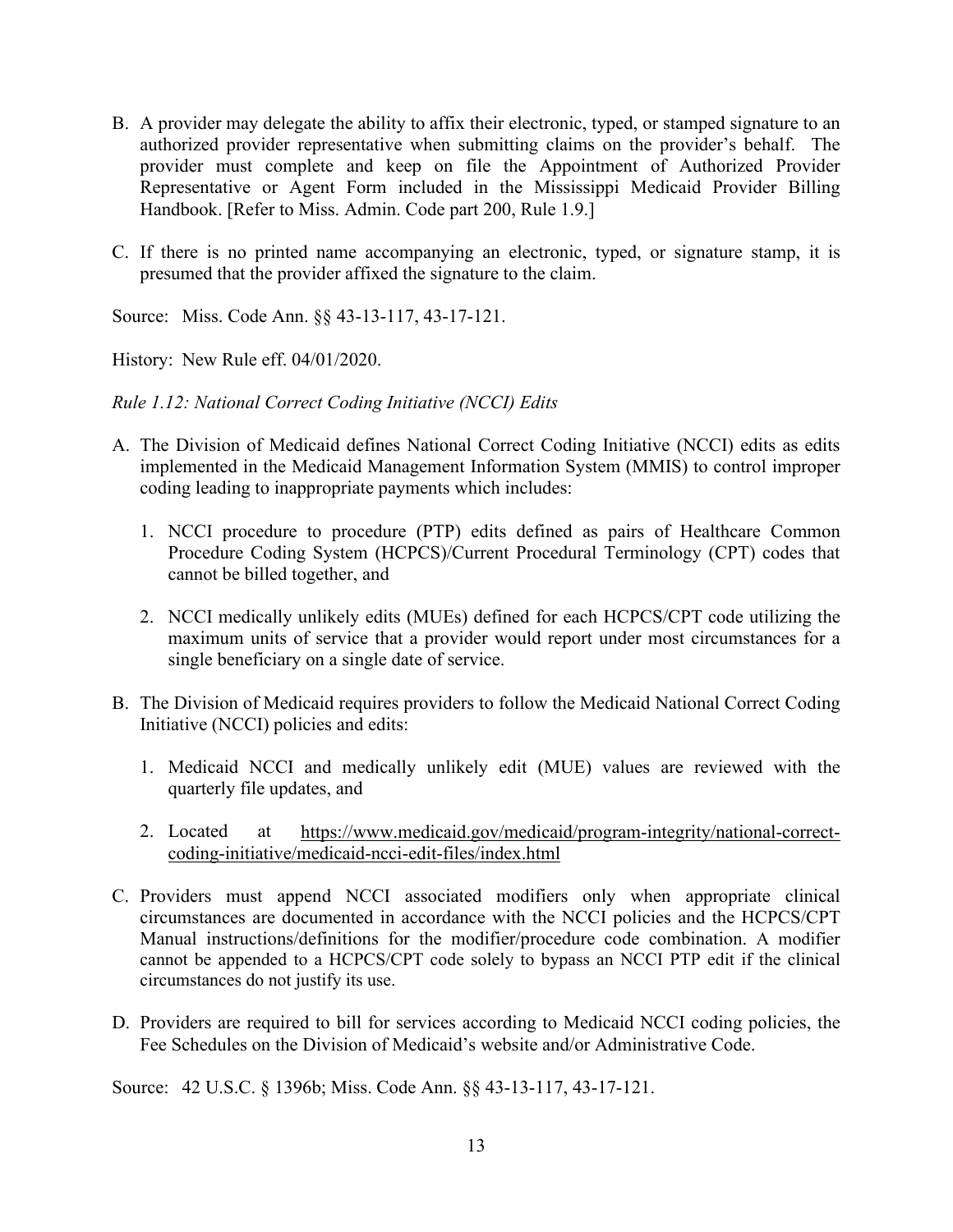History: New Rule eff. 12/01/2020.

## <span id="page-17-0"></span>**Part 200 Chapter 2: Benefits**

## <span id="page-17-1"></span>*Rule 2.1: Medicaid Services*

- A. Federally Mandated Services The following services are mandated for Mississippi Medicaid:
	- 1. Early and Periodic Screening, Diagnostic and Treatment (EPSDT) (Mississippi Cool Kids Program,
	- 2. Expanded EPSDT,
	- 3. Family Planning,
	- 4. Federally Qualified Health Center (FQHC),
	- 5. Home Health,
	- 6. Hospital Inpatient,
	- 7. Hospital Outpatient,
	- 8. Laboratory,
	- 9. Nurse Practitioner,
	- 10. Nursing Facility,
	- 11. Physician,
	- 12. Radiology,
	- 13. Rural Health Clinic, and
	- 14. Transportation (including emergent/non-emergent ambulance, air ambulance & NET).

#### B. Optional services covered by State:

- 1. Ambulatory Surgical Center,
- 2. Chiropractic,
- 3. Community Mental Health,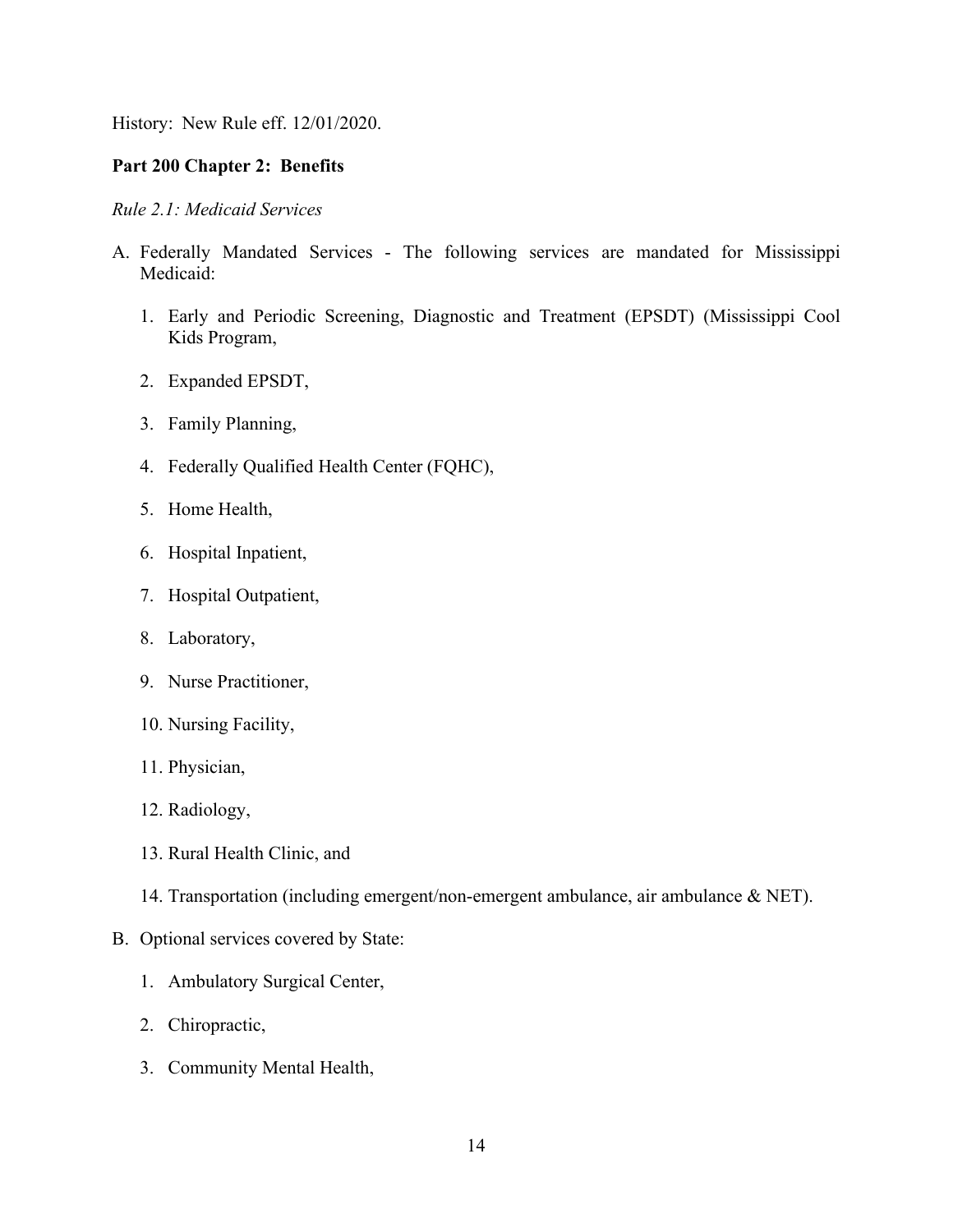4. Dental,

- 5. Dialysis,
- 6. Durable Medical Equipment,
- 7. Eyeglasses and Vision,
- 8. Freestanding Psychiatric Hospital,
- 9. Hearing Services and Hearing Aids,
- 10. Hospice,
- 11. Intermediate Care Facilities for the Mentally Retarded (ICF/MR) Services,
- 12. Medical Supplies,
- 13. Occupational Therapy,
- 14. Physical Therapy,
- 15. Podiatry,
- 16. Prescription Drugs,
- 17. Psychiatric Residential Treatment Facilities,
- 18. Speech Therapy,
- 19. Hospital Swing Bed, and
- 20. MS State Department of Health Clinic.
- C. Waivered services which are optional:
	- 1. HCBS Assisted Living Waiver,
	- 2. HCBS Elderly and Disabled Waiver,
	- 3. HCBS Independent Living Waiver,
	- 4. HCBS Intellectual Disabilities/Developmental Disabilities Waiver,
	- 5. HCBS Traumatic Brain Injury/Spinal Cord Injury Waiver,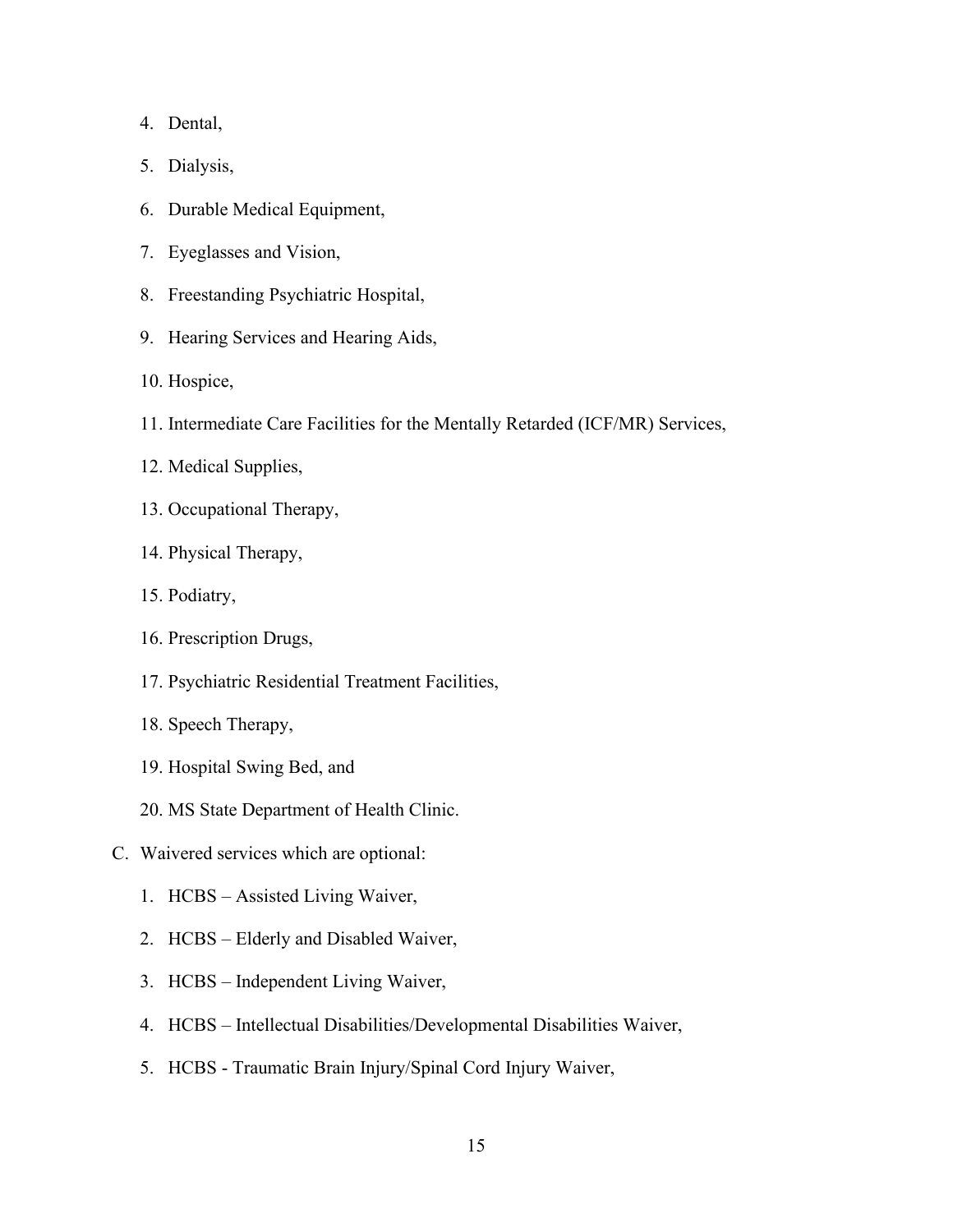- 6. Mississippi Youth Programs Around the Clock (MYPAC),
- 7. Family Planning Waiver, and
- 8. Healthier Mississippi 1115 Waiver.
- Source: Miss. Code Ann. § 43-13-121; Social Security Act Section 1902(a); 42 CFR 440.1; 42 USC § 1396d; 440.210; 440.220

#### <span id="page-19-0"></span>*Rule 2.2: Non-Covered Services*

- A. The Division of Medicaid does not cover certain items and services including, but not limited to, the following:
	- 1. Items or services which are furnished gratuitously without regard to the beneficiary's ability to pay and without expectation of payment from any source, including, but not limited to:
		- a) Free diagnostic services provided by a health department, and
		- b) Services provided as part of a health fair.
	- 2. Services provided by the following except as specified by the State Plan or a 1915(c) waiver:
		- a) Anyone legally responsible for a beneficiary/participant,
		- b) An individual, corporation, partnership or other organization which has assumed the responsibility for the care of a beneficiary, but does not include the Division of Medicaid, a licensed hospital, or a licensed nursing home within the state,
		- c) The following family members:
			- 1) Spouse,
			- 2) Parent, step-parent or foster parent,
			- 3) Child, step-child, grandchild or step-grandchild,
			- 4) Grandparent or step-grandparent,
			- 5) Sibling or step-sibling, or
		- d) Anyone who resides in the home with the beneficiary regardless of relationship.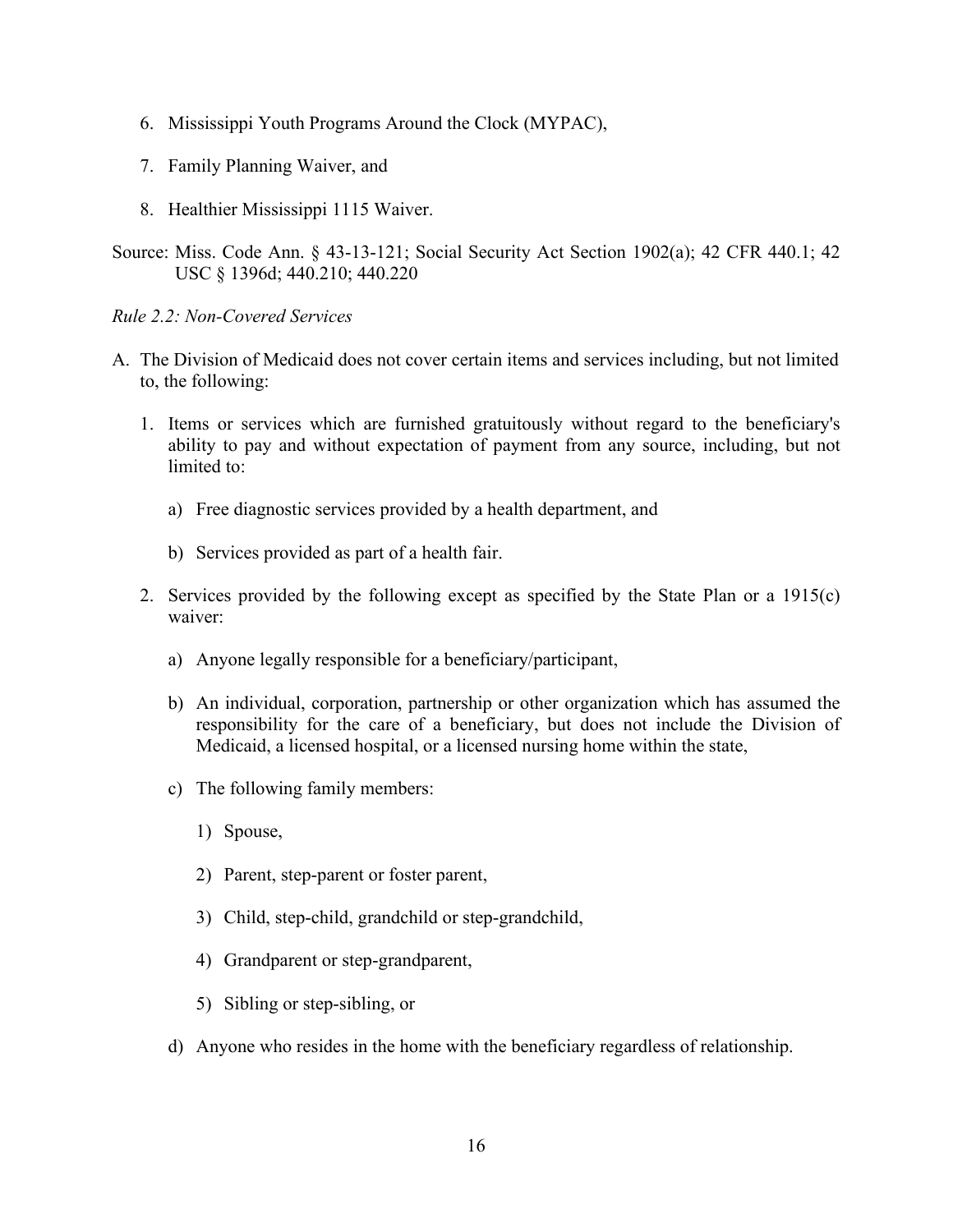- 3. Services provided by a registered nurse (RN) or licensed practical nurse (LPN) to their family members, as defined in Miss. Admin. Code Part 200, Rule 2.2 A.2.c).
- 4. Services denied by a Utilization Management/Quality Improvement Organization (UM/QIO), the Division of Medicaid or a designated entity.
- 5. Services, procedures, supplies or drugs still in clinical trials deemed as investigational or experimental in nature.
- 6. Procedures, products and services for conditions and indications not approved by the Federal Drug Administration (FDA) and/or that do not follow medically accepted indications and dosing limits supported by one (1) or more of the official compendia as designated by the Centers for Medicare and Medicaid Services (CMS) including, but not limited to:
	- a) Physician administered drugs and implantable drug system devices,
	- b) Skin and tissue substitutes, and/or
	- c) Implantable medical devices.
- 7. Any operative procedure, or any portion of a procedure, performed primarily to improve physical appearance and/or treat a mental condition through change in bodily form.
- 8. Reconstructive breast procedures performed to produce a symmetrical appearance.
- 9. Infertility studies, procedures to enhance fertility including reversal of sterilization, artificial or intrauterine insemination, or in-vitro fertilization.
- 10. Gastric surgery techniques or procedures for the treatment of obesity or weight control, regardless of medical necessity.
- 11. Routine foot care in the absence of systemic conditions.
- 12. Prosthetic or orthotic devices and orthopedic shoes except crossover claims allowed by Medicare.
- 13. Services provided to Specified Low Income Medicare Beneficiaries (SLMB), Qualified Medicare Beneficiaries (QMB), and Qualifying Individuals (QI) except as described in Miss. Admin. Code Part 200, Rule 3.4.
- B. The Division of Medicaid does not cover items or services not directly related to the treatment of an illness or injury, including, but not limited to:
	- 1. Television except as described in Miss. Admin. Code Part 207,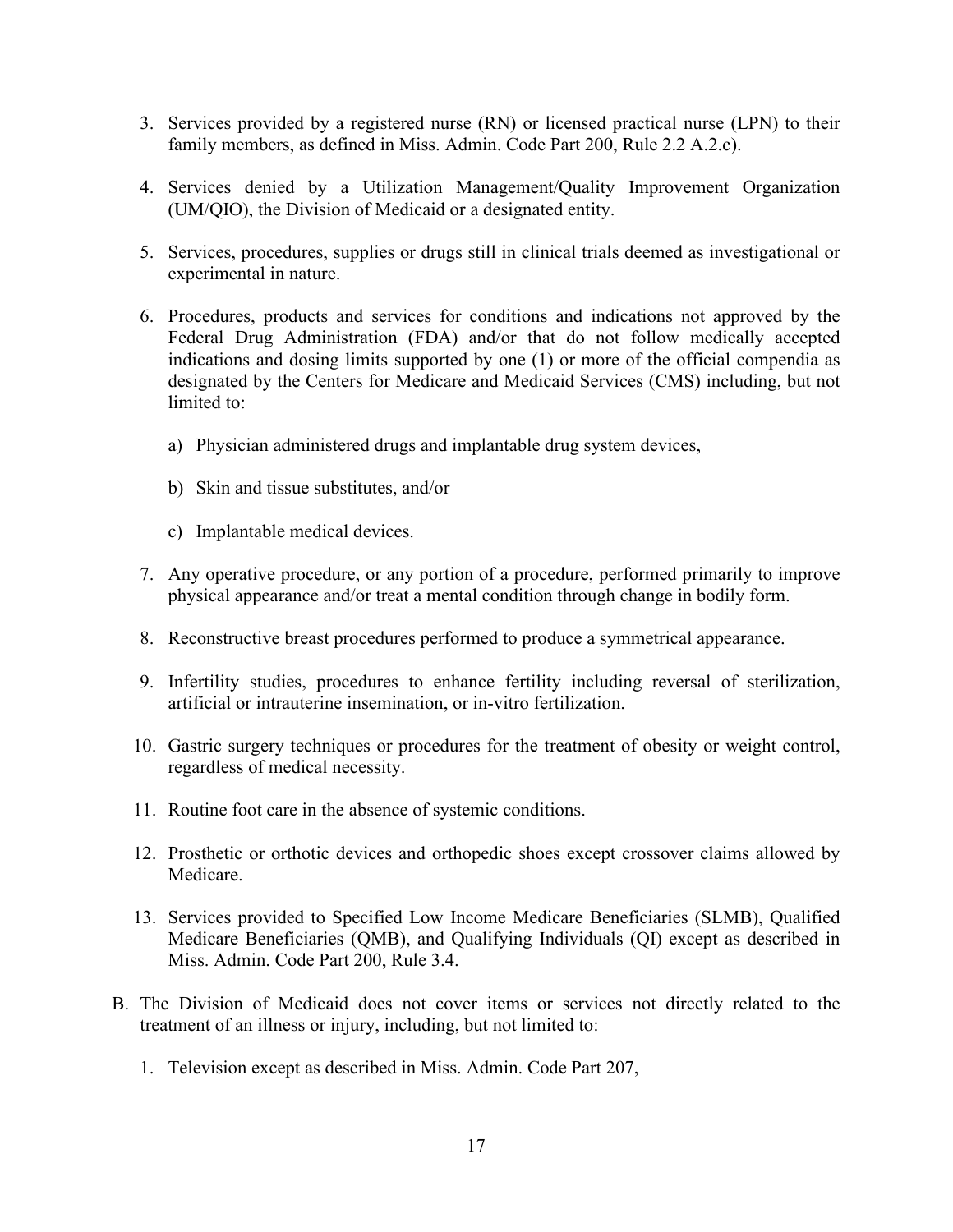- 2. Massage,
- 3. Haircuts except as described in Miss. Admin. Code Part 207,
- 4. Interest on late pay claims,
- 5. Telephone contacts/consultations,
- 6. Missed or cancelled appointments, or
- 7. Wigs.
- C. The Division of Medicaid does not reimburse for items and services ordered, prescribed, administered, supplied or provided by providers, entities, or financial institutions who:
	- 1. Have been excluded by the Department of Health and Human Services (DHHS),
	- 2. Have been excluded by Medicare,
	- 3. Are no longer licensed by their governing board(s),
	- 4. Are respiratory therapists requesting direct payment for services,
	- 5. Are freestanding substance abuse rehabilitation centers,
	- 6. Are free-standing psychiatric facilities,
	- 7. Are located outside of the United States,
	- 8. Are not currently enrolled as a Mississippi Medicaid provider, or
	- 9. Have not conducted criminal history records checks on each employee of the entity hired since 1989 who provides, and/or would provide direct patient care or services to adults or vulnerable persons in accordance with the Mississippi Vulnerable Persons Act.
- D. The Division of Medicaid does not cover the following three (3) Never Events in the inpatient hospital, outpatient hospital and other types of healthcare settings:
	- 1. Wrong surgery or other invasive procedure performed on a beneficiary,
	- 2. Surgical or other invasive procedure performed on the wrong body part, or
	- 3. Surgical or other invasive procedure performed on the wrong beneficiary.
- E. The Division of Medicaid does not cover inpatient hospital Health Care-Acquired Conditions (HCACs) as identified by Medicare other than Deep Vein Thrombosis (DVT)/Pulmonary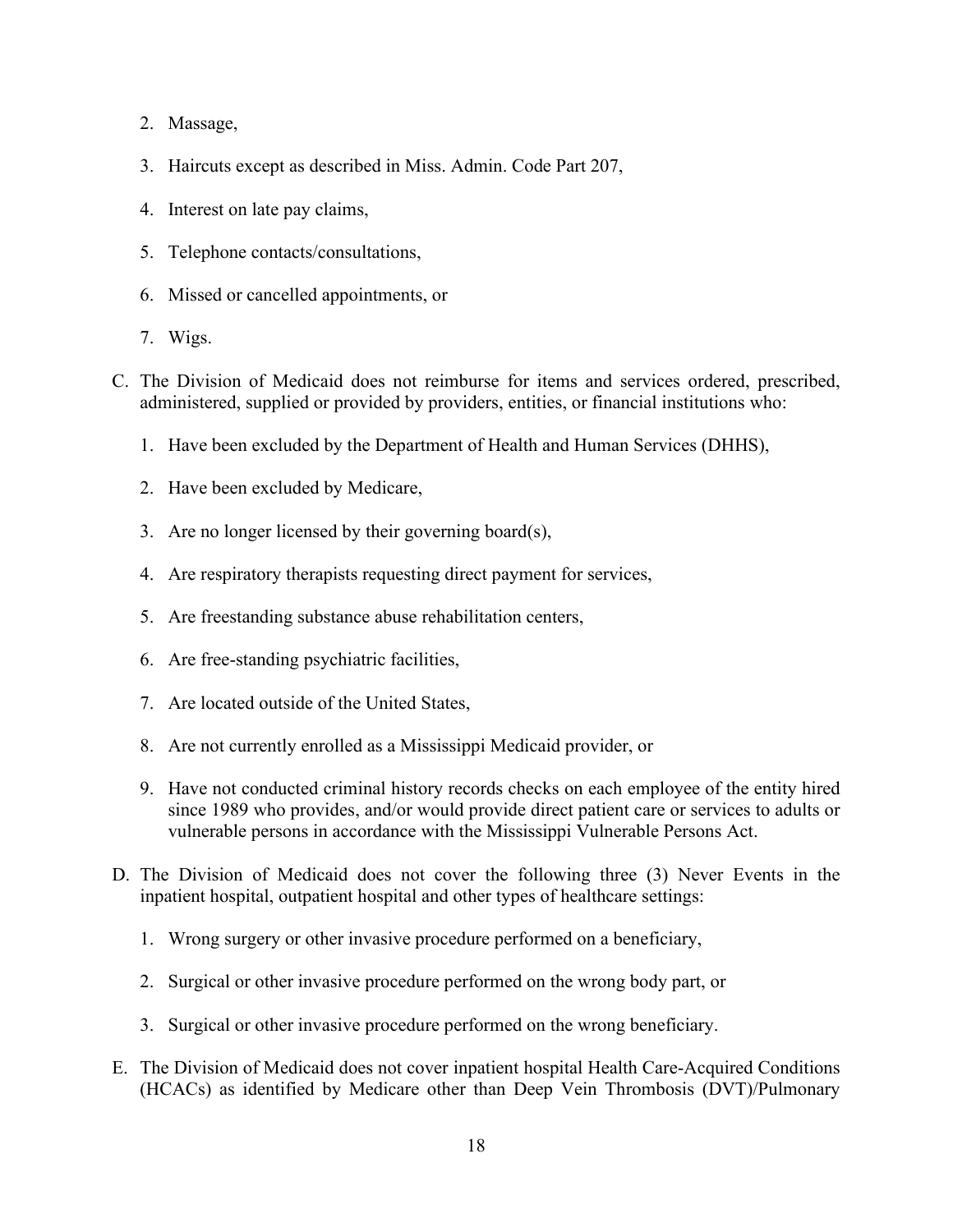Embolism (PE) following total knee replacement or hip replacement surgery in pediatric and obstetric beneficiaries.

- F. The Division of Medicaid does not cover nursing facility services or duplicative hospice services for persons enrolled in a Home and Community-Based Services (HCBS) waiver program or enrollment in more than one (1) HCBS waiver program including, but not limited to:
	- 1. Elderly and Disabled (E&D) Waiver,
	- 2. Independent Living (IL) Waiver,
	- 3. Assisted Living (AL) Waiver,
	- 4. Traumatic Brain Injury/Spinal Cord Injury (TBI/SCI) Waiver, or
	- 5. Intellectual Disabilities/Developmental Disabilities (ID/DD) Waiver.
- G. Services not specifically listed or defined by the Division of Medicaid are not covered, unless part of the expanded Early and Periodic Screening, Diagnosis and Treatment (EPSDT) benefit.
- H. The Division of Medicaid does not reimburse for any exclusion listed elsewhere in the Miss. Admin. Code Title 23, Mississippi Medicaid Bulletins, or other Mississippi Medicaid publications.
- Source: 29 USC § 1185b; 42 USC § 1396n; Miss. Code Ann. §§ 43-13-121, 43-47-7; SPA 2011-006, 2012-001; 30 Miss. Admin. Code Part 2820, Rule 1.2 S.2).
- History: Revised Miss. Admin. Code Part 200, Rule 2.2.F. eff. 06/01/2016; Added a New Miss. Admin. Code Part 200, Rule 2.2 A.2.a)-d) and C.9., reformatted and revised Miss. Admin. Code Part 200, Rule 2.2 including removing duplicative language, effective 12/01/2015; Added Miss. Admin. Code Part 200, Rule 2.2 A. 36. and Rule 2.2 D. eff. 10/01/2014; Rule 2.2 B. and 2.2 C. added to correspond with approved SPA 2011-004 and 2011-006 effective 10/01/11 and SPA 2012-001 effective 06/01/2012.

#### <span id="page-22-0"></span>*Rule 2.3: Medicaid Cost Sharing for Medicare/Medicaid Dually Eligibles*

A. A state is not required to cover any Medicare cost sharing expenses related to payment for deductibles, coinsurance, or co-payments for dual eligibles which exceed what the state's Medicaid program would have paid for such service for a beneficiary who is not a dual eligible. When a state's payment for Medicare cost-sharing for a dual eligible is reduced or eliminated the Medicare payment plus the state's Medicaid payment is considered payment in full. The dually eligible beneficiary cannot be billed the difference between the provider's charge and the Medicare and Medicaid payment.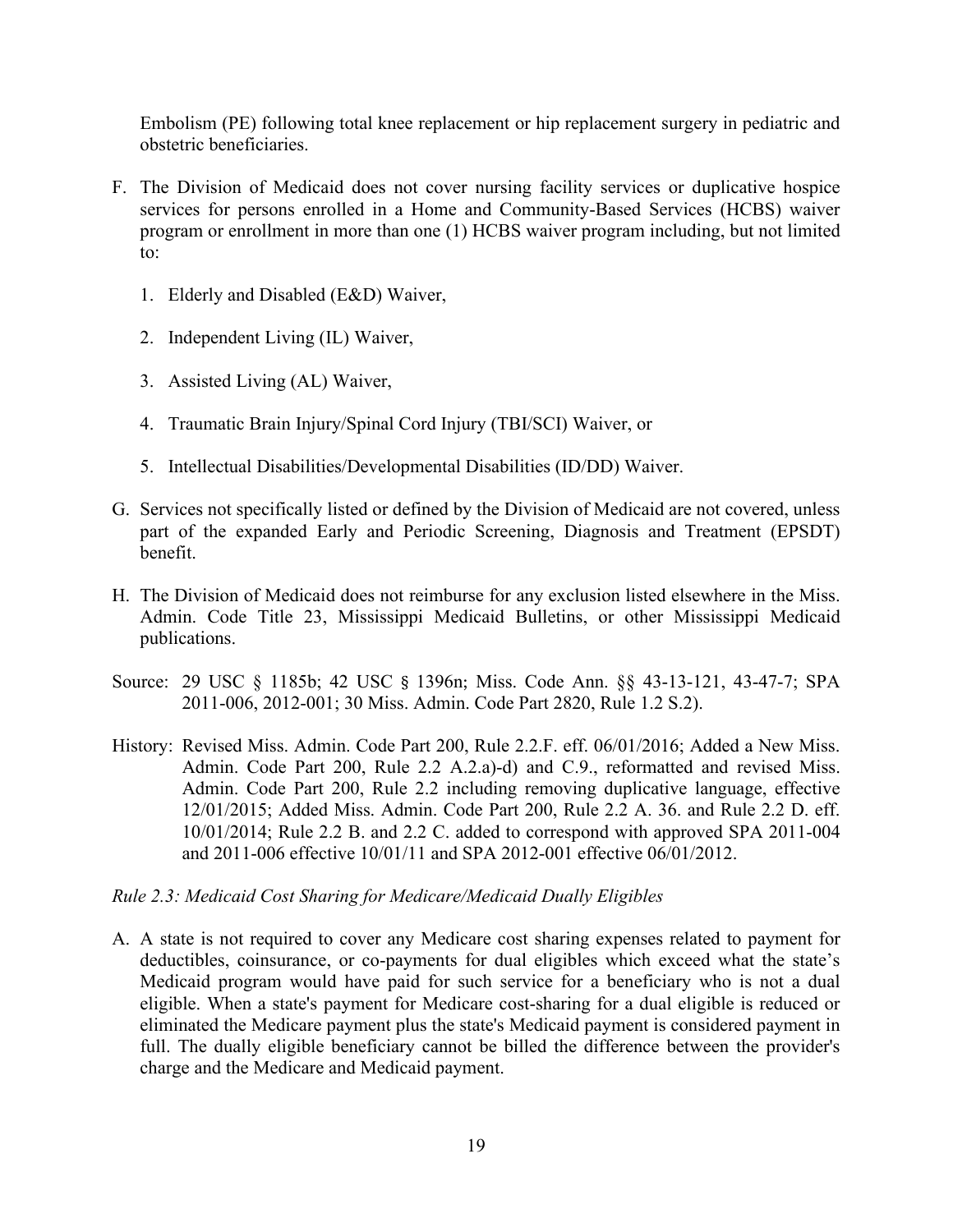- B. Medicare Part A crossover nursing facility, hospice and home health agency claims for dually eligible beneficiaries are reimbursed as listed below:
	- 1. The Medicaid reimbursement combined with the Medicare reimbursement will not exceed what the Mississippi Medicaid program would have paid for such service for a beneficiary who is not dually eligible.
	- 2. All service limits will be applied to beneficiaries who are dually eligible when reimbursement is made toward covered services with service limits. Once the service limits are reached each state fiscal year, no additional payments will be made for these services.
	- 3. All providers must accept the Medicare and Medicaid payment as payment in full. The provider is prohibited from billing the beneficiary the balance between the provider's charge and Medicare and Medicaid payments.
- C. For Medicare Part A crossover claims from hospitals (inpatient) and all Part B crossover claims, Medicaid reimburses the full deductible and coinsurance amount for dual eligibles.

Source: Miss. Code Ann. § 43-13-121; Balanced Budget Act of 1997

## <span id="page-23-0"></span>**Part 200 Chapter 3: Beneficiary Information**

<span id="page-23-1"></span>*Rule 3.1: Coverage of Eligibility Groups* 

A. The Division of Medicaid covers full Medicaid benefits for the following eligibility groups:

- 1. Individuals receiving Supplemental Security Income (SSI),
- 2. Certain former SSI recipients specified in federal and/or state law,
- 3. Parents and caretaker relatives of minor children living at home whose income is at or below the applicable limit,
- 4. Pregnant beneficiaries,
- 5. Infants born to Medicaid eligible mothers,
- 6. Children up to age nineteen (19) whose household income is at or below the applicable limit,
- 7. Children receiving adoption assistance or foster care maintenance payments,
- 8. Former foster care children under twenty-six (26) years old who received Medicaid at age eighteen (18) prior to being released from foster care by the Department of Human Services (DHS),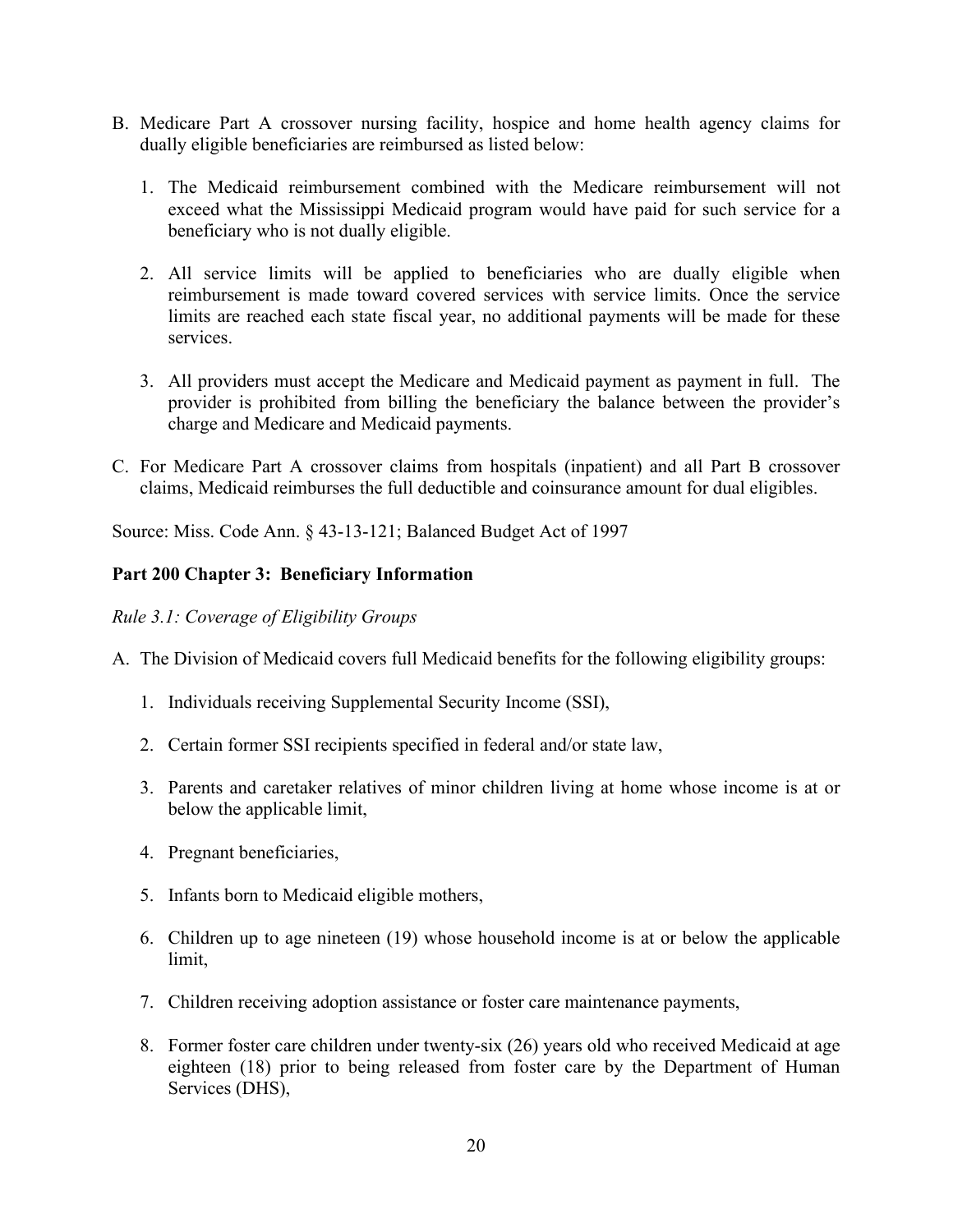- 9. Institutionalized beneficiaries,
- 10. Disabled children living at home,
- 11. Working disabled, and
- 12. Certain women with breast and/or cervical cancer screened by the Mississippi State Department of Health (MSDH).
- B. The Division of Medicaid covers:
	- 1. Medicare Part A premiums for certain qualified working disabled persons,
	- 2. Medicare Part B premiums for Specified Low Income Beneficiaries (SLMB) and Qualified Individuals (QI),
	- 3. Medicare Part A and B cost sharing, including premiums, deductibles, coinsurance and any copays, for Qualified Medicare Beneficiaries (QMB) regardless of whether or not the service provided is covered by the Division of Medicaid, and
	- 4. Medicare Part C coinsurance and deductible for beneficiaries in applicable Categories of Eligibility (COE).
- C. The Division of Medicaid covers full Medicaid benefits for beneficiaries receiving Home and Community-Based Services (HCBS) and additional services as specified in Miss. Admin. Code Part 208 through the following 1915(c) waivers:
	- 1. Assisted Living (AL) Waiver,
	- 2. Elderly and Disabled (E&D) Waiver,
	- 3. Intellectual Disabilities/Developmental Disabilities (ID/DD) Waiver,
	- 4. Traumatic Bain/Spinal Cord Injury (TBI/SCI) Waiver, and
	- 5. Independent Living (IL) Waiver.
- D. The Division of Medicaid covers those services specified in Miss. Admin. Code Part 221 for beneficiaries enrolled in the 1115(a) Family Planning Waiver (FPW).
- E. The Division of Medicaid covers full Medicaid benefits for beneficiaries enrolled in the 1115(a) Healthier Mississippi Waiver (HMW) excluding the following:
	- 1. Long-term care services, including, but not limited to:
		- a) Nursing facility,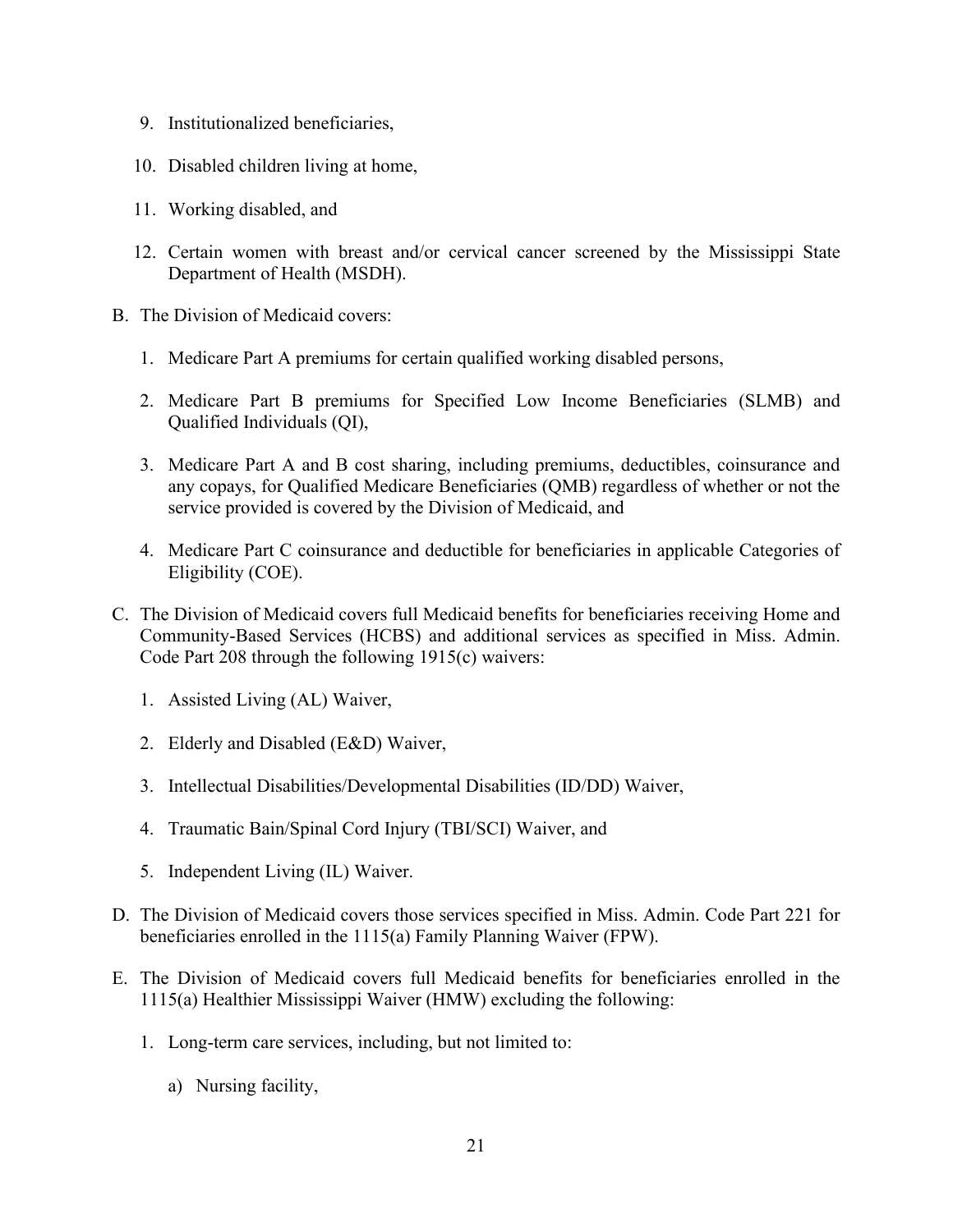- b) Swing bed,
- c) Intermediate Care Facility for Individuals with Intellectual Disabilities (ICF/IID), or
- d) Services provided by an HCBS waiver.
- 2. Maternity and newborn care services.
- F. The Division of Medicaid covers emergency services, excluding transplant services, for aliens who meet the requirements of Miss. Admin. Code Part 100, Rule 8.10.
- Source: 42 USC § 1396a(a)(10)(E)(i); 42 USC § 1396a(a)(17); 42 USC § 1396d(p)(3); 42 CFR § 435.116; Miss. Code Ann. §§ 43-13-115, 43-13-121; SPA 13-0019.
- History: Revised to correspond with SPA 13-0019 (eff. 01/01/14) and Healthier Mississippi Waiver (eff. 01/01/2015) and eff. 04/01/2016; Removed 3.c.2.d.v) to reflect CMS waiver (eff. 04/01/2004) eff. 12/01/2013.

<span id="page-25-0"></span>*Rule 3.2: Newborn Child Eligibility*

- A. The Division of Medicaid covers an infant:
	- 1. Whose mother was eligible for Medicaid in the child's birth month for the first year of life.
		- a) Deemed newborn Medicaid eligibility begins with the birth month and continues through the month of the child's first  $(1<sup>st</sup>)$  birthday unless one  $(1)$  of the termination reasons in Miss Admin Code Part 101, Rule 11.2 is applicable.
		- b) There is no requirement that the newborn live with the biological mother in order for the continuous eligibility to apply for the infant.
	- 2. Born to immigrant mothers who qualify for Medicaid on the basis of emergency medical services for the first  $(1<sup>st</sup>)$  year of the infant's life.
	- 3. If the mother is not eligible for Medicaid at the time her child is born, she may apply for Medicaid for herself and her newborn. An application must be filed by the end of the third  $(3<sup>rd</sup>)$  month following the birth to be considered for coverage and in order for the infant to be eligible for the first  $(1<sup>st</sup>)$  year of life.

Source: 42 U.S.C. 1396a; Miss. Code Ann. § 43-13-121.

History: Revised eff. 04/01/2018.

<span id="page-25-1"></span>*Rule 3.3: Beneficiary Retroactive Eligibility*

A. Retroactive eligibility is available to individuals during all or part of a three (3) month period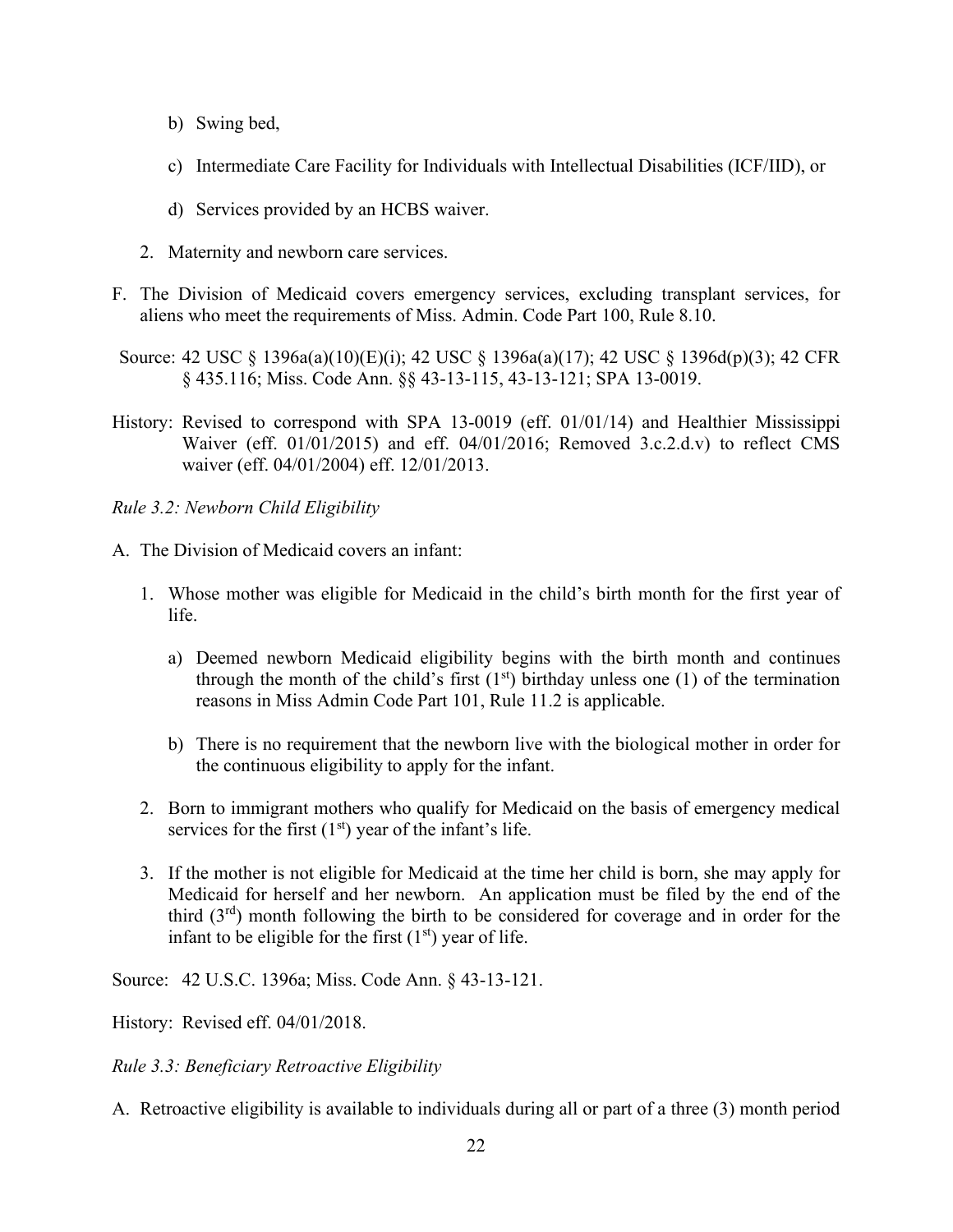before application for Medicaid. Applicants must meet financial and need requirements.

- B. Medicaid covered services paid for by a beneficiary during the three (3) month period may be refunded at the option of the provider of services and billed to Medicaid when eligibility is validated in accordance with timely filing requirements.
- C. Medically necessary services rendered which require authorization during the period of retroactive eligibility cannot be denied due to failure to secure prior authorization. In accordance with timely filing requirements, authorization must be obtained and the claim must be filed within ninety (90) days of the system add date of eligibility determination.

Source: Miss. Code Ann. § 43-13-117.

History: Revised eff. 08/01/2020.

<span id="page-26-0"></span>*Rule 3.4: Eligibility for Medicare and Medicaid*

Medicare is the primary payor for a beneficiary who is both Medicare and Medicaid eligible and has four (4) parts:

- A. Medicare Part A
	- 1. The Division of Medicaid pays for the Medicare Part A premium through a "buy-in" process for individuals who have income that does not exceed 100% of the poverty level and are classified as Qualified Medicare Beneficiaries (QMB) and QMB-dual recipients, meaning the recipient is dually eligible as both a QMB and has full Medicaid through other coverage.
	- 2. The Centers for Medicare and Medicaid Services (CMS) and the Division of Medicaid work jointly to ensure that all eligible individuals are included in the "buy-in" process for Medicare coverage. Persons who may be Medicaid-eligible should apply at the appropriate certifying agency.
- B. Medicare Part B
	- 1. The Division of Medicaid pays the Medicare Part B premium through a "buy-in" agreement with the Social Security Administration (SSA) for all Medicaid eligible individuals who also qualify for Medicare Part B. CMS and the Division of Medicaid work jointly to ensure that all eligible individuals are included in the "buy-in" process.
	- 2. The Division of Medicaid also pays Part B premiums for specified low-income Medicare beneficiaries (SLMBs) and certain qualifying individuals (QIs). SLMBs and QIs do not receive a Medicaid ID card or any other benefits.
- C. Medicare Part C (Medicare Advantage Plans)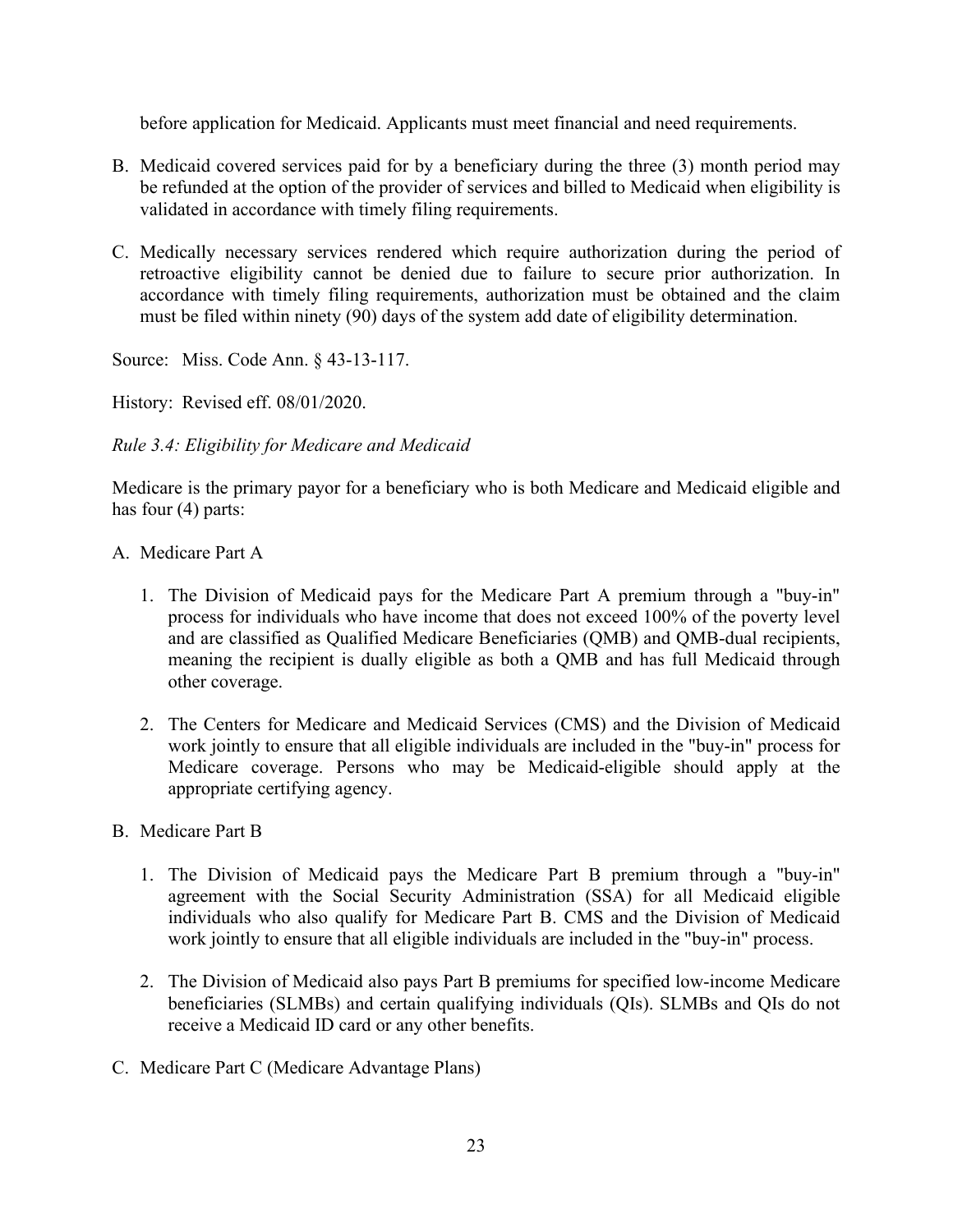- 1. The Division of Medicaid pays for the Medicare Part C coinsurance and deductible for beneficiaries in applicable Categories of Eligibility (COE).
- 2. For purposes of reimbursement, co-payments charged by a Medicare Part C plan are considered to be coinsurance.
- D. Medicare Part D (Medicare Prescription Drug Plan)
	- 1. When Medicaid beneficiaries have both Medicare and Medicaid coverage, pharmacy providers are required to bill Medicare for drugs covered by that program.
	- 2. The Division of Medicaid considers the Medicare payment as payment in full for Medicare Part D pharmacy claims.

Source: 42 U.S.C. § 1396a; Miss. Code Ann. §§ 43-13-117, 43-13-121.

History: Revised eff. 06/01/2015.

<span id="page-27-0"></span>*Rule 3.5: Verification of Eligibility*

- A. It is the responsibility of the Medicaid provider to verify a Medicaid beneficiary's eligibility each time the beneficiary appears for a service. Evidence of eligibility is demonstrated by the Medicaid identification card issued to each Medicaid eligible member in a family. A beneficiary is expected to present his/her Medicaid identification card when services are rendered.
- B. A picture ID such as a driver's license or school ID card is required to confirm the identity of the person presenting for service. If no picture ID is available, verification must be made by verifying the social security number and/or date of birth.
- C. If it is found that the person presenting for services was not the Medicaid beneficiary to whom the card was issued, the provider is responsible for refunding any monies paid by Medicaid to the provider for those services provided.
- D. A plastic identification card is not a guarantee of Medicaid eligibility.
- E. Medicaid providers may verify beneficiary eligibility status by one (1) of the following methods:
	- 1. Calling the Automated Voice Response System (AVRS),
	- 2. Using the point of service eligibility verification system, or
	- 3. Calling the fiscal agent.

Source: Miss. Code Ann. § 43-13-121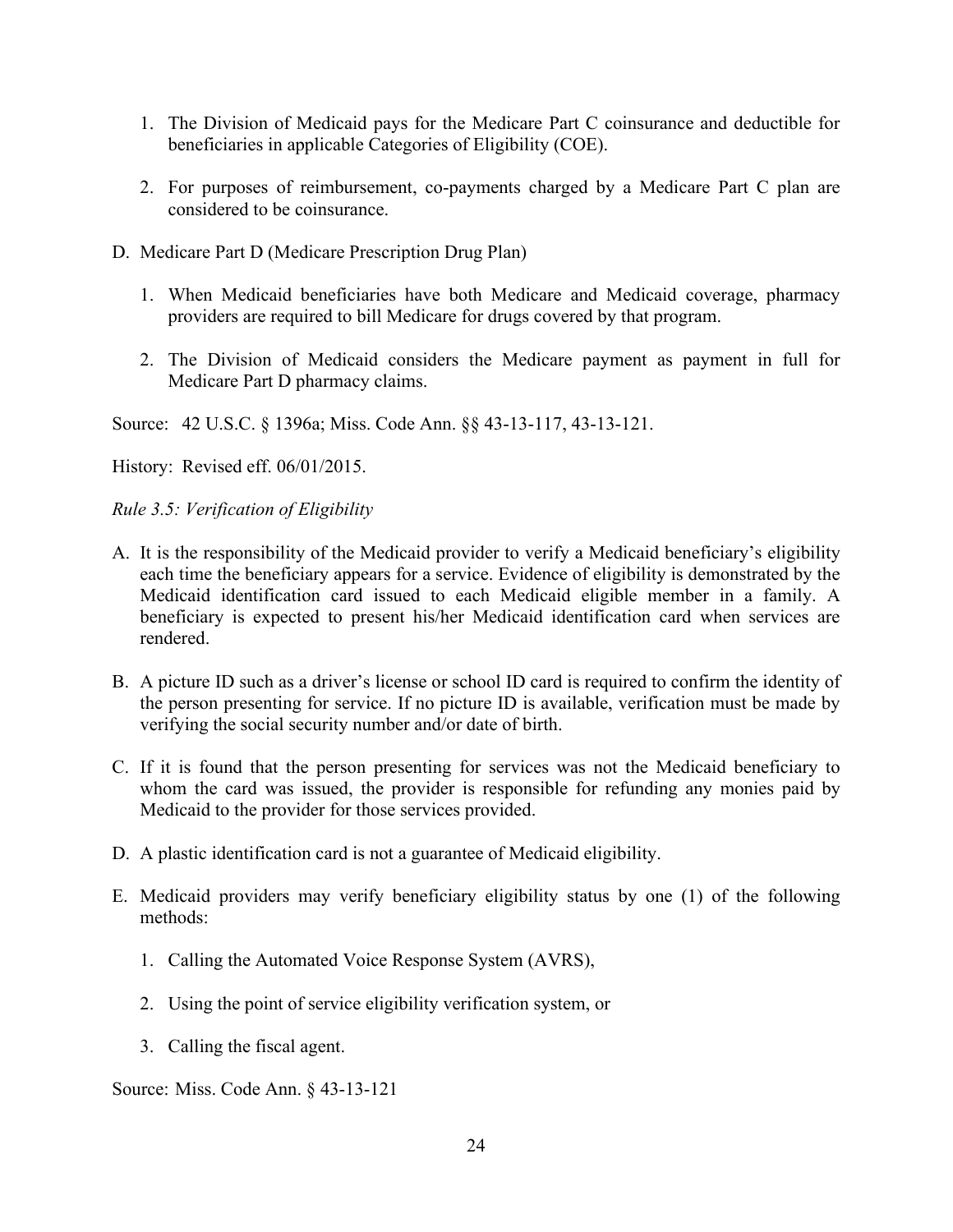#### <span id="page-28-0"></span>*Rule 3.6: Freedom of Choice of Providers*

- A. Medicaid beneficiaries have the right to freedom of choice of providers for Medicaid covered services. Any individual eligible for medical assistance, including drugs, may obtain such assistance from any institution, agency, community pharmacy, or person qualified to perform the service or services required.
- B. Providers of Medicaid services agree to comply with this section of the Act in the Provider Agreement. This means that providers may not take any action to deny freedom of choice to individuals eligible for Medicaid by using systems, methods, or devices which would require persons eligible for Medicaid to obtain a service from a particular provider.
- C. This also means that providers may not require any individuals eligible for Medicaid to sign a statement of waiver, if such statement would, in any manner, deny or restrict that individual's free choice of a provider of any services for which the individual may be eligible. Providers cannot use any method of inducement, including free transportation, refreshments, cash or gifts, to influence a beneficiary to select a certain provider.
- D. Exception: Under a federal waiver or approved State Plan amendment, freedom of choice may be restricted for individuals enrolled in a managed care program. These individuals are required to receive primary care from a primary care provider (PCP) and have specialty care prior authorized by the PCP.

Source: Miss. Code Ann. § 43-13-121; Social Security 1902(a)(23)

<span id="page-28-1"></span>*Rule 3.7: Beneficiary Cost Sharing*

- A. The Division of Medicaid does not impose premiums on beneficiaries.
- B. The Division of Medicaid applies cost sharing to the following services in the amounts specified:
	- 1. Non-emergency hospital-to-hospital ambulance transportation is \$3.00 per trip,
	- 2. Ambulatory Surgical Center is \$3.00 per visit,
	- 3. Dental is \$3.00 per visit,
	- 4. Durable Medical Equipment (DME), orthotics, prosthetics, excluding medical supplies, are as listed below when the items are priced:
		- a) \$10.00 or less, cost sharing is \$0.50,
		- b) \$10.01 to \$25.00, cost sharing is \$1.00,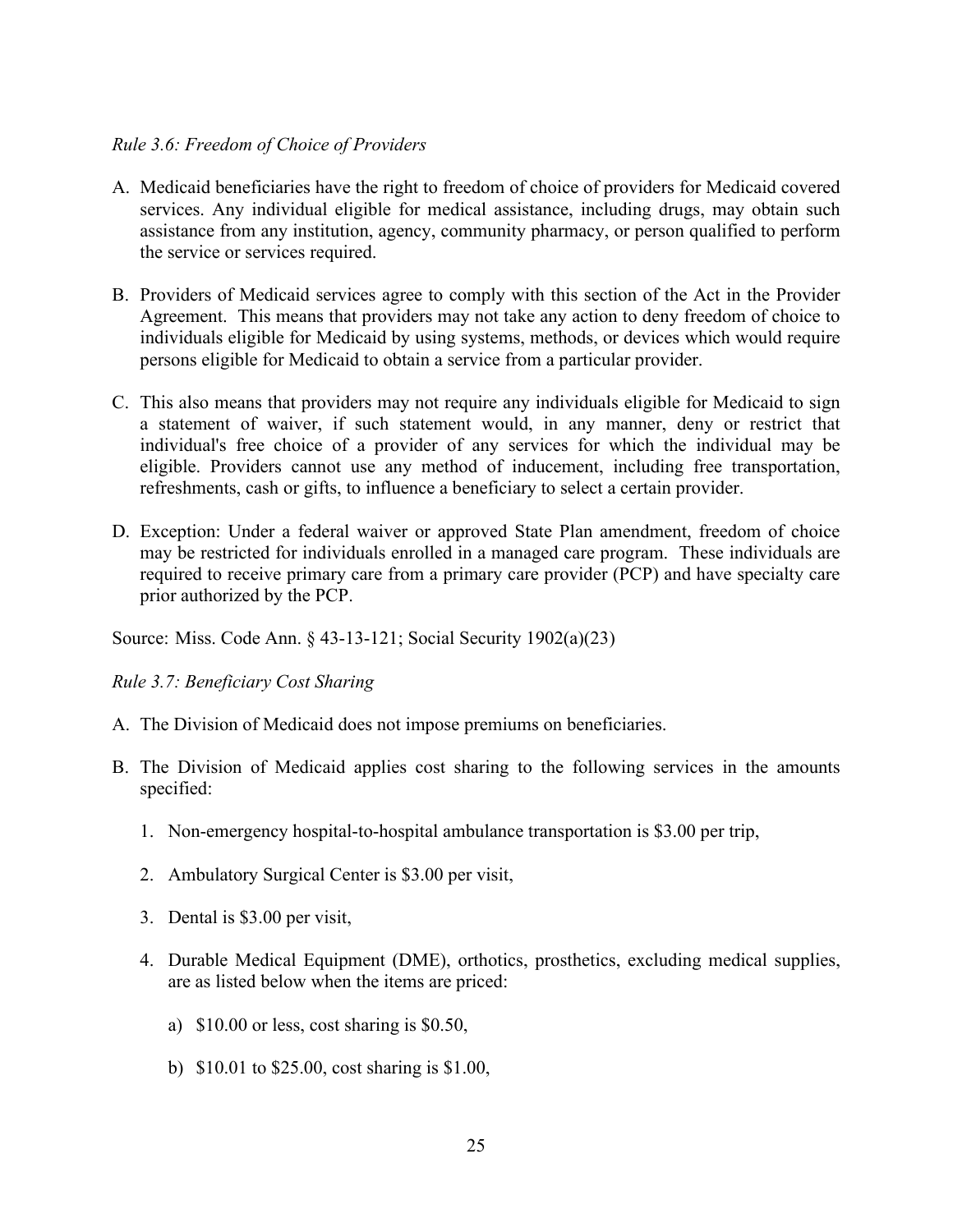- c) \$25.01 to \$50.00, cost sharing is \$2.00,
- d) \$50.01 or more, cost sharing is \$3.00.
- 5. Federally Qualified Health Center (FQHC) is \$3.00 per visit,
- 6. Home Health is \$3.00 per visit,
- 7. Mississippi State Department of Health (MSDH) is \$3.00 per clinic visit,
- 8. Hospital inpatient is \$10.00 per day,
- 9. Hospital outpatient is \$3.00 per visit,
- 10. Physician is \$3.00 per visit excluding emergency visits which must have the appropriate exception code entered on the claim,
- 11. Prescription drugs are \$3.00 per prescription, including refills,
- 12. Eyeglasses are \$3.00 per pair, and
- 13. Rural Health Clinic (RHC) is \$3.00 per visit.
- C. The provider must accept the beneficiary's assertion that he/she cannot afford to pay the cost sharing in the absence of knowledge or indication to the contrary.
	- 1. The provider cannot deny services to any Medicaid beneficiary due to the beneficiary's inability to pay the cost sharing.
	- 2. The beneficiary's inability to pay the cost sharing does not alter the Medicaid reimbursement amount for the claim, unless the beneficiary or service is excluded from cost sharing.
- D. Collecting cost sharing from the beneficiary is the responsibility of the provider. In cases of claim adjustments, the responsibility of refunding or collecting additional cost sharing from the beneficiary remains the responsibility of the provider.
- E. When the beneficiary is exempt from cost sharing, the applicable co-pay exclusion code must be indicated on the claim. If the co-pay exclusion code is not present, cost sharing will be deducted unless otherwise specified below. The following beneficiaries are exempt from cost sharing:
	- 1. Infants,
	- 2. Children under eighteen (18),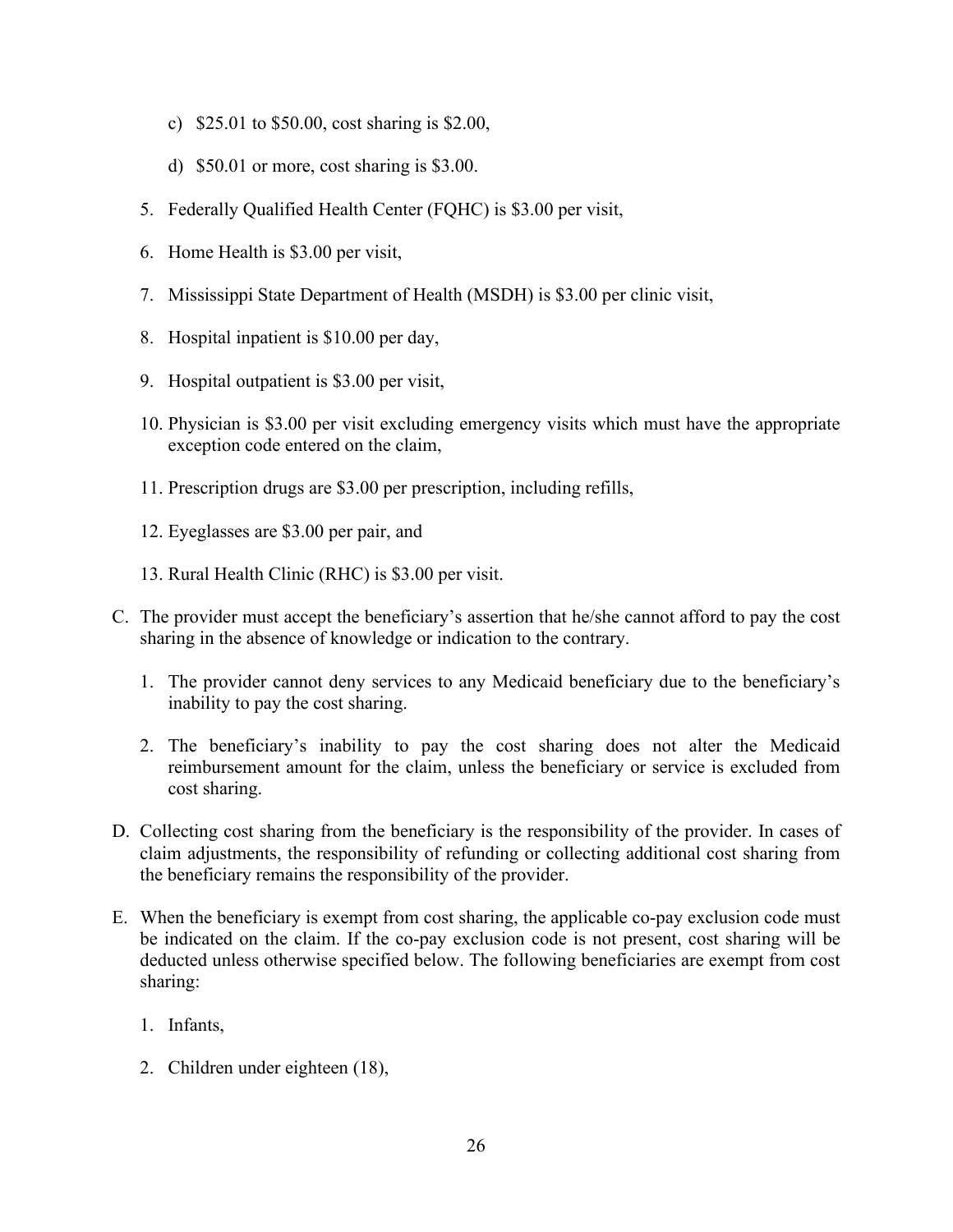- 3. Pregnant women,
- 4. Residents of long-term care facilities,
- 5. American Indians and Alaska Natives (AI/AN) who are currently receiving or have ever received an item or service furnished by an Indian Health Service (IHS) provider, a tribal health program, or through referral under contract health services. No co-pay exclusion code is required when billing the claim,
- 6. Beneficiaries receiving hospice care, and
- 7. Beneficiaries enrolled under the breast and cervical cancer treatment program.
- F. When the service is exempt from cost sharing, the applicable co-pay exclusion code must be indicated on the claim. If the co-pay exclusion code is not present, cost sharing will be deducted unless otherwise specified below. The following services are excluded from cost sharing requirements:
	- 1. Services provided to pregnant beneficiaries from day one (1) of pregnancy to day sixty (60) post-partum,
	- 2. Emergency services,
	- 3. Family planning services and supplies including contraceptives and pharmaceuticals,
	- 4. Preventative services provided to children under eighteen (18), and
	- 5. Services required due to provider preventable conditions.
- D. For beneficiaries covered under a Home and Community-Based Services (HCBS) Waiver, the beneficiary is exempt from cost sharing if the item or service is reimbursed through the HCBS Waiver. If the item or service is reimbursed through Mississippi Medicaid State Plan benefits, cost sharing is applicable unless the beneficiary is exempted by one (1) of the beneficiary groups or services listed above.

Source: U.S.C § 1396a; 42 C.F.R. § 447.50 *et seq.*; Miss. Code Ann. §§ 43-13-117, 43-13-121.

- History: Revised eff. 07/01/2021; Revised Miss. Admin. Code Part 200, Rule 3.7.B.h) to correspond with SPA 2012-008 (eff. 10/01/2012) eff. 05/01/2014.
- <span id="page-30-0"></span>*Rule 3.8: Charges Not Beneficiary's Responsibility*
- A. Providers who have agreed to be Medicaid providers are expected to bill Medicaid for Medicaid covered services and accept Medicaid payment as payment in full.
- B. Some charges are not the beneficiary's responsibility and must not be billed to the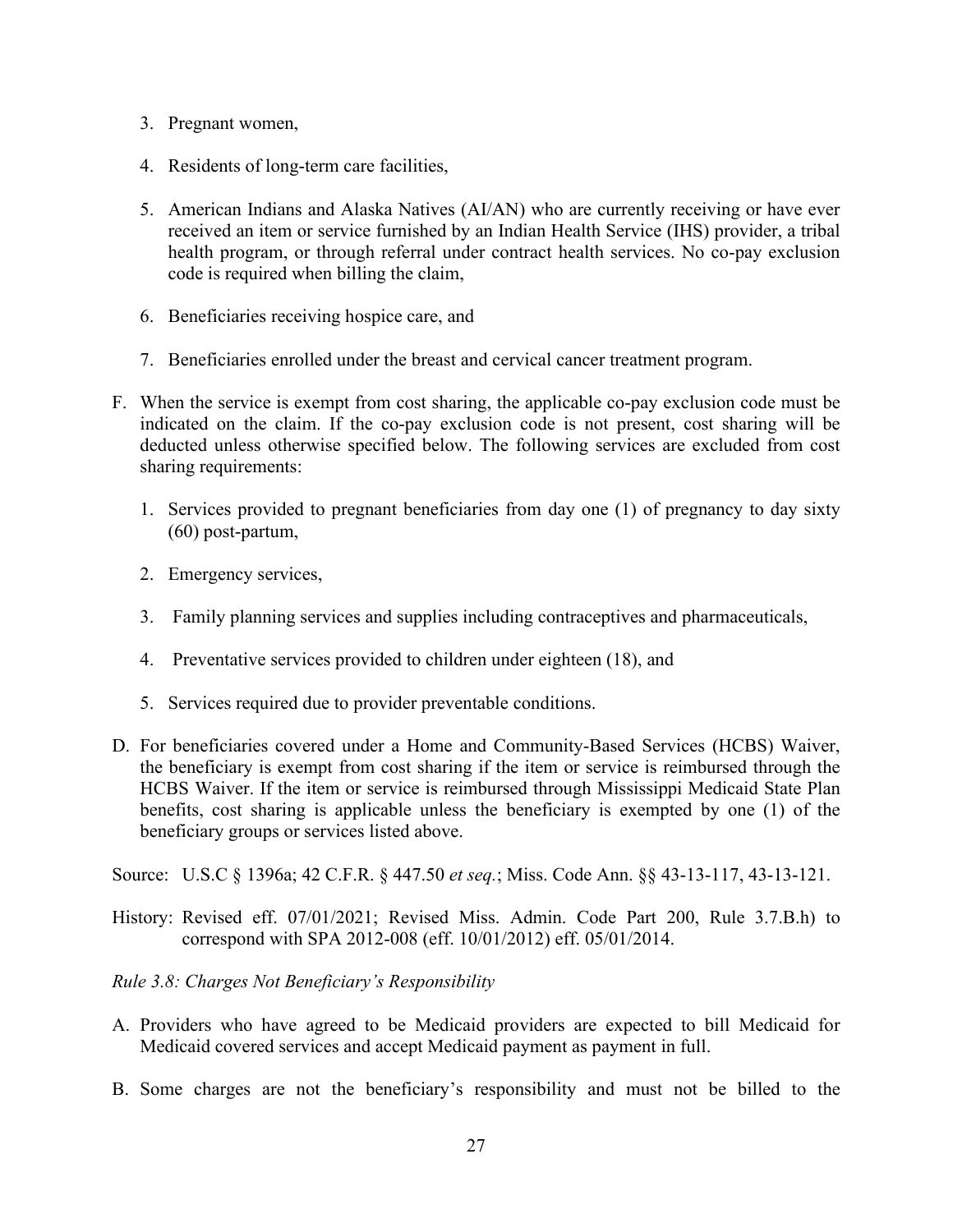beneficiary. Those included, but not limited to:

- 1. The beneficiary may not be billed for Medicaid covered services except in the following situations:
	- a) If the person is ineligible; or
	- b) If person has chosen to receive and agreed to pay for care not covered by the Medicaid program.
- 2. The beneficiary may not be held liable for a claim or portion of a claim when a determination that the services were not medically necessary is made based on the professional opinion of appropriate and qualified persons performing peer review of Medicaid cases.
- 3. The beneficiary may not be held liable for billed charges above the Medicaid maximum allowable.
- 4. The beneficiary may not be billed for claims denied because of provider errors. It is the responsibility of the provider to file claims in a timely manner, to correct errors, and to provide essential information necessary to process the Medicaid claim.
- 5. The beneficiary may not be billed for claims denied because of errors made by DOM, the fiscal agent, or due to changes in federal or state mandates.
- 6. The beneficiary may not be billed for services denied because a provider failed to request required authorization for a service or failed to meet procedural requirements.
- 7. For dual eligibles, the beneficiary may not be billed for the portion of a claim remaining after Medicare and Medicaid have paid.
- 8. The beneficiary may not be billed for the completion and submission of a Medicaid claim form. If the provider agrees to accept the patient as a Medicaid beneficiary and agrees to bill Medicaid for the services rendered, the beneficiary may not be charged for this billing procedure.
- 9. The beneficiary may not be billed for telephone calls or missed/cancelled appointments.
- 10. The beneficiary may not be charged for the cost of copying medical records.

Source: Miss. Code Ann. § 43-13-121; 42 CFR § 447.15

<span id="page-31-0"></span>*Rule 3.9: Charges Beneficiary's Responsibility*

A. Medicaid beneficiaries may be charged for the following: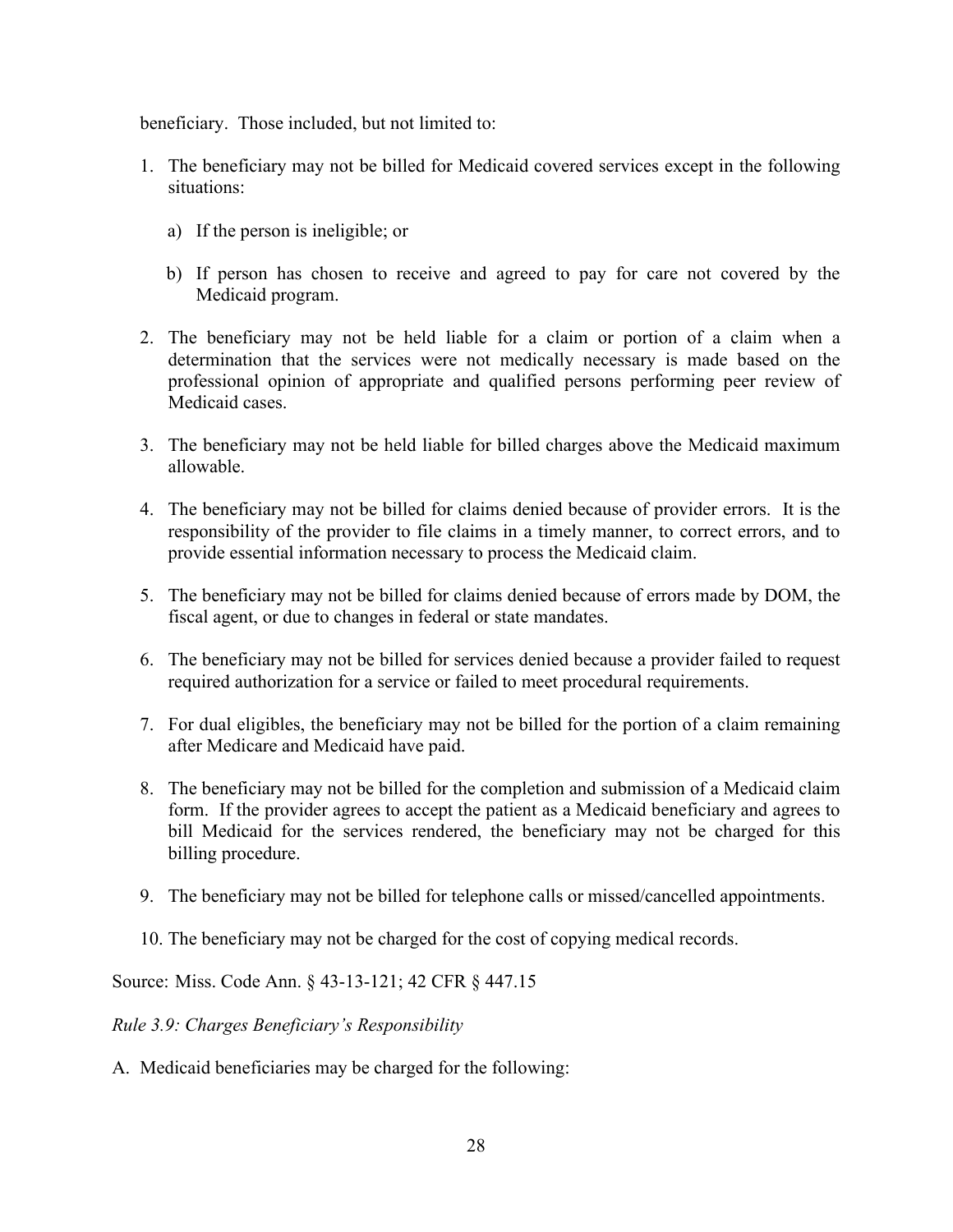- 1. The beneficiary is responsible for all expenses for non-covered services, such as services that are not covered under the scope of the Medicaid program, or services received in excess of program benefit limitations. The beneficiary is responsible for services received during a period of ineligibility.
- 2. Any applicable cost-sharing amount applied by the Medicaid program is the responsibility of the beneficiary.
- 3. Beneficiaries enrolled in managed care programs that insist upon receiving services that are not authorized by the primary care provider (PCP) may be required to pay for such services. For example, if the beneficiary seeks care in a hospital emergency room (ER) for services that can be provided in the PCP's office and are not authorized by the PCP for treatment in the ER; the beneficiary may be responsible for payment of the ER services beyond the medical assessment. The beneficiary sees a specialist for services that are not excluded from managed care and are not considered emergent/urgent, and the PCP has not made the referral or denies authorization; the beneficiary may be responsible for payment of such services.
- 4. The beneficiary, or responsible adult, is held accountable and responsible for knowingly allowing or continuing to allow an unauthorized person to use a Medicaid card or beneficiary's identity to obtain benefits otherwise not allowed. Any charges to or payments by the Division of Medicaid for services requested and/or received in an attempt to defraud the provider of services and/or Medicaid are billable to the cardholder or his/her responsible party, or the imposter.
- B. This list is not all-inclusive.

Source: Miss. Code Ann. § 43-13-121

## <span id="page-32-0"></span>**Part 200 Chapter 4: Provider Enrollment**

#### <span id="page-32-1"></span>*Rule 4.1: Definitions*

- A. Providers: All health care entities including individual practitioners, institutional providers, and providers of medical equipment or goods related to care that are currently enrolled in the Medicaid program.
- B. National Provider Identifier (NPI): A Health Insurance Portability and Accountability Act (HIPAA) Administrative Simplification Standard. The NPI is a unique identification number for covered health care providers as noted in 45 C.F.R. § 162. Covered health care providers and all health plans and health care clearinghouses must use the NPIs in the administrative and financial transactions adopted under HIPAA.
- C. Sole Proprietor: A Sole Proprietor is a form of business in which one (1) person owns all of the assets of the business and is solely liable for all debts on an individual basis. As a result of the National Provider Identifier (NPI) requirements, a Sole Proprietor must apply for their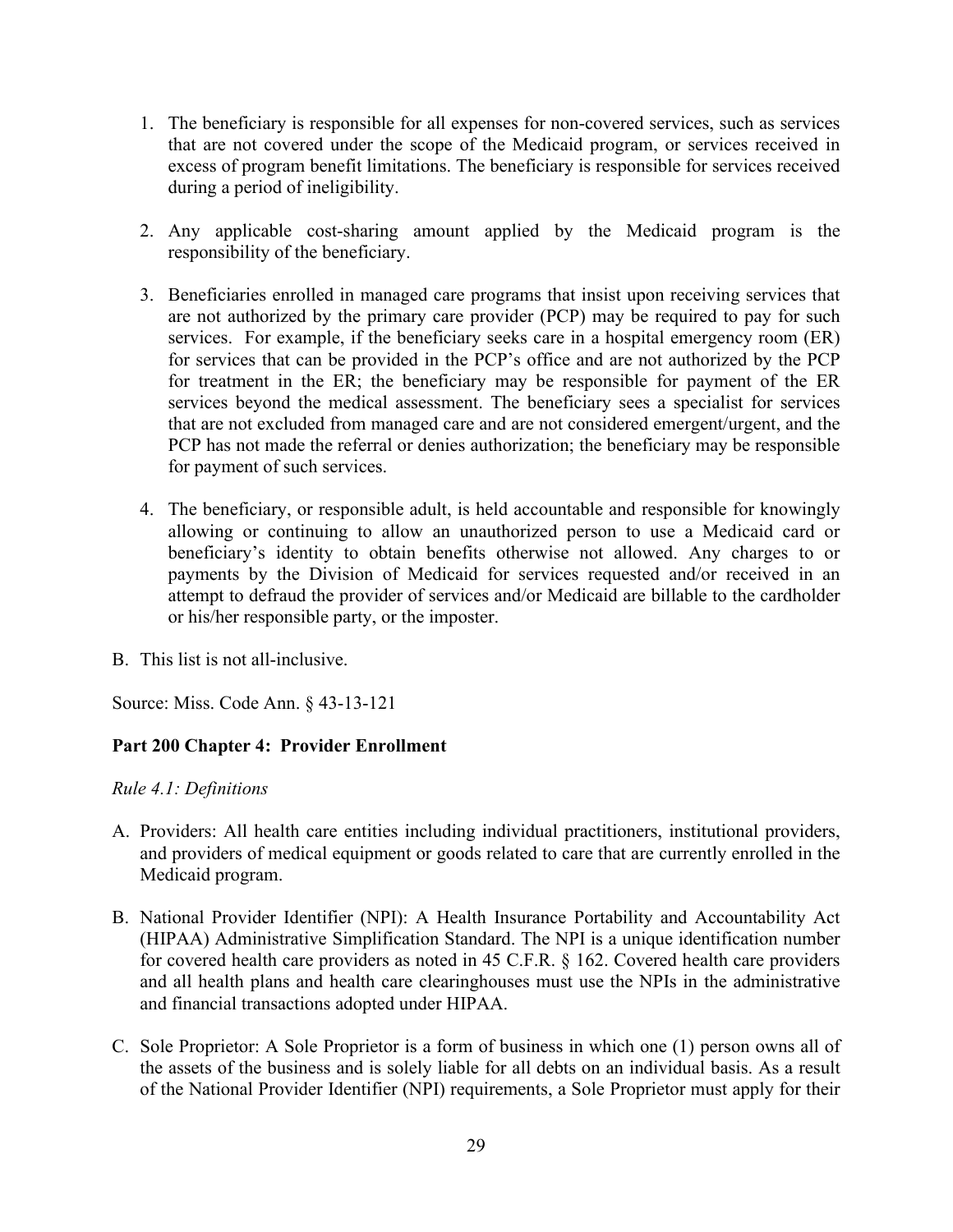NPI as individuals. Medicaid will no longer issue a group number to an individual effective with the adoption of this rule revision. The subpart concept does not apply to a sole proprietorship, even one (1) with multiple locations, because the sole proprietorship is not an organization as defined in the final NPI Rule. An individual Medicaid provider number and the appropriate NPI issued by the Centers for Medicare & Medicaid Services (CMS) are entered into the Medicaid system with the individual's social security number (SSN); and if applicable, the Federal Employer Identification Number (FEIN) assigned to it. If this number is used as a Medicaid provider billing number, income or earnings information are reported to the IRS for this SSN or FEIN, as applicable. Deferred compensation is only available via a sole proprietor's SSN.

- D. Group/Organization: A Group/Organization provider is not an individual/sole proprietor. This may include hospitals, long-term care facilities, laboratories, home health agencies, ambulance companies, and group practices; suppliers of durable medical equipment or pharmacies. Any subpart of the group/organization must apply for a different Medicaid provider number as determined by the provider type per Medicaid rule. A group provider requesting individual providers/servicing providers to be affiliated to their billing provider number must be approved Medicaid providers. For monies to be reported to the IRS on its Tax Identification, the group provider should be the biller, unless otherwise restricted by the Division of Medicaid. Group providers that have various servicing locations should apply to Medicaid to become a provider according to their enumeration application with CMS. The provider should also apply to Medicaid to become a provider according to the conduct of their own standard transactions and as required by the Division of Medicaid's program rules.
- E. Effective Date: The earliest date a provider may begin billing for services.
- F. Officer: Any person whose position is listed as being that of an officer in the provider's "articles of incorporation" or "corporate bylaws" or anyone who is appointed by the board of directors as an officer in accordance with the provider's corporate bylaws.
- G. Director: A member of the provider's "board of directors." It does not necessarily include a person who may have the word "director" in his/her job title. Moreover, where a provider has a governing body that does not use the term "board of directors," the members of that governing body will still be considered "director". Thus, if the provider has a governing body titled "board of trustees," as opposed to "board of directors," the individual trustees are considered "directors" for Medicaid enrollment purposes.
- H. Managing/Directing Employee: A managing/directing employee may be a general manager, business manager, administrator, director, or other individual who exercises operational or managerial control over, or who directly or indirectly conducts, the day-to-day operations of the entity, either under contract or through some other arrangement, regardless of whether the individual is a W-2 employee of the entity.
- I. Authorized Official: An appointed official to whom the organization has granted the legal authority to enroll it in the Medicaid program, to make changes or updates to the organization's status in the Medicaid program, and to commit the organization to fully abide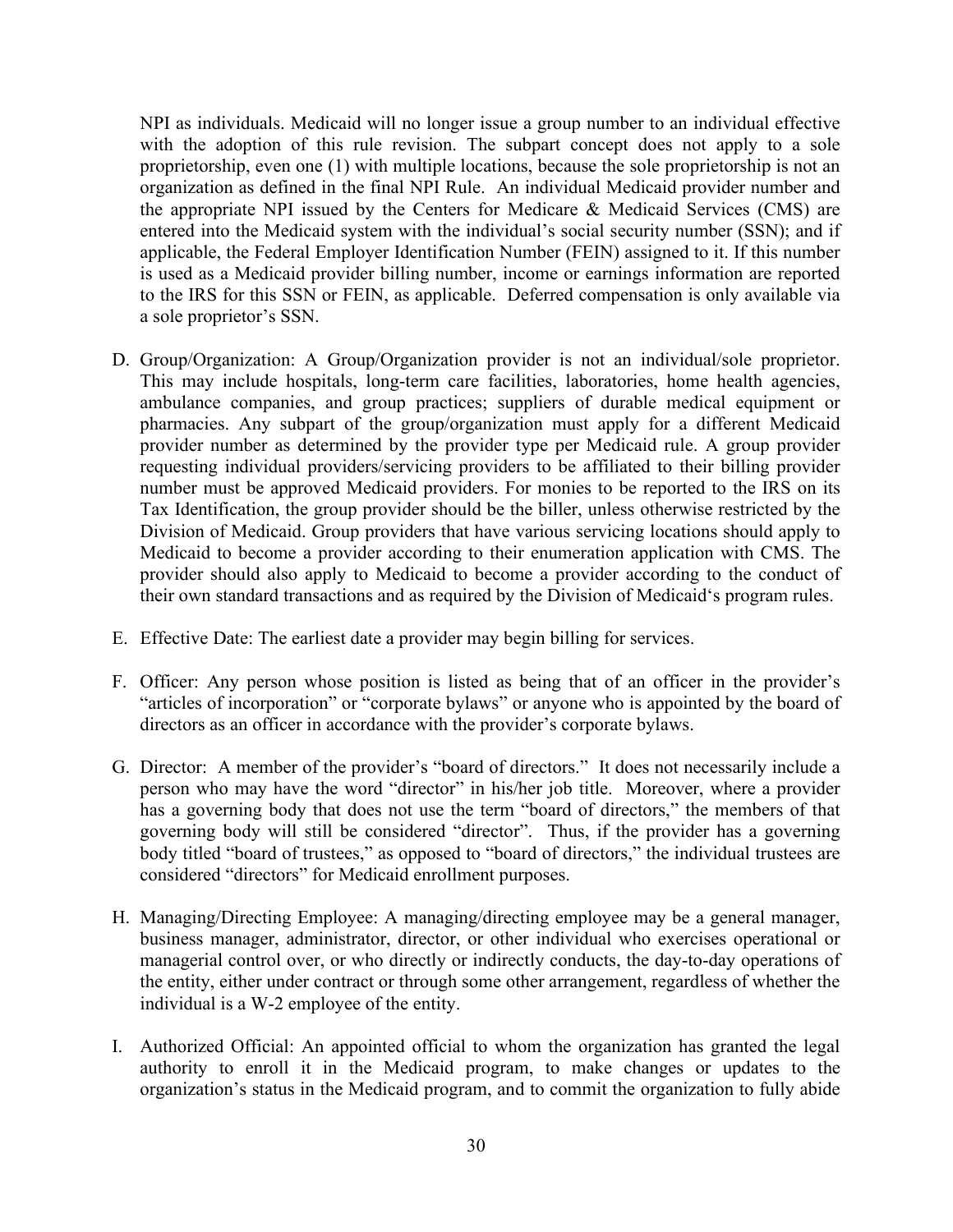by the statutes, regulations, and program instructions of the Medicaid program. Examples include: chief executive officer, chief financial officer, general partner, chairman of the board, or direct owner.

- J. Delegated Official: An individual who is delegated by an authorized official with the authority to report changes and updates to the entity's enrollment record. A delegated official must be an individual with an "ownership or control interest," or be a W-2 managing employee of the entity. Documentation in the application or as an attachment must be included with the application. A change of a delegated official will only be made to the file with the appropriate documentation signed by a documented authorized official.
- K. Majority Interest: Ownership interest greater than fifty percent (50%) of the voting interest in a business enterprise.

Source: 42 C.F.R. Part 455, Subpart E; Miss. Code Ann. §§ 43-13-117, 43-13-121.

History: Revised eff. 12/01/2019.

<span id="page-34-0"></span>*Rule 4.2: Conditions of Participation*

- A. Providers must comply with the following conditions to participate in the Mississippi Medicaid program:
	- 1. All providers must complete provider agreements and/or provider enrollment application packages per the requirements of the Division of Medicaid.
	- 2. The provider must be licensed and/or certified by the appropriate federal and/or state authority, as applicable.
	- 3. Agree to furnish required documentation of the provider's business transactions per 42 C.F.R. § 455.105(b) to the Division of Medicaid or to the Department of Health & Human Services (HHS) within thirty-five (35) days of the date on the request.
	- 4. Agree to abide by the requirements of the Affordable Care Act (ACA) concerning the following:
		- a) Provider Screening Procedures (42 C.F.R. §§ 455.400-470), based on the category of the provider type, which includes license verifications, database checks of eligible professionals, owners, managing employees, etc., fingerprinting and criminal background checks, and/or unscheduled or unannounced site visits based on required screening rules.
			- 1) Providers with an expired license will be denied enrollment.
			- 2) Providers with any current disciplinary limitations on their license may be denied enrollment.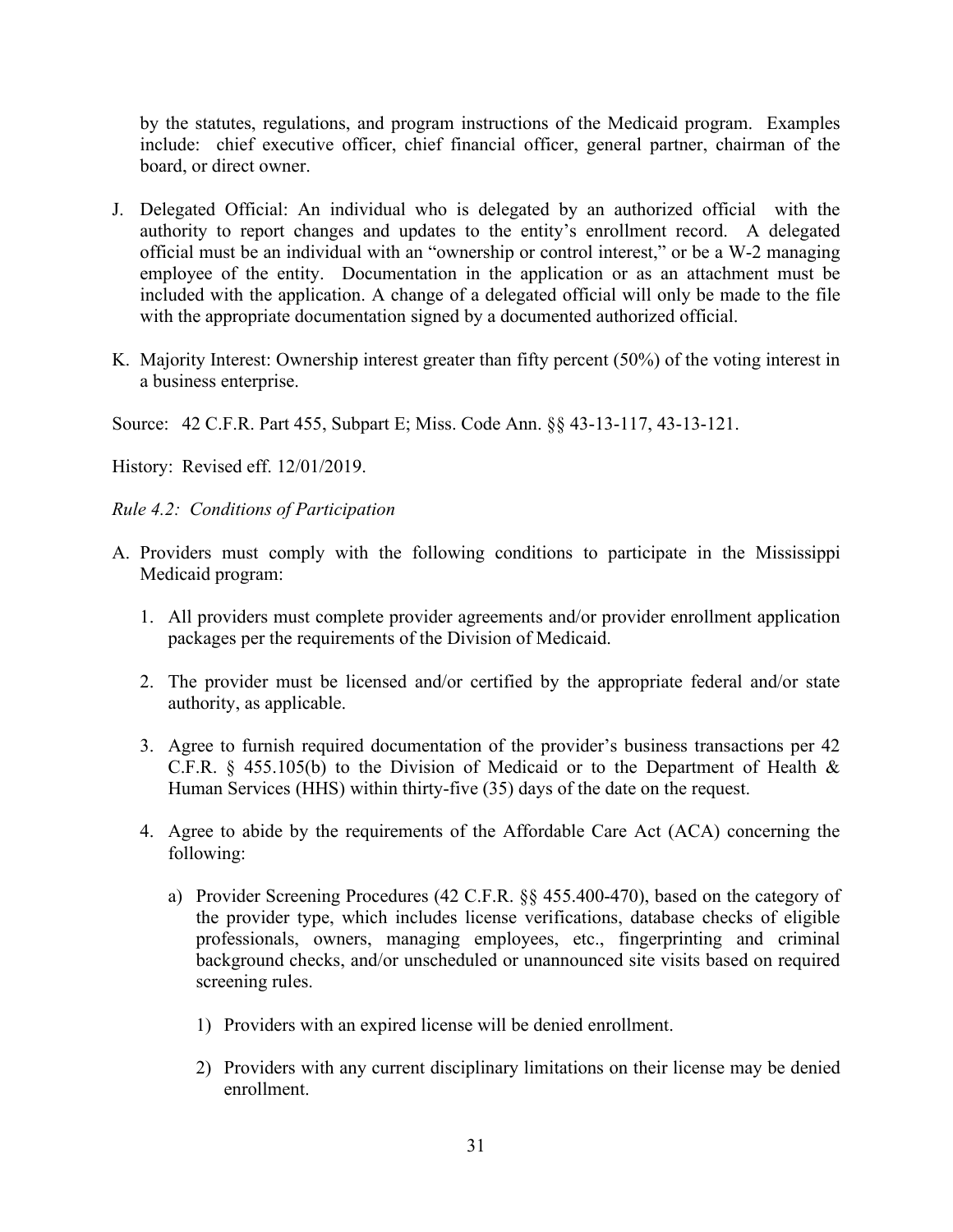- 3) Providers that meet any of the exclusion requirements according to state and/or federal law will be denied enrollment.
- b) Provider Application Fees (42 C.F.R. § 455.460).
- c) Temporary Moratorium (42 C.F.R. § 455.470).
- d) Provider Termination (42 C.F.R. § 455.416).
- e) Payment Suspensions (42 C.F.R. § 455.23).
- 5. The provider agrees to review, complete and submit a completed re-validation document as required by the policies of Division of Medicaid. All providers must undergo a revalidation screening process at least once every five years in accordance with 42 C.F.R. § 455.414.
- 6. All professional and institutional providers participating in the Medicaid program are required to keep records that fully disclose the extent of services rendered and billed under the program. These records must be retained for a minimum of five (5) years in order to comply with all federal and state regulations and laws. When there is a change of ownership or retirement, a provider must continue to maintain all Medicaid beneficiary records, unless an alternative method for maintaining the records has been established and approved by the Division of Medicaid. Upon request, providers are required to make such records available to representatives of the Division of Medicaid and others as provided by law in validation of any claims. The Division of Medicaid staff shall have immediate access to the provider's physical location, facilities, records, documents, and any other records relating to medical care and services rendered to beneficiaries during regular business hours. Providers must maintain records as indicated in Part 200 Chapter 1, Rule 1.3: Maintenance of Records.
- 7. The provider must comply with the requirements of the Social Security Act and federal regulations concerning: (a) disclosure by providers of ownership and control information; and (b) disclosure of information by a provider's owners of any persons with convictions of criminal offenses against Medicare, Medicaid, or the Title XX services program. If the Division of Medicaid ascertains that a provider has been convicted of a felony under federal or state law for an offense that the Division of Medicaid determines is detrimental to the best interests of the program or of Medicaid beneficiaries, the Division of Medicaid may refuse to enter into an agreement with such provider, or may terminate or refuse to renew an existing agreement.
- 8. The provider must agree to accept payment for Medicaid covered services in accordance with the rules and regulations for reimbursement, as declared by the Secretary of Health and Human Services and by the state of Mississippi, and established under the Mississippi Medicaid program.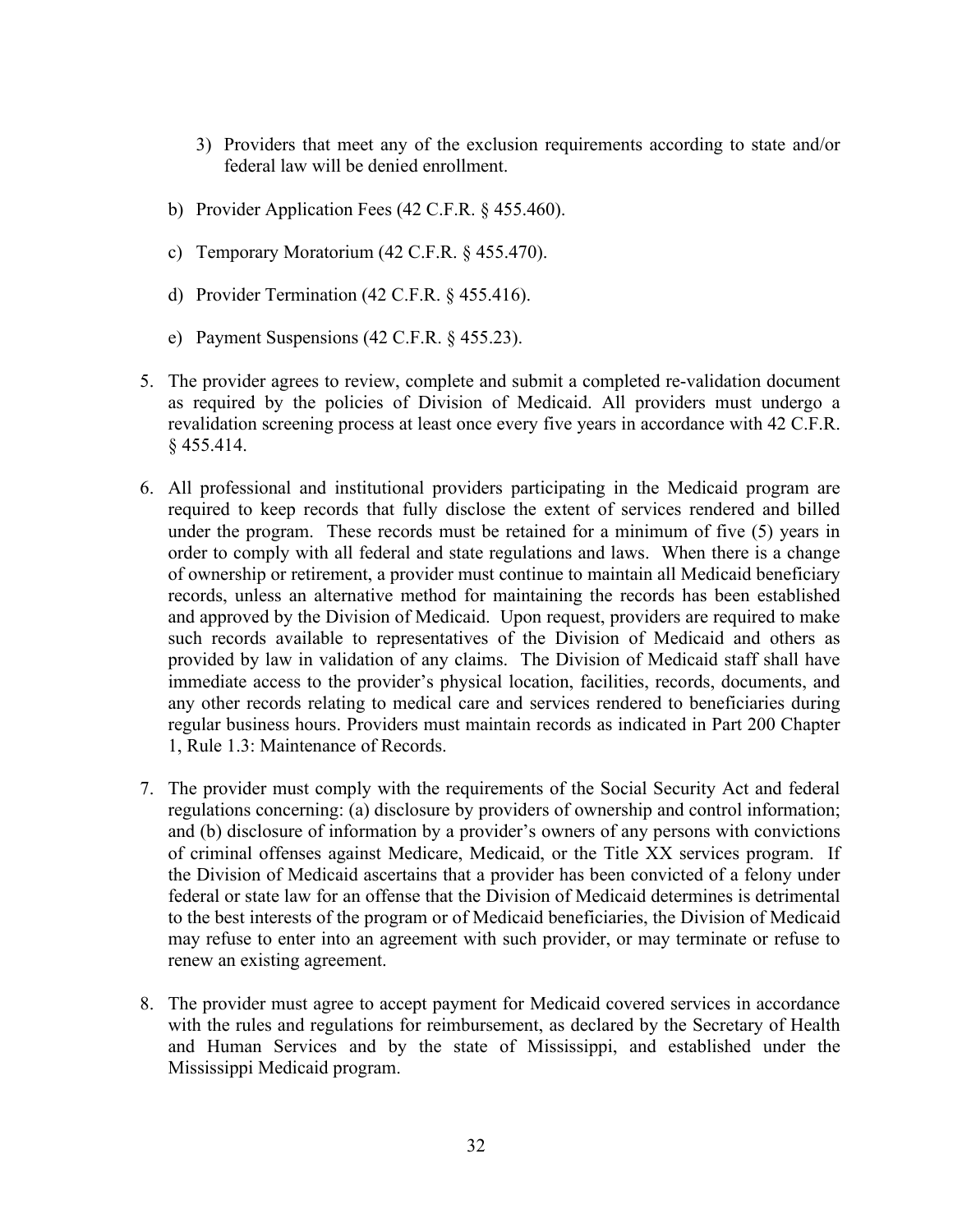- 9. The provider must agree to accept, as payment in full, the amount paid by the Medicaid program for all services covered under the Medicaid program within the beneficiary's service limits with the exception of authorized deductibles, co-insurance, and copayments. All services covered under the Medicaid program will be made available to the beneficiary. Beneficiaries will not be required to make deposits or payments on charges for services covered by Medicaid. A provider cannot pick and choose procedures for which the provider will accept Medicaid. At no time shall the provider be authorized to split services and require the beneficiary to pay for one type of service and Medicaid to pay for another. All services provided to Medicaid beneficiaries will be billed to Medicaid where Medicaid covers said services, unless some other resources, other than the beneficiary or the beneficiary's family, will pay for the service.
- 10. For most medical services rendered, the provider must agree to take all reasonable measures to determine the legal liabilities of third parties including Medicare and private health insurance to pay for Medicaid covered services, and if third party liability is established, to bill the third party before filing a Medicaid claim. Exceptions to this rule are outlined in Part 306 Third Party Recovery. For the purpose of this provision, the term "third party" includes an individual, institution, corporation, or public or private agency that is or may be liable to pay all or part of the medical costs of injury, disease or disability of a Medicaid beneficiary and to report any such payments as third parties on claims filed for Medicaid payment.
- 11. Participating providers of services under the Medicaid program, i.e., physicians, dentists, hospitals, nursing facilities, pharmacies, etc., must comply with the requirements of Title VI of the Civil Rights Act of 1964, Section 504 of the Rehabilitation Act of 1973, and the Age of Discrimination Act of 1975. Under the terms of these Acts, a participating provider or vendor of services under any program using federal funds is prohibited from making a distinction in the provision of services to beneficiaries on the grounds of race, color, national origin or handicap. This includes, but is not limited to, distinctions made on the basis of race, color, national origin, age or handicap with respect to: (a) waiting rooms, (b) hours of appointment, (c) order of seeing patients, or (d) assignment of patients to beds, rooms or sections of a facility. The Division of Medicaid is responsible for routine and complaint investigations dealing with these two (2) Acts.
- 12. Participating providers are prohibited from making a distinction in the provision of services to Medicaid beneficiaries on the grounds of being Medicaid beneficiaries. This includes, but is not limited to, making distinctions with regard to waiting rooms, hours of appointment, or order of seeing patients, third party sources (pursuant to federal regulations), and quality of services provided, including those provided in a facility.
- 13. The provider must agree that claims submitted will accurately reflect both the nature of the service and who performed the service.
- 14. The provider must maintain a copy of the Administrative Code for Mississippi Medicaid and all revisions.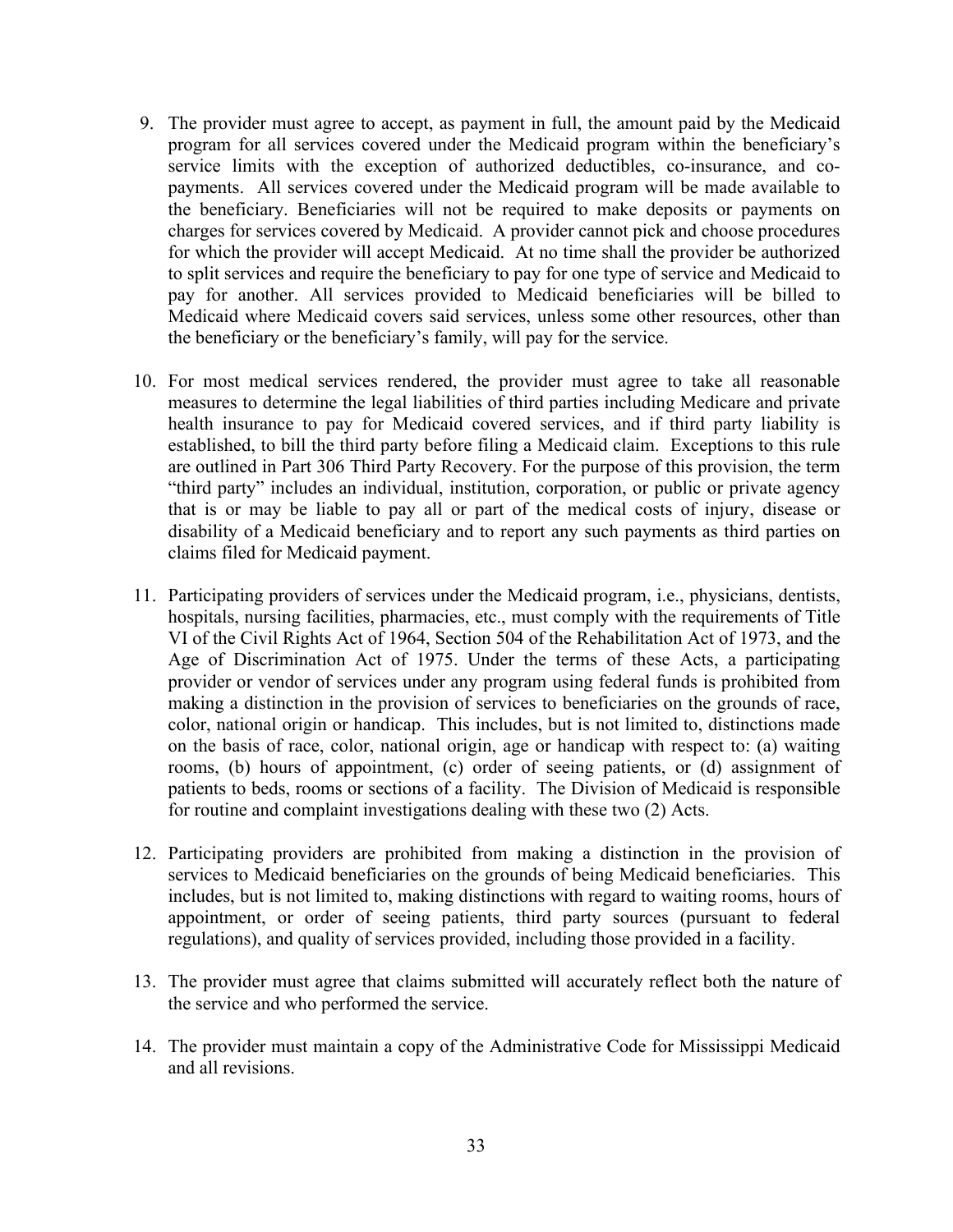- 15. Participating providers must be eligible to participate in the Medicaid program as determined by DHHS-Office of Inspector General (DHHS-OIG). Certain individuals and entities are ineligible to participate in the Medicaid program on the basis of their exclusion as sanctioned by DHHS-OIG by authority contained in Sections 1128 and 1156 of the Social Security Act. The effect of exclusion is that no program payment will be made for any items or services, including administrative and management services, furnished, ordered or prescribed by an excluded individual or entity under the Medicare, Medicaid, and State Children's Health Insurance Programs during the period of the exclusion. Program payments will not be made to an entity in which an excluded person is serving as an employee, administrator, operator, or in any other capacity, for any services including administrative and management services furnished, ordered, or prescribed on or after the effective date of the exclusion. In addition, no payment may be made to any business or facility that submits bills for payment of items or services provided by an excluded party. The exclusion remains in effect until the subject is reinstated by action of the DHHS-OIG. It is the responsibility of each Medicaid provider to assure that no excluded person or entity is employed in a capacity which would allow the excluded party to order, provide, prescribe, or supply services or medical care for beneficiaries, or allow the excluded party to hold an administrative, billing, or management position involving services or billing for beneficiaries.
- 16. The provider must verify with the NET Broker that all non-emergency transportation (NET) services are for a Medicaid covered service only. The provider is only required to verify the date, time, beneficiary's Medicaid number, and provide confirmation that a Medicaid covered service will be provided at the appointment.
- B. Out-of-State Providers
	- 1. The Division of Medicaid may enroll an out-of-state provider to cover medical services if one (1) of the following conditions is met:
		- a) That are needed because of an emergency medical condition as defined in Miss. Admin. Code Title 23, Part 201, Rule 1.2.G.
		- b) That are needed because the beneficiary's health would be endangered if they were required to travel to their state of residence.
		- c) That the Division of Medicaid has determined, on the basis of medical advice, are needed and more readily available in the other state.
		- d) The location of services provided is within:
			- 1) Thirty (30) miles of the Mississippi state border for a pharmacy, or
			- 2) Sixty (60) miles from the Mississippi state border for certain other provider types.
		- e) Or as determined by the Division of Medicaid.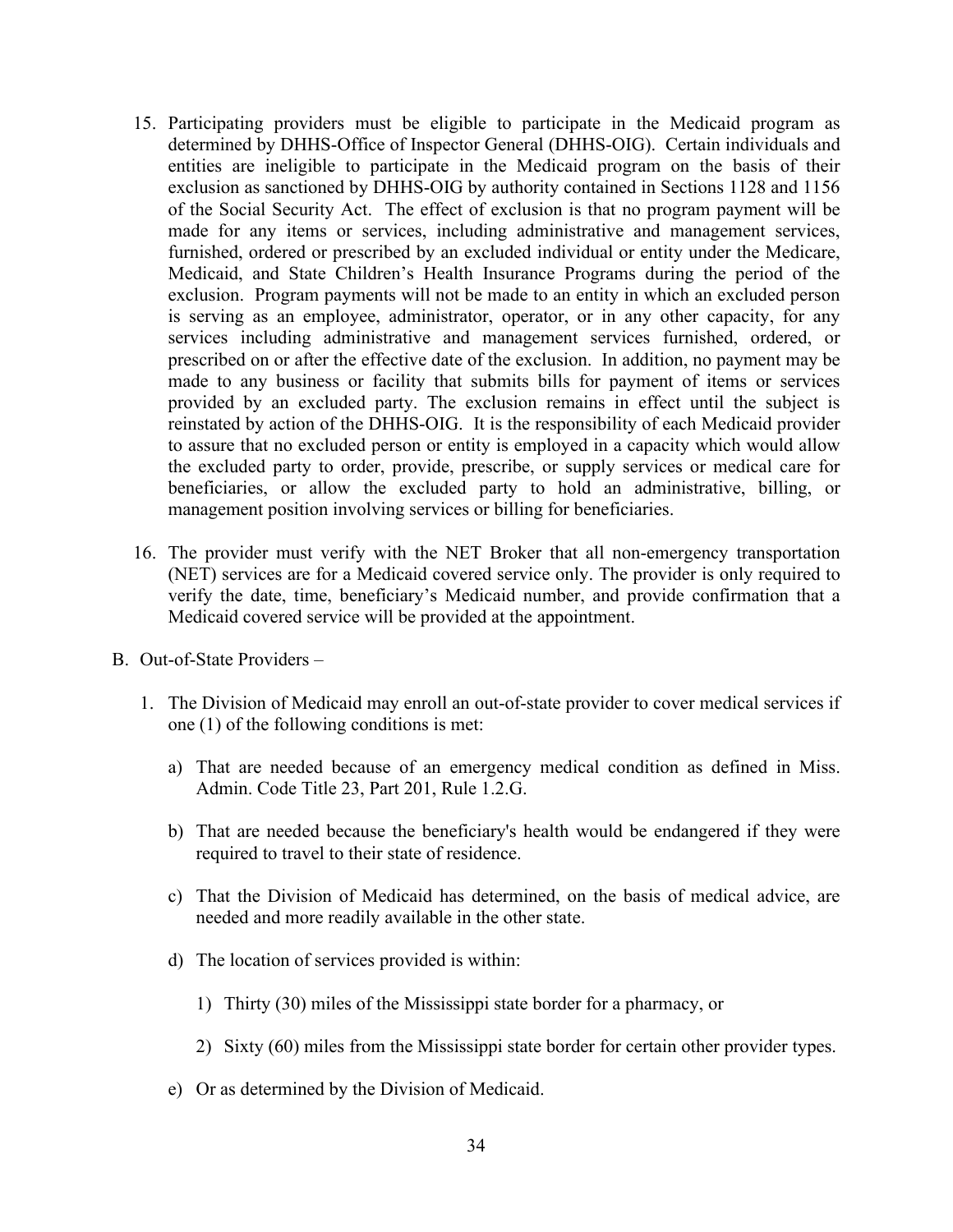- 2. The Division of Medicaid may use the results of the provider screenings performed by another state's Medicaid or Children's Health Insurance Program (CHIP) agency in the state in which the out-of-state provider is located or by a Medicare Contractor.
- 3. An out-of-state provider that has not billed the Division of Medicaid within a three (3) year period will be disenrolled except for certain providers, as determined by the Division of Medicaid, that are necessary to maintain access to covered services not available in Mississippi. Once disenrolled, the out-of-state provider may reapply in accordance with the out-of-state enrollment policy.
- 4. Out-of-state providers must adhere to the Division of Medicaid's policies and procedures.
- C. Providers that are closing, discontinuing a service, or otherwise stopping services for reasons unrelated to the beneficiary's condition or medical necessity of the services must provide a thirty (30) day written notice to beneficiaries and the Division of Medicaid prior to ending the services:
	- 1. Providers must assist with the transition of the beneficiary to another service provider.
	- 2. Providers who fail to provide proper notice will not be reimbursed for services provided during the thirty (30) day period the beneficiary should have been notified unless the provider was prevented from making the notification due to causes beyond the reasonable control of the Provider, including but not limited to fire, floods, embargoes, war, acts of war, insurrections, riots, strikes, lockouts or other labor disturbances, or acts of God; provided, however, that a Provider so affected shall use reasonable commercial efforts to avoid or remove such causes of nonperformance, and shall provide proper notice hereunder immediately whenever such causes are removed. Changes to the scope of available services or reimbursement methodology for the provision of certain services through legislative or regulatory action shall not constitute an unforeseeable circumstance within the meaning of this section.
	- 3. Facilities and/or entities that employ multiple enrolled providers are not required to provide the thirty (30) day notice when an enrolled provider that is employed leaves the facility and/or entity as long as the beneficiary has been transitioned to another provider within the same facility/entity and there is no interruption in services.
- Source: 42 C.F.R. §§ 431.52, 431.107, 447.15, 455.412, 455.460, 455.470; Miss. Code Ann. §§ 43-13-117, 43-13-118, 43-13-121.
- History: Revised eff. 11/01/2021; Revised eff. 04/01/2021; Revised eff. 10/01/2020; Revised eff. 04/01/2020; Revised Miss. Admin. Code Part 200, Rule 4.2.B. eff. 01/01/2020; Revised eff. 12/01/2019.
- <span id="page-38-0"></span>*Rule 4.3: Change of Ownership*
- A. A change of ownership of a provider/facility as defined by the Division of Medicaid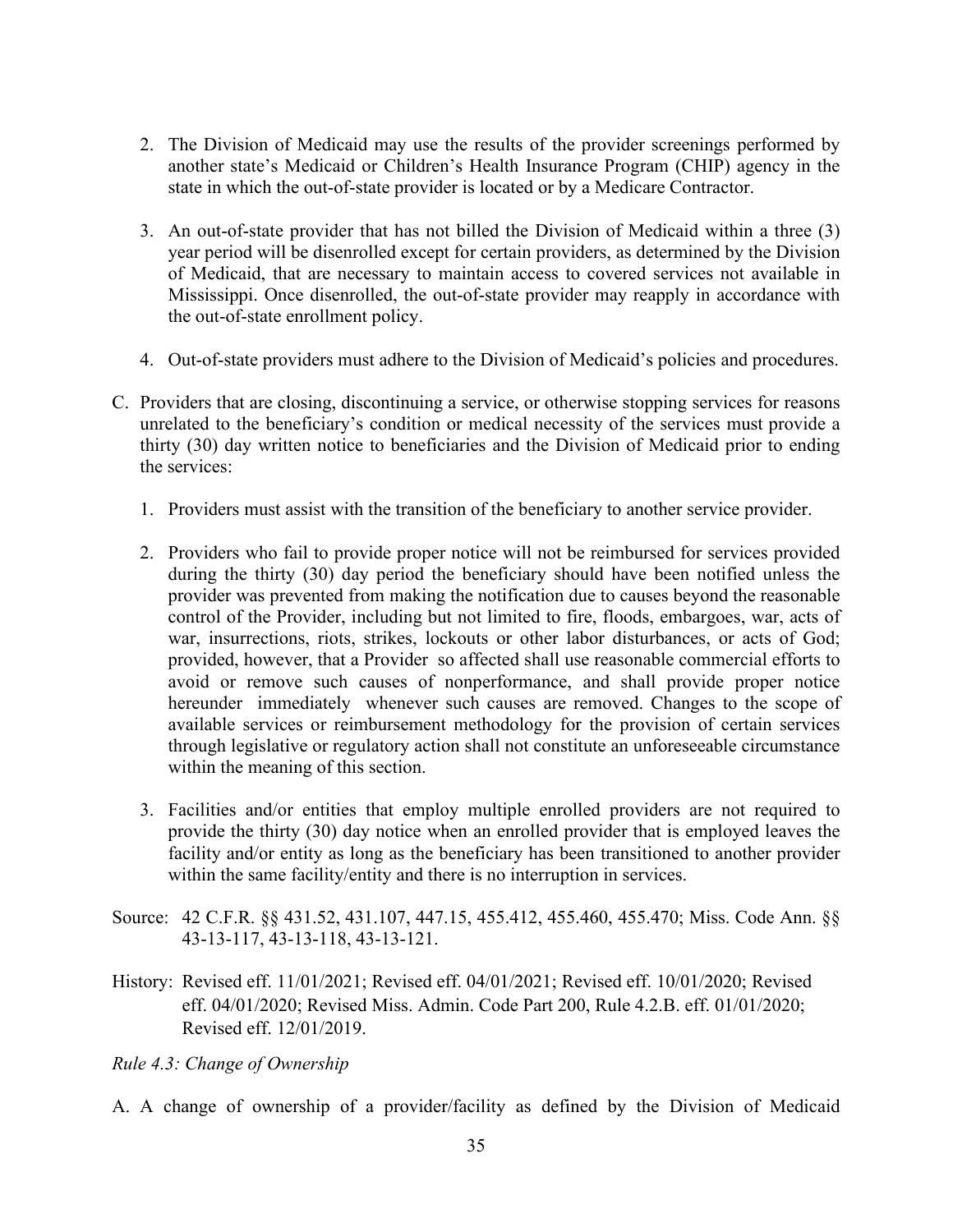includes, but is not limited to: inter vivos gifts, purchases, transfers, lease arrangements, cash and/or stock transactions or other comparable arrangements whenever the person or entity acquires or controls a majority interest of the facility or service. The new owner, upon consummation of the transaction effecting the change of ownership, shall, as a condition of participation, assume liability, jointly and severally, with the prior owner for any and all amounts that may be due to the Medicaid program.

- B. The new ownership agreement shall be subject to any restrictions, conditions, penalties, sanctions or other remedial actions taken by the Division of Medicaid, the state agency or the federal agency against the prior owner of the facility.
- C. The agreement will also remain subject to all applicable statutes and regulations, including, but not limited to:
	- 1. Any statement of deficiencies cited by the State Agency that are not in substantial compliance, including any existing plan of correction,
	- 2. Any expiration date,
	- 3. Compliance with applicable health and safety standards,
	- 4. Compliance with ownership and financial disclosure requirements, and
	- 5. Compliance with civil rights and the rights of individuals with developmental disability requirements.
- D. A provider/facility that undergoes a change of ownership must:
	- 1. Notify the Division of Medicaid within thirty-five (35) days after any change in ownership through the submission of:
		- a) A complete Mississippi Medicaid Provider Application Packet, and
		- b) Proof of change of ownership such as a bill-of-sale or Medicare Tie-In Notice.
	- 2. Receive a new taxpayer identification segment for the new owner with the provider number remaining unchanged.
	- 3. Comply with all applicable Mississippi Department of Health requirements for changes of ownership [Refer to 15 Miss. Admin. Code. Pt 16, Subpart 1, Rule 49.2.6 and 15 Miss. Admin. Code Pt. 9, Subpart 91, Appendices.]
- E. When there is a change of ownership or retirement/closure, a provider must continue to maintain all Medicaid beneficiary records for at least six (6) years, unless an alternative method for maintaining the records has been established in writing, and approved by the Division of Medicaid as required by Health Insurance Portability and Accountability Act of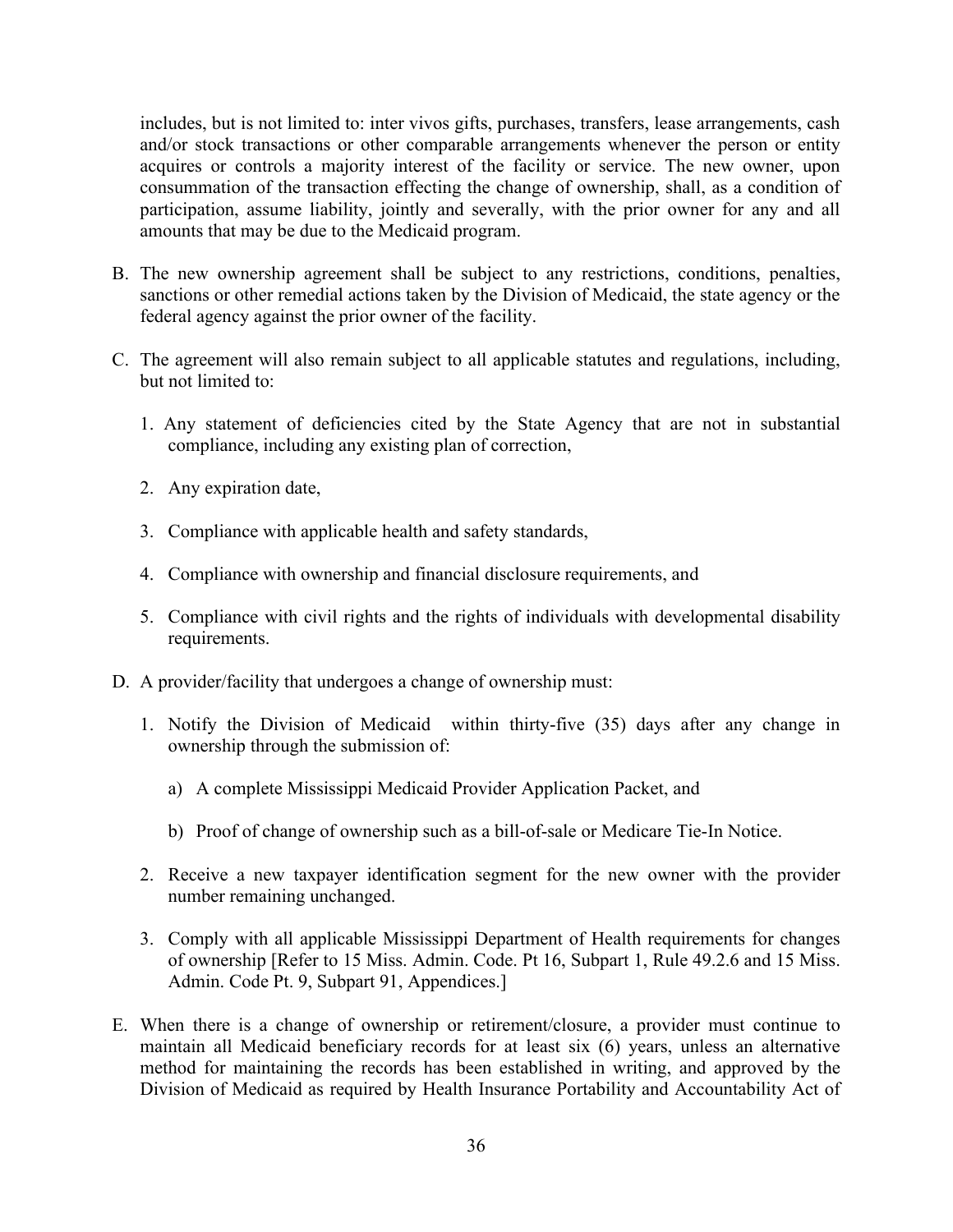1996 (HIPAA). [Refer to Part 200, Chapter 1, Rule 1.3, Maintenance of Records.]

- F. The following are examples of changes of ownership. This list is not exhaustive. Providers who are unsure of whether a transaction constitutes a change of ownership should contact the Division of Medicaid's Office of Provider Enrollment. Examples include:
	- 1. Changes in type of organization (ex. Partnership to limited liability company, or single proprietorship to organization),
	- 2. Mergers, when a new organization is formed and the merging companies are nonsurviving,
	- 3. Consolidation of two or more corporations resulting in a new corporate entity,
	- 4. Changes in partnership, including the removal, addition, or substitution of one or more individuals as partners (under Mississippi law, these actions result in dissolution of an older partnership and creation of a new one),
	- 5. Transfers between different levels of government, such as city to county, state to county, etc., and
	- 6. Transfer (sale, gift, exchange of stock) that results in a fifty (50) percent or more change.

Source: 42 C.F.R. §§ 455.104, 489.18; Miss. Code Ann. §§ 41-7-173, 43-13-121.

History: Revised eff. 09/01/2020.

<span id="page-40-0"></span>*Rule 4.4: Effective Date of Provider Agreement and Provider Agreement Termination*

- A. Each provider or organization furnishing services under the Mississippi Medicaid State Plan must enter into a provider agreement with the Mississippi Division of Medicaid.
- B. The effective date of the provider agreement is the earliest day of the following options:
	- 1. The date all required screening has been completed by the Division of Medicaid if the Division of Medicaid cannot verify all required screenings have been completed by a:
		- a) Medicare contractor, or
		- b) Medicaid agency or Children's Health Insurance Program (CHIP) of another state,
	- 2. Up to one hundred twenty (120) days prior to the date of the submission of a Mississippi Medicaid Enrollment application if the Division of Medicaid can verify that the provider had all required screenings completed by a:
		- a) Medicare contractor, or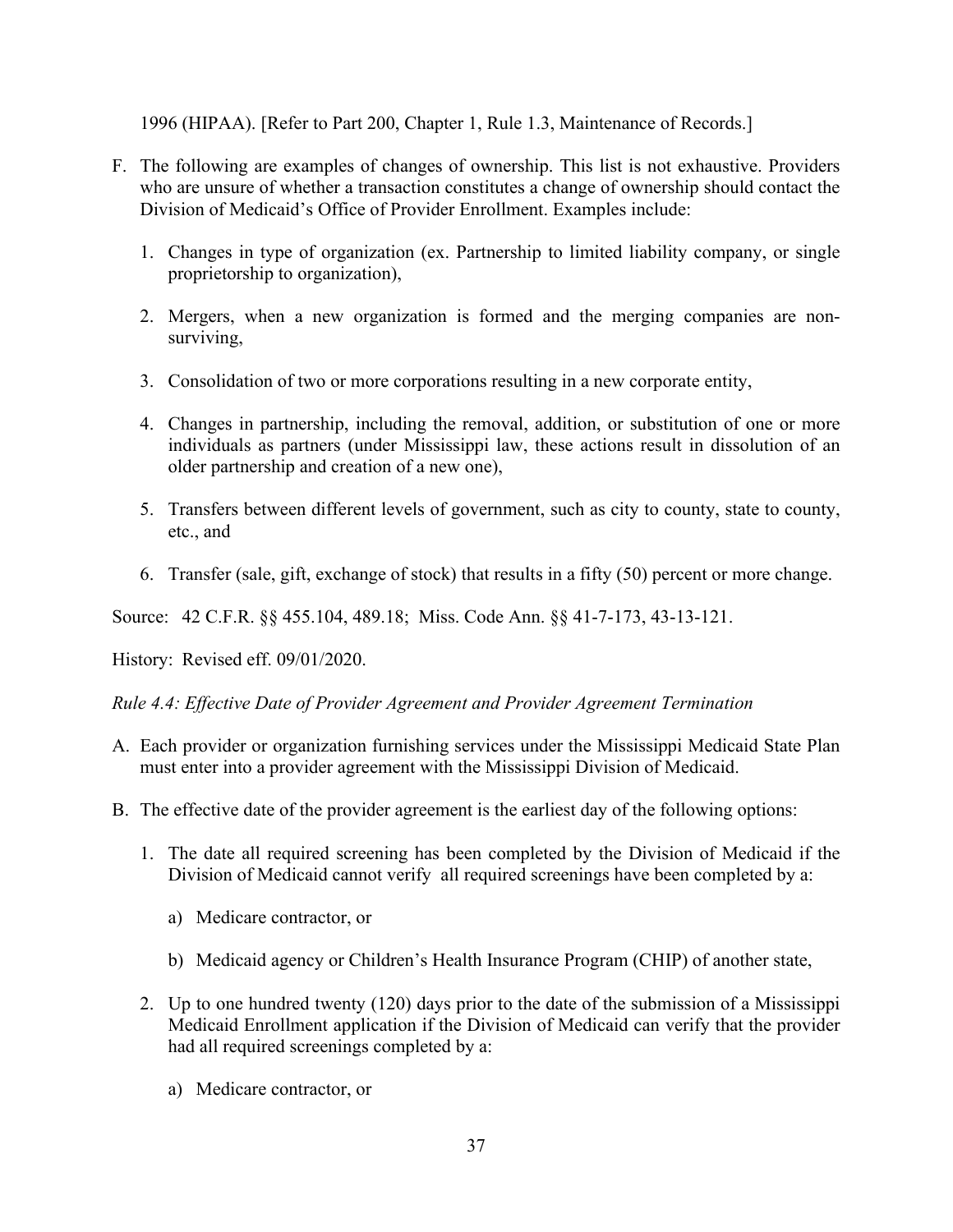- b) Medicaid agency or Children's Health Insurance Program (CHIP) of another state,
- 3. The date of Medicare certification, not to exceed three hundred and sixty-five (365) days from the date of application, if the provider requests enrollment in the Medicaid program within one hundred twenty (120) days from the date the Medicare Tie-in Notice was issued to the provider, or
- 4. The first day of the month in which the Division of Medicaid receives the provider's enrollment application if the provider requests enrollment after one hundred twenty (120) days of the issuance of the Medicare Tie-in Notice.
- C. For out-of-state providers, applications and claims must be submitted within one hundred twenty (120) days of the date of service. The effective date of the provider agreement will be:
	- 1. The date of the service if the service was an emergency or if the beneficiary's health would be endangered if they were required to travel to their state of residence, or
	- 2. The date determined in Miss. Admin. Code Part 200, Rule 4.4.B.
- D. The Division of Medicaid does not make payments to any provider or organization prior to the date of a valid Medicaid provider agreement. This rule applies for any services rendered regardless of any time period provided for under any timely filing provision.
- E. Timely filing requirements apply to all claims submitted by all providers. [Refer to Miss. Admin. Code Part 200, Rule 1.6]
- F. Providers of the following state plan services will continue to receive payment for up to thirty (30) days after the effective date of termination of a provider agreement for services furnished to a beneficiary who was admitted before the effective date of the termination to permit time for an orderly transfer of Medicaid beneficiaries:
	- 1. Inpatient hospital services,
	- 2. Nursing facility (NF) services,
	- 3. Psychiatric residential treatment facility services (PRTF),
	- 4. Intermediate care facilities for the intellectually and/or developmentally disabled (ICF/ IDD) facility services, and
	- 5. Home health services and hospice services furnished under a plan established before the effective date of termination.
- G. The facilities listed in Miss. Admin. Code Part 200, Rule 4.1.D. must: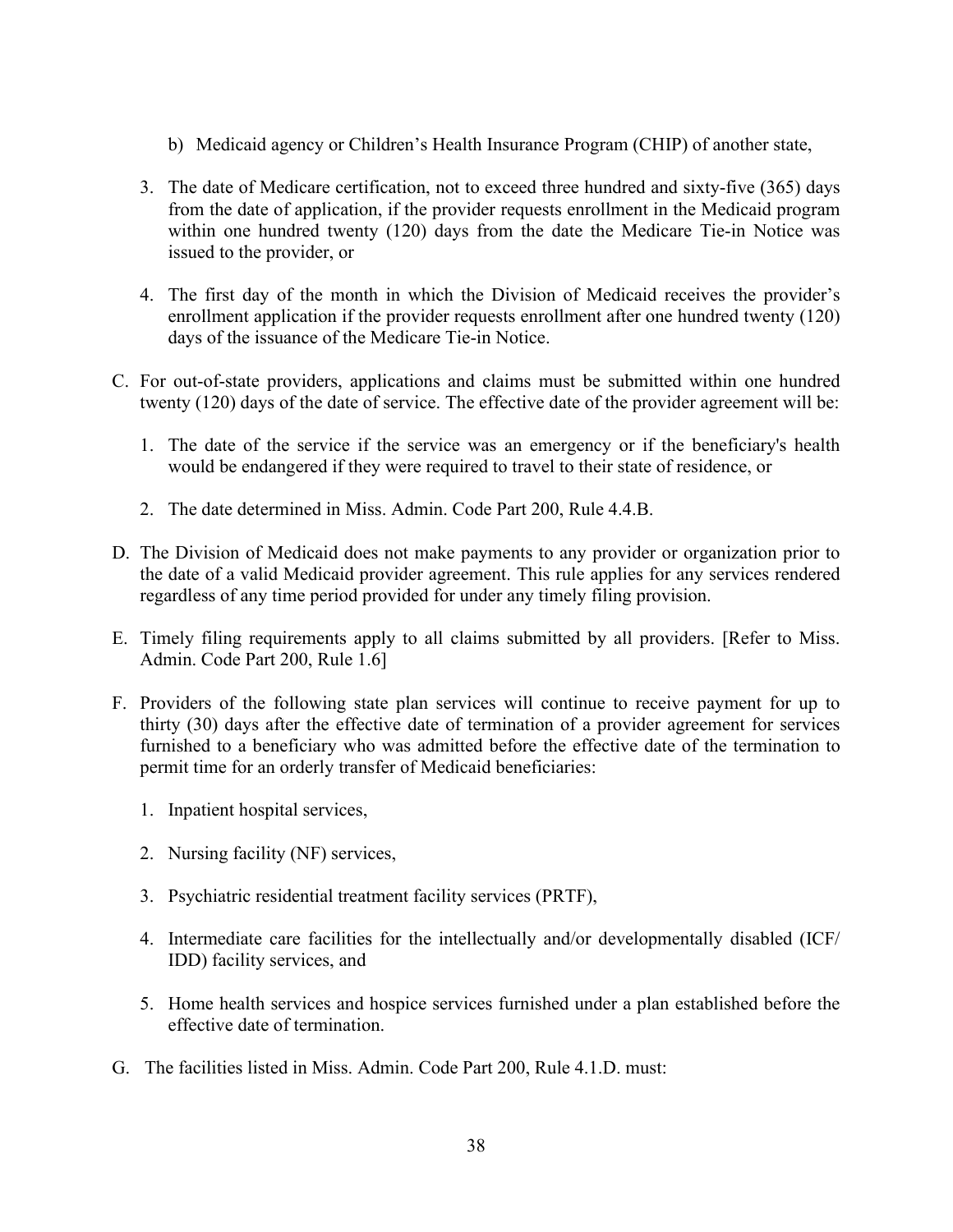- 1. Notify all Medicaid beneficiaries, families, and/or sponsors in writing within forty-eight (48) hours of notice of termination of Medicaid participation,
- 2. Submit to the Division of Medicaid a current list of Medicaid beneficiaries who are receiving Medicaid services along with the name, address and telephone number of the family and/or the sponsor, when available, and the beneficiary's attending physician.
- 3. Assist the beneficiaries, families and the facility in making other facility arrangements for the beneficiaries.
- H. Reinstatement may be granted after a provider has been terminated by the licensing or certification board, Office of Inspector General, the Centers for Medicare and Medicaid services (CMS), or the Division of Medicaid when conditions of reinstatement have been satisfied by the sanctioning entity. Notification of re-instatement from the appropriate entity must be provided with an application for re-instatement to participate in the Medicaid program.

Source: 42 C.F.R. §§ 431.108, 489.55, 489.57; Miss. Code Ann. §§ 43-13-117, 43-13-121.

- History: Added Miss. Admin. Code Part 200, Rule 4.4.C. eff. 01/01/2020; Revised eff. 12/01/2019.
- <span id="page-42-0"></span>*Rule 4.5: Licensure, Certification and Permits*
- A. Medicaid providers must maintain current information as required by the Division of Medicaid such as licensure, permits, and/or certification from their governing entity on file with the Division of Medicaid at all times while enrolled as a Medicaid provider.
	- 1. The provider is ineligible to provide services to Medicaid beneficiaries if the license, permit, or certification of the provider is suspended, revoked, surrendered, or expired, effective on the date of the suspension, revocation, surrender or expiration.
	- 2. The provider is ineligible to provide services to Medicaid beneficiaries if the license, permit, or certification of an employee of the provider upon which provider eligibility results from, is suspended, revoked, surrendered, or expired, or the person ceases to be an agent/employee of the provider effective on the date of the suspension, revocation, surrender, expiration, or change in employment.
	- 3. The provider is ineligible to provide services to Medicaid beneficiaries when their license, permit, or certification has been limited due to disciplinary action by the board or entity that issues the license, permit, or certification effective on the date of the limitation.
- B. The Division of Medicaid will re-open the provider number of a provider whose number was closed due to license expiration back to the effective date of the license renewal if: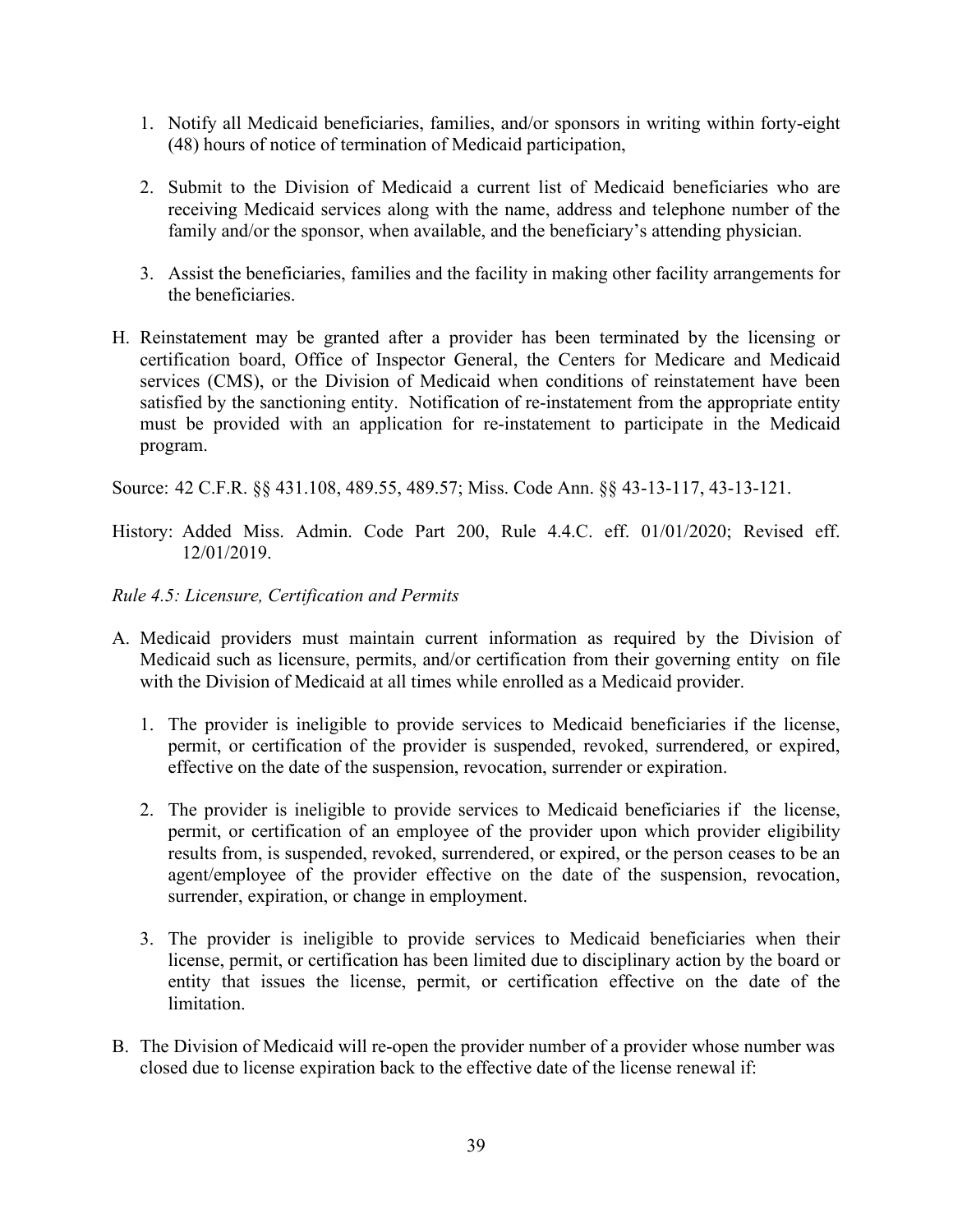- 1. The provider's Medicaid provider number has been closed for less than one (1) year, and
- 2. The provider submits a copy of their current license and updates any other information that has changed or is incorrect.
- C. The provider must re-enroll as a Medicaid provider when the provider's Medicaid number has been closed due to license expiration for more than one (1) year.

Source: 42 CFR §§ 455.412, 455.416, 455.450; Miss. Code Ann. § 43-13-121.

History: Revised eff. 04/01/2021.

## <span id="page-43-0"></span>*Rule 4.6: Advertising by Provider*

- A. No person may use, in connection with any item constituting an advertisement, solicitation, circular, book, pamphlet, or other communication, or a broadcast, telecast, or other production, alone or with other words, letters, symbols or emblems, the word "Medicaid" or "Division of Medicaid", or "Medicaid program", or "Mississippi Medicaid", or "Mississippi Division of Medicaid" in a manner which such person knows or should know would convey, or in a manner which reasonably could be interpreted or construed as conveying, the false impression that such item is approved, endorsed, or authorized by the Mississippi Division of Medicaid.
- B. Providers may list Medicaid as a pay source they will accept, e.g., most third-party insurance, Medicare, and Medicaid accepted.

Source: Miss. Code Ann. § 43-13-121

<span id="page-43-1"></span>*Rule 4.7: Change of Tax ID* 

- A. Providers who change tax identification numbers under circumstances other than those described in Rule 4.3, Change of Ownership and Rule 4.8, Requirements for All Providers must:
	- 1. Request the change and the effective date of change in writing,
	- 2. Submit a signed original W-9 form,
	- 3. Submit verification of the tax identification number on a preprinted document from the Internal Revenue Service (IRS), and
	- 4. Submit verification of the National Provider Identifier (NPPES confirmation).
- B. The provider does not need to submit a Provider Enrollment Change of Ownership application. The provider number is not changed; however, a new taxpayer identification segment will be established.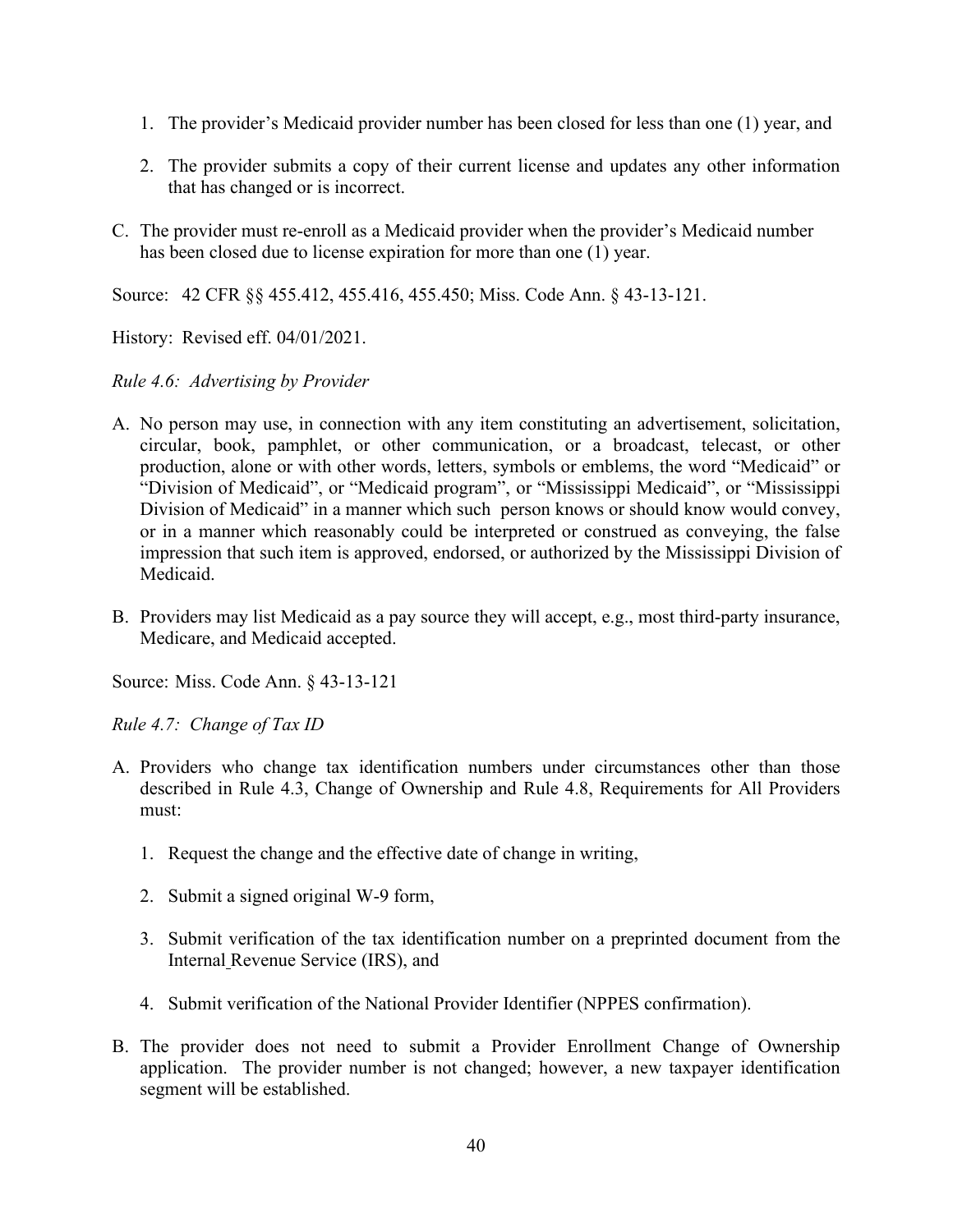Source: Miss. Code Ann. § 43-13-121

#### <span id="page-44-0"></span>*Rule 4.8: Requirements for All Providers*

- A. All providers are required to submit the following documentation:
	- 1. Mississippi Medicaid Provider Enrollment Application
		- a) Individuals and Sole Proprietor applications must be signed by the individual provider.
		- b) Business/Entity applications must be signed by the Authorized Official.
	- 2. Medical Assistance Participation Agreement (Provider Agreement)
	- 3. Direct Deposit Authorization/Agreement Form
		- a) Include a copy of a voided check, deposit slip, or letter from the bank noting the account number and transit routing number.
		- b) Starter checks and counter deposit slips are not acceptable.
	- 4. W-9
		- a) Name on the W-9 should match the written confirmation from the IRS confirming your Tax Identification Number with the legal business name/legal name as noted in Section 1 of the Mississippi Medicaid Provider Enrollment Application. Note: This information is needed if enrolling as a professional corporation or limited liability company, or enrolling as a sole proprietor using the Employer Identification Number.
		- b) Name on the W-9 should match the documentation to confirm the social security number verification for any provider enrolling as an individual sole proprietor.
	- 5. EDI Provider Agreement and Enrollment Form is required if the intent is to submit electronically.
	- 6. Civil Rights Compliance Information Request Packet including the following:
		- a) A copy of the provider's Nondiscrimination Policy.
		- b) A copy of the provider's Limited English Proficiency Policy.
		- c) A copy of the provider's Sensory and Speech Impairment Policy.
		- d) A copy of the provider's Notice of Program Accessibility Policy.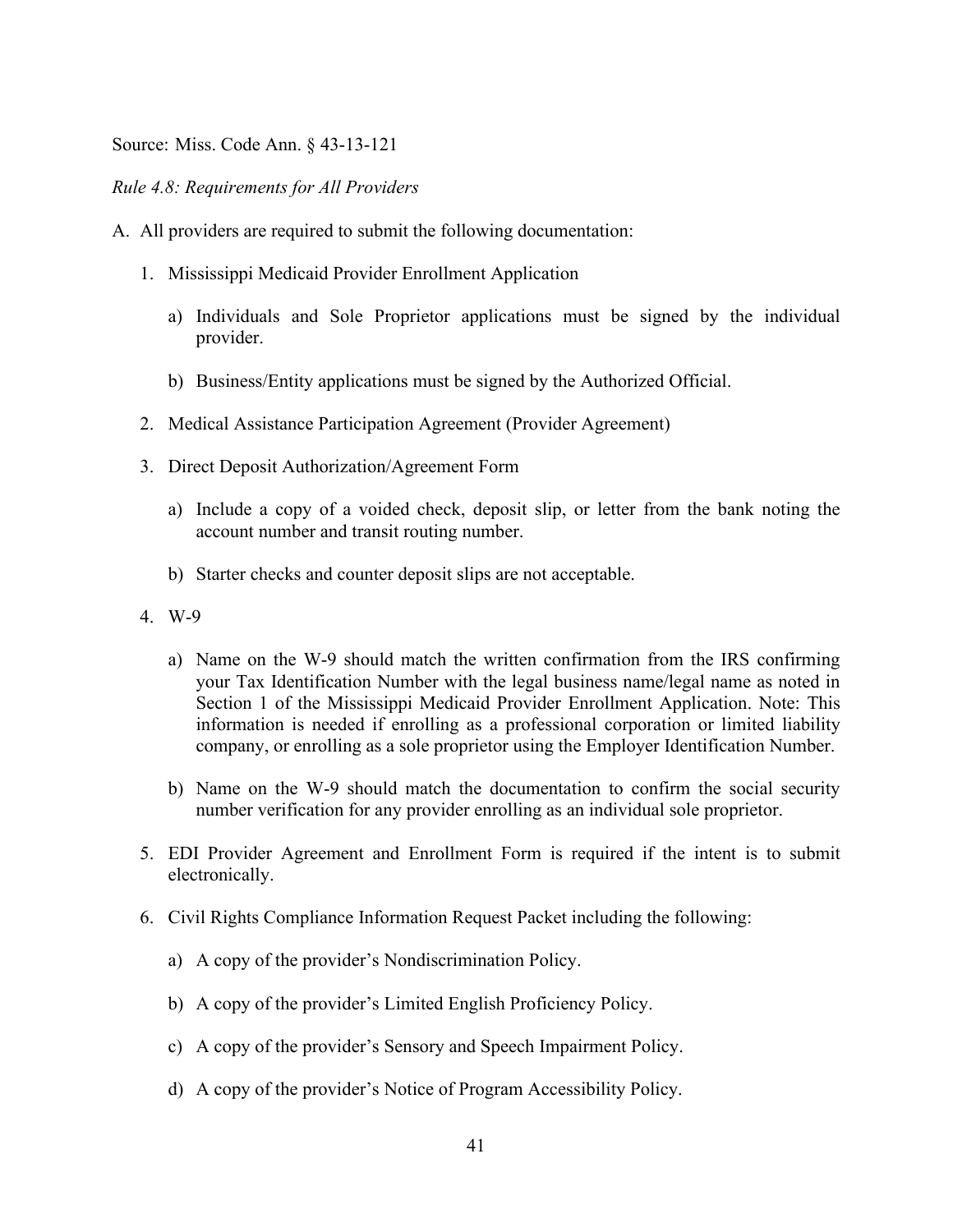- e) Statement of compliance, signature required. A copy of the DHHS Office of Civil Rights letter of compliance may be submitted in lieu of completing the Division of Medicaid's compliance packet.
- f) A copy of the provider's published newspaper article stating the provider's nondiscrimination policy, required only for healthcare facilities.
- 7. Providers who have changes of information which are not considered a CHOW must submit the following forms, if applicable:
	- a) W9 form for a provider name change,
	- b) Change of Address form for provider mailing and/or business addresses, e-mail contact information or telephone number changes,
	- c) Electronic Funds Transfer (EFT) form for provider banking information changes, and/or
	- d) Provider Disclosure Form for any other applicable changes.
- 8. Certain disclosures are required for participation as a provider in the Mississippi Division of Medicaid.
	- a) The Division of Medicaid requires use of the Mississippi Medicaid Provider Disclosure Form in the following instances:
		- 1) Upon the provider's submission of the provider enrollment application,
		- 2) Upon request of the Division of Medicaid during the re-validation of enrollment process, and
		- 3) Within thirty-five (35) days after any change in ownership of the provider.
	- b) Required disclosures include:
		- 1) The name and address of any individual or corporation with an ownership or control interest in the provider. The address for corporate entities must include an applicable primary business address, every business location, every P. O. Box address, and/or other mailing address.
		- 2) Date of birth and Social Security Number (in the case of an individual).
		- 3) Other tax identification number (in the case of an organization) with an ownership or control interest in the provider or in any subcontractor in which the disclosing entity has a five percent (5%) or more interest.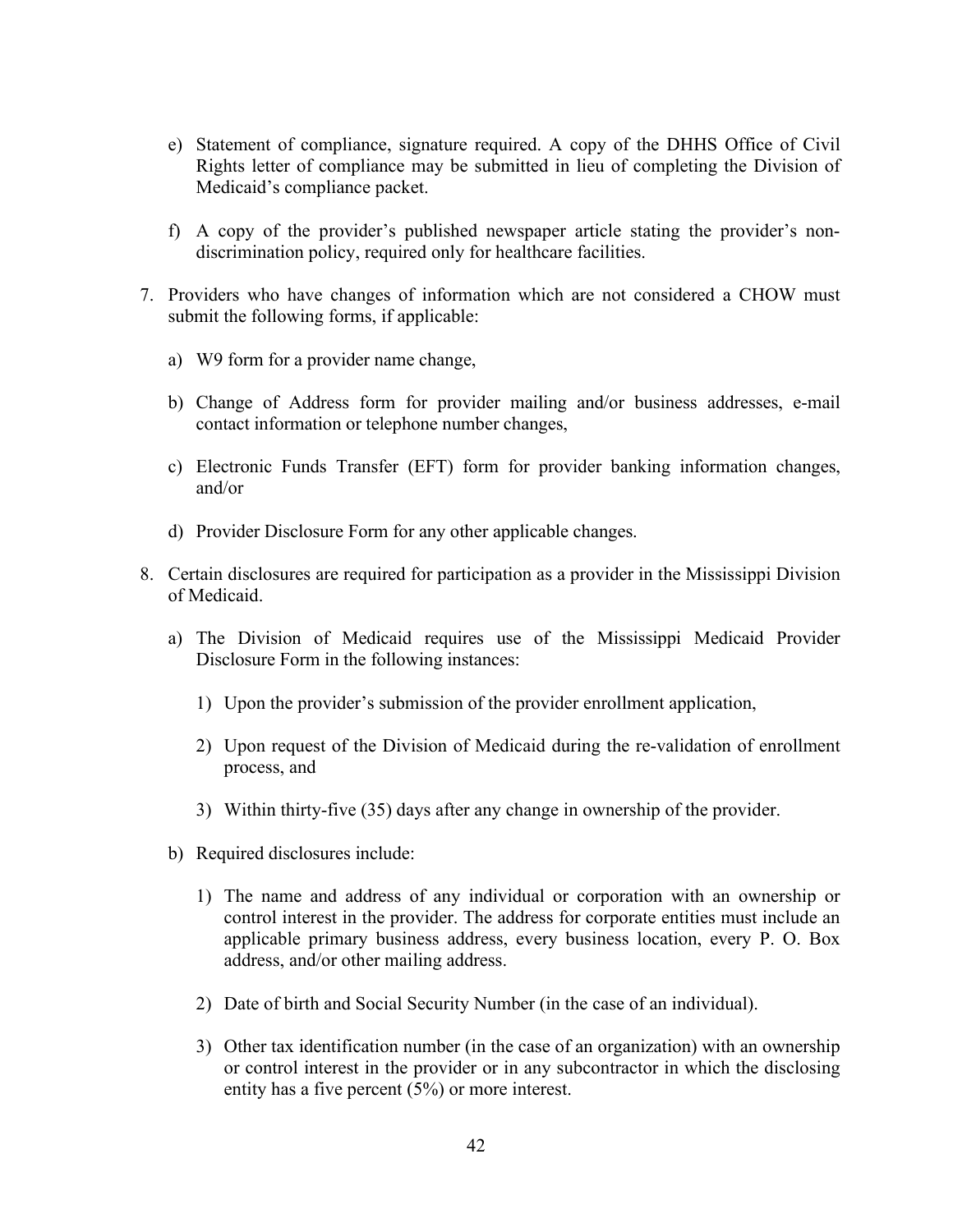- 4) Whether the person (individual or corporation) with an ownership or control interest in the provider is related to another person with ownership or control interest in the provider as a spouse, parent, child, or sibling; or whether the person (individual or corporation) with an ownership or control interest in any subcontractor in which the disclosing entity has a five percent (5%) or more ownership interest is related to another person with ownership or control interest in the provider as a spouse, parent, or sibling.
- 5) The name of any other provider in which the ownership of the provider has an ownership or control interest.
- 6) The name address, date of birth, and Social Security Number of any managing employee, authorized official, and delegated official of the provider.
- 7) Any additional disclosures as required and enumerated by state and/or federal law.
- B. Failure to comply with the terms of this rule may result in rejection of the Provider Enrollment Application, revocation of provider enrollment, or a suspension in the payment of claims.

Source: 42 C.F.R. §§ 455.104, 455.414; Miss. Code Ann. § 43-13-121.

History: Revised eff. 09/01/2020.

<span id="page-46-0"></span>*Rule 4.9: Group Providers*

- A. Business/ Entity enrolling as a group of providers so that all monies received shall report to the tax identification number of the business. The following criteria must apply:
	- 1. The enrolling provider has a tax identification number.
	- 2. The enrolling provider is not a sole proprietor.
	- 3. The enrolling provider employs and notes an active individual servicing provider within their application.
- B. Providers enrolling as a group must comply with the requirements set forth in Part 200, Chapter 4, Rule 4.8 for all providers, the requirements for their individual provider type requirements outlined in the assigned chapters of this code and the requirements listed below for group providers:
	- 1. National Provider Identifier (NPI), verification from National Plan and Provider Enumeration System (NPPES).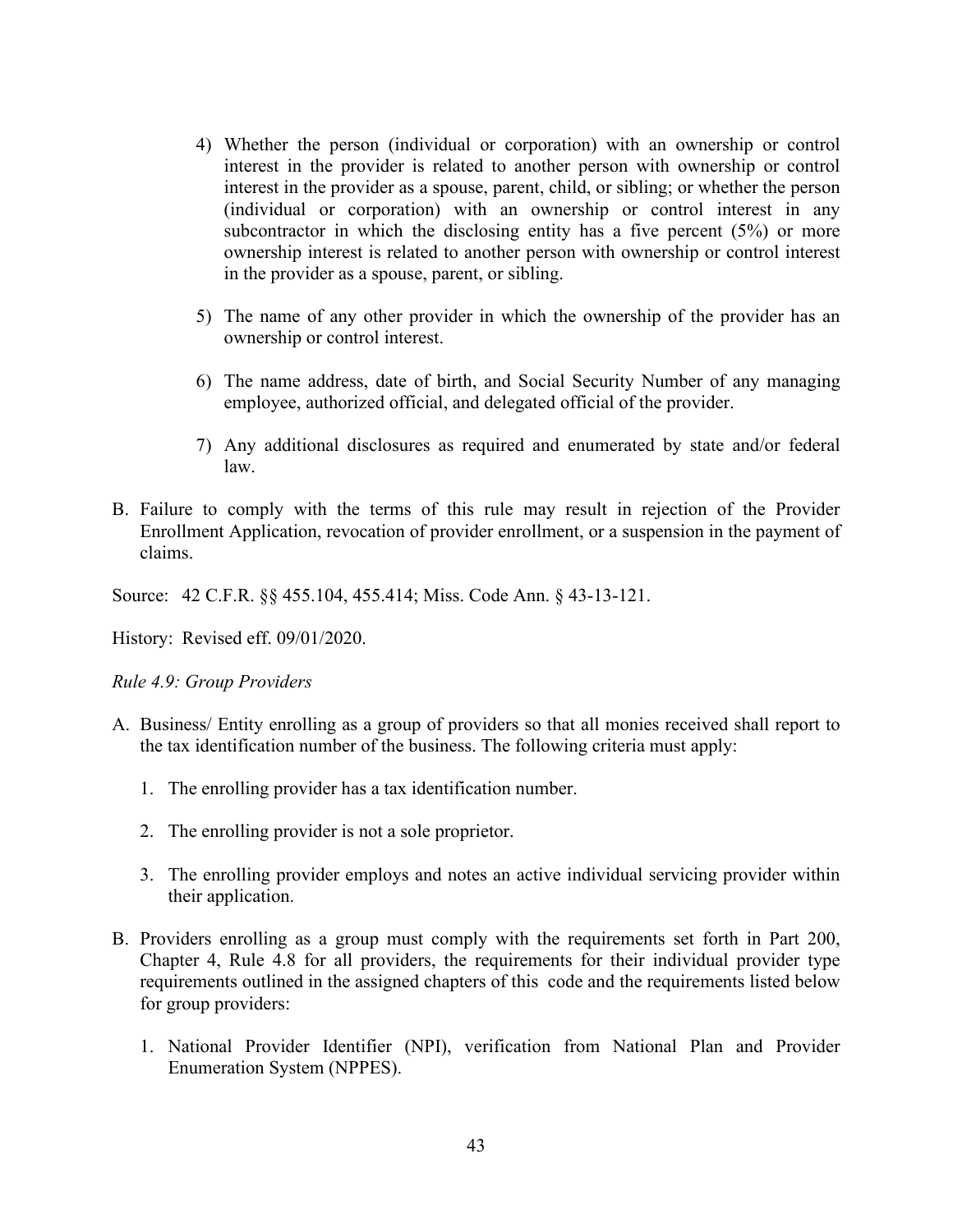- 2. Written confirmation from the IRS confirming your tax identification number and legal business name.
- 3. CLIA certificate and CLIA Certification form, if applicable.
- 4. At least one active individual provider is linked to the enrolling group.
- C. This rule is applicable to the following provider types:
	- 1. CRNA,
	- 2. Nurse Practitioner,
	- 3. Dentist,
	- 4. Physician Assistant,
	- 5. Dietician/ Nutritionist,
	- 6. Occupational therapist,
	- 7. Physical therapist,
	- 8. Speech Therapist,
	- 9. Optometrist,
	- 10. Audiologist,
	- 11. Nurse Midwife,
	- 12. Pharmacist Disease Management,
	- 13. Physician,
	- 14. Osteopath (DO),
	- 15. Chiropractor,
	- 16. Podiatrist,
	- 17. Psychologist, and
	- 18. Licensed Certified Social Worker.
- Source: Miss. Code Ann. § 43-13-121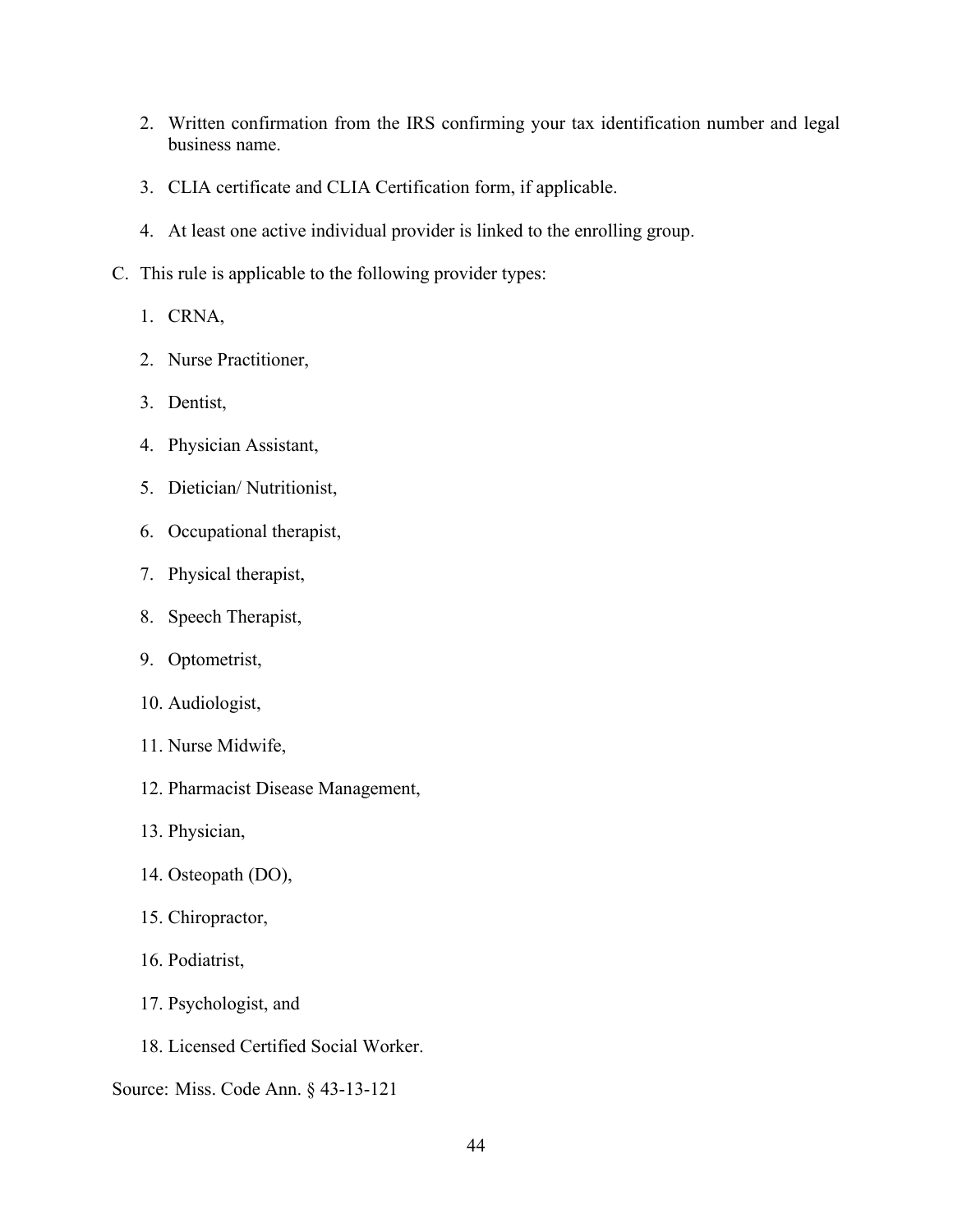#### <span id="page-48-0"></span>*Rule 4.10: 340B Providers*

- A. The Division of Medicaid defines a 340B provider as a nonprofit healthcare organization that meets the requirements of, and is considered to be, a covered entity under Section 340B of the Public Health Service Act which has elected to enroll in the 340B program.
- B. The Division of Medicaid defines 340B purchased drugs as those:
	- 1. Produced by any manufacturer which has entered into and complies with an agreement under Section 1927 (a) of the Act which are prescribed for a medically acceptable indication,
	- 2. Purchased and administered or dispensed by 340B covered entities under the rules of the 340B program, and
	- 3. Dispensed and administered to a 340B eligible beneficiary as defined in Miss. Admin. Code Part 200, Rule 4.10.C.
- C. The Division of Medicaid defines an individual as a 340B eligible beneficiary if:
	- 1. The individual has established a relationship with the covered entity, such that the covered entity maintains records of the individual's healthcare,
	- 2. The individual received healthcare services from a healthcare professional who is either employed by the covered entity or provides healthcare under contractual or other arrangements such that responsibility for the care provided remains with the covered entity, and
	- 3. The individual receives a healthcare service or range of services from the covered entity which is consistent with the service or range of services for which grant funding or federally qualified health center look-alike status has been provided to the entity. Disproportionate share hospitals are exempt from this requirement.
- D. Covered entities:
	- 1. Eligibility to participate in the 340B program includes, but is not limited to:
		- a) Health Centers including, but not limited to:
			- 1) Federally Qualified Health Centers,
			- 2) Federally Qualified Health Center Look-Alikes, and
			- 3) Tribal/Urban Indian Health Centers.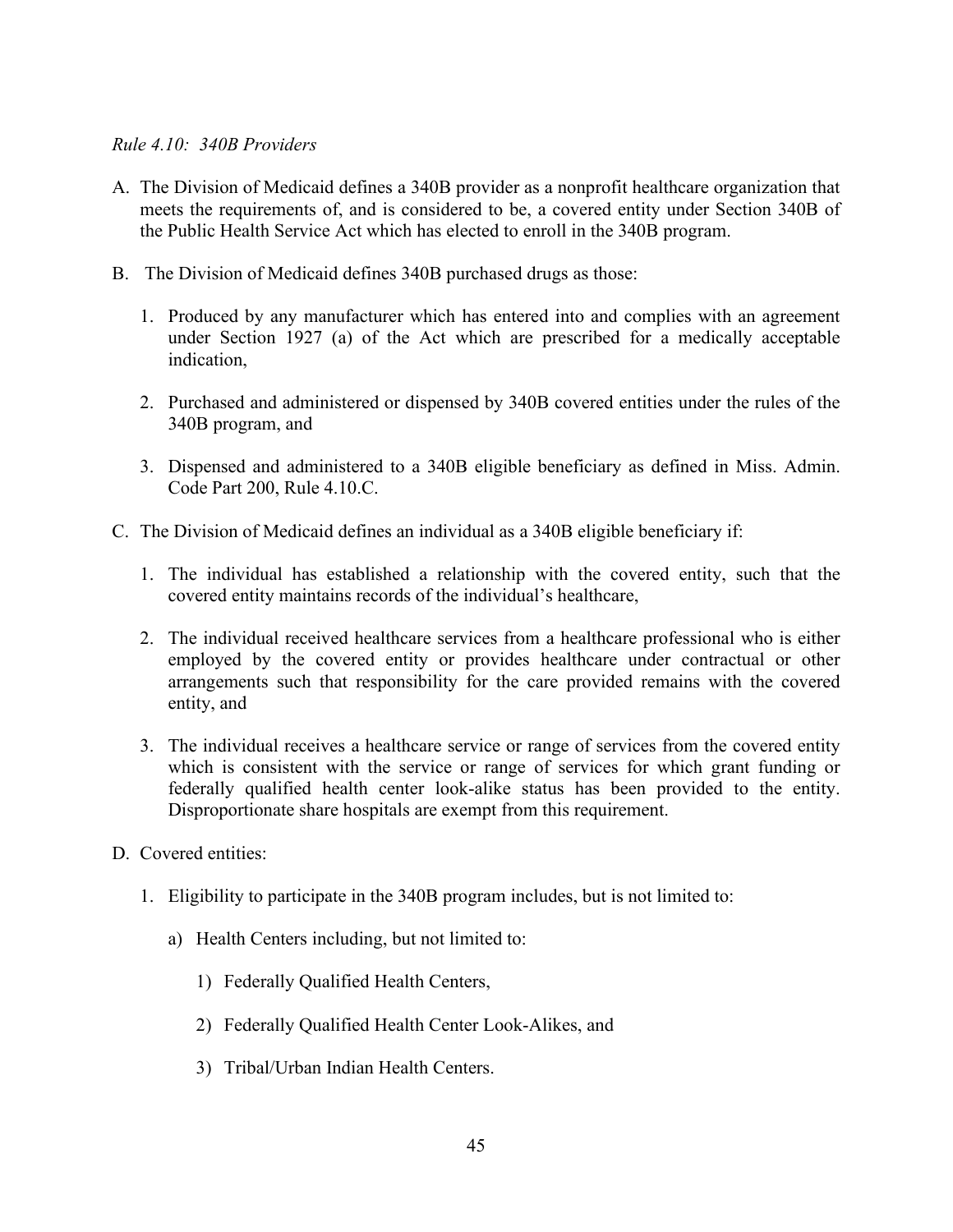b) Hospitals including, but not limited to:

- 1) Children's Hospitals,
- 2) Critical Access Hospitals,
- 3) Disproportionate Share Hospitals,
- 4) Free Standing Cancer Hospitals,
- 5) Rural Referral Centers, and
- 6) Sole Community Hospitals.
- c) Specialized Clinics including, but not limited to:
	- 1) Black Lung Clinics,
	- 2) Comprehensive Hemophilia Diagnostic Treatment Centers,
	- 3) Title X Family Planning Clinics,
	- 4) Sexually Transmitted Disease Clinics, and
	- 5) Tuberculosis Clinics.
- 2. Must comply with all Health Resources and Service Administration's (HRSA's) regulations and requirements.
- 3. Must maintain detailed and auditable records regarding the compliance with all the Division of Medicaid's 340B program requirements and policies.
- E. Covered entities:
	- 1. Must notify the Division of Medicaid of their election to participate in or to terminate from the federal 340B program.
	- 2. Who participate in the federal 340B drug program must notify the Division of Medicaid of their election to opt-in or opt-out of billing the Division of Medicaid for 340B purchased drugs and must comply with the following.
		- a) The Division of Medicaid defines opt-in as a provider electing to dispense and/or administer drugs which have been purchased under the rules of the 340B federal program, and billing the Division of Medicaid for eligible Medicaid beneficiaries enrolled in either fee-for-service (FFS) or in a coordinated care organization (CCO). These covered entities must: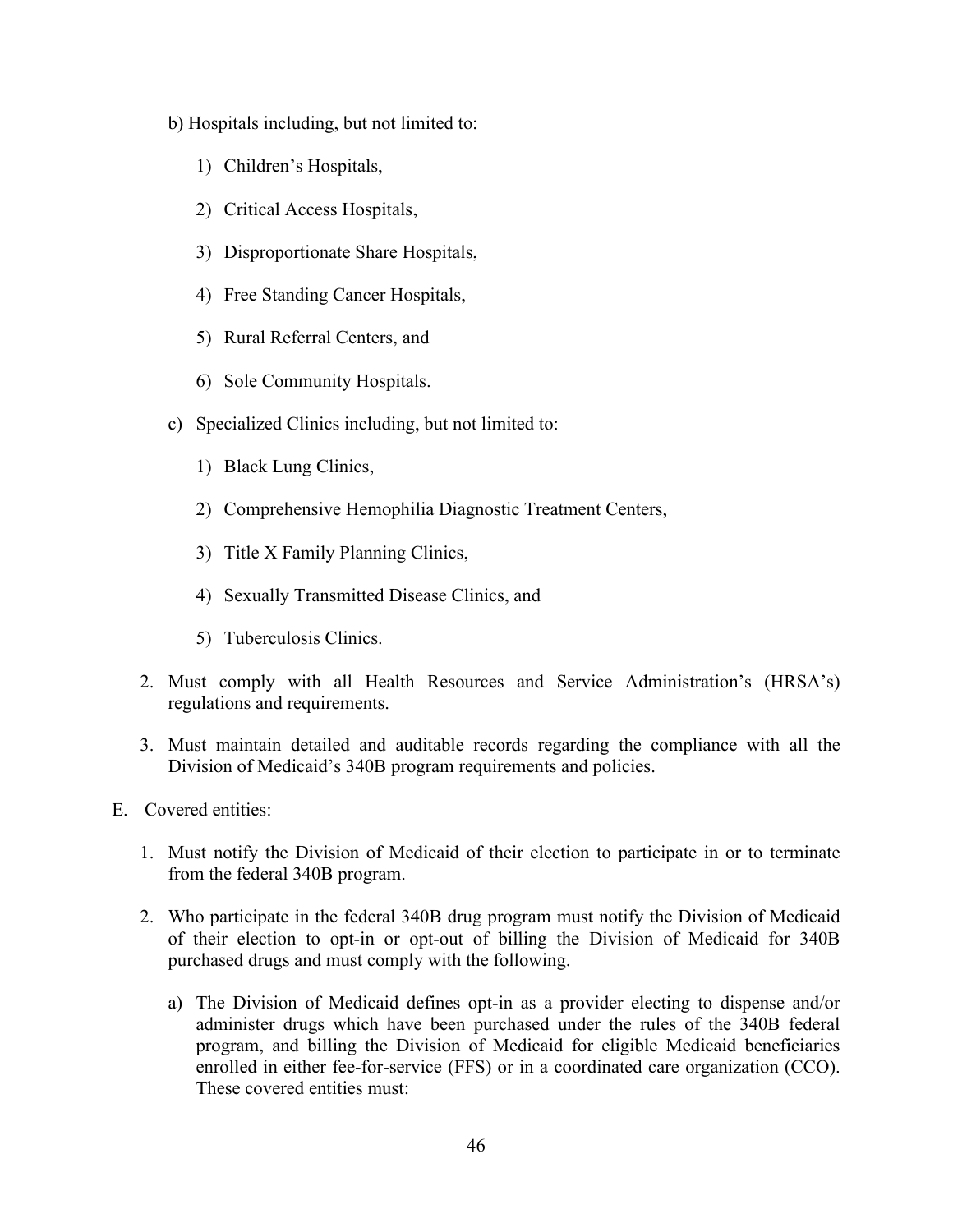- 1) Register, enroll and receive an identification number from HRSA.
- 2) Complete, sign and submit the Division of Medicaid's 340B Covered Entity Attestation & Provider Enrollment Form to the Division of Medicaid indicating enrollment in the 340B program.
- 3) Recertify with HRSA annually and notify the Division of Medicaid in writing by submitting the 340B Covered Entity Attestation & Provider Enrollment Form of any changes in 340B election status.
- 4) Dispense/administer covered 340B drugs purchased under the 340B program only to eligible beneficiaries.
- 5) Bill the Division of Medicaid according to Miss. Admin. Code Part 200, Rule 4.10.F.
- 6) Submit drug invoices as required by the Division of Medicaid for auditing purposes.
- b) The Division of Medicaid defines opt-out as a covered entity electing never to bill the Division of Medicaid for 340B purchased drugs. These covered entities must complete, sign and submit to the Division of Medicaid the 340B Covered Entity Attestation & Provider Enrollment Form indicating election to opt-out.
- c) Covered entities must notify the Division of Medicaid immediately of any change in election in billing the Division of Medicaid for 340B purchased drugs.
- F. 340B covered entities who have elected to opt-in must bill the Division of Medicaid for dispensed/administered 340B purchased drugs as follows:
	- 1. For point-of-sale (POS) claims, pharmacy providers must bill the ingredient cost at the actual acquisition cost (AAC) in effect as of July 1, 2021, defined as the price the pharmacy paid the wholesaler or manufacturer for the 340B purchased drug with no mark-up plus the applicable professional dispensing fee. Providers must identify 340B purchased drugs dispensed or administered with the appropriate National Council for Prescription Drug Programs' (NCPDP) field values as defined by the Division of Medicaid.
	- 2. For medical claims, providers must bill 340B purchased Physician Administered Drugs (PAD) at the same cost in effect for State Fiscal Year (SFY) 2021, with the appropriate modifier to identify the 340B purchased drug and the corresponding Healthcare Common Procedure Coding System (HCPCS) and National Drug Code (NDC).
- G. Under Miss. Admin. Code Part 200, Rule 1.3, a provider who knowingly or willfully makes, or causes to be made, false statement or representation of a material fact in any application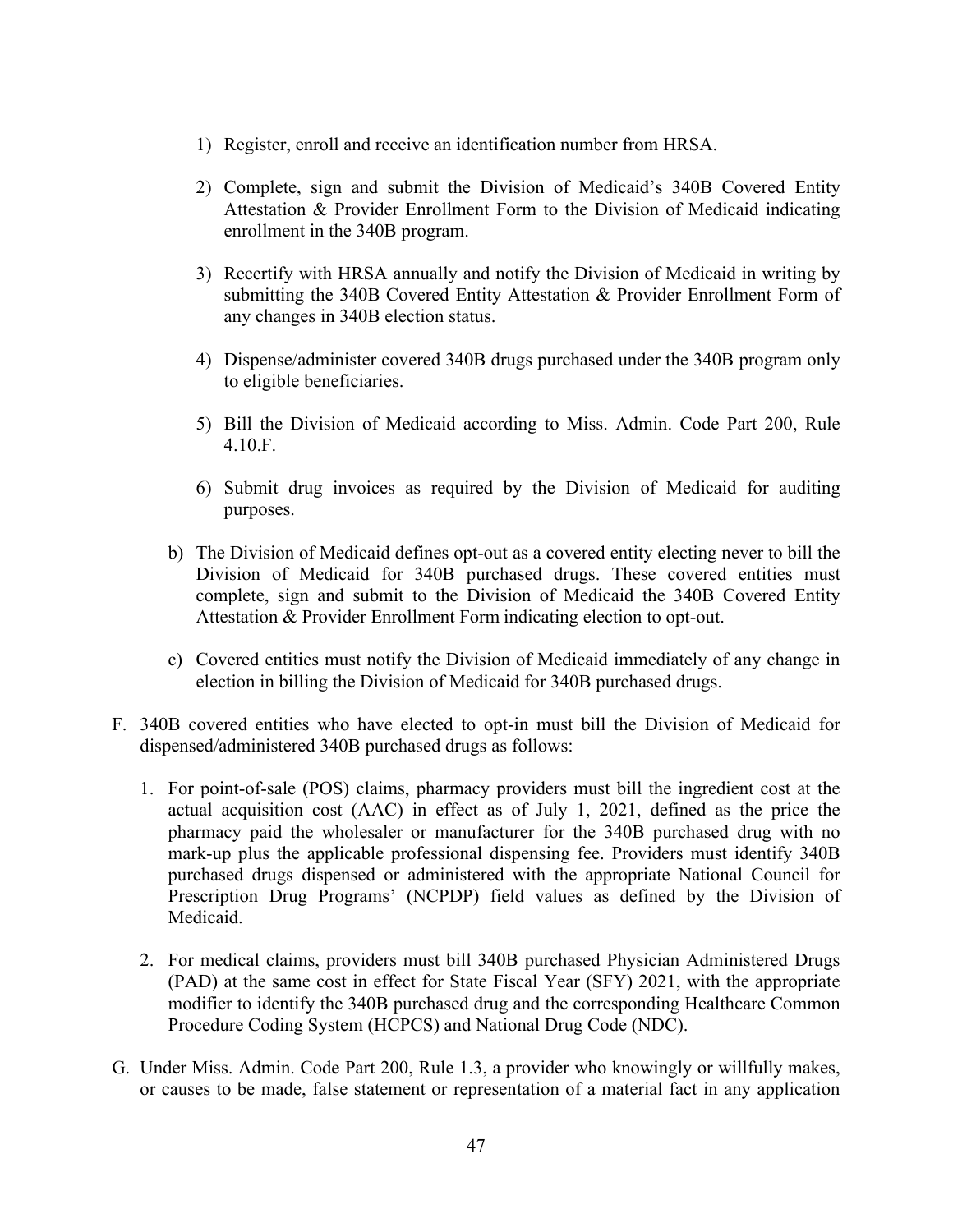for Medicaid benefits or Medicaid payments may be prosecuted under Federal and State criminal laws.

- H. A contract pharmacy, defined by the Division of Medicaid as an agent of a 340B covered entity and ineligible to be a freestanding 340B covered entity, cannot dispense and bill the Division of Medicaid for 340B outpatient drugs for Medicaid beneficiaries.
- I. A covered entity found in violation of Miss. Admin. Code Part 200, Rule 4.10.D.2. and D.3. is liable to the manufacturer of the covered outpatient drug that is the subject of the violation in an amount equal to the reduction in the price of the drug provided under the agreement between the entity and the manufacturer.
- Source: 42 U.S.C. § 256b; 42 C.F.R Part 10; 42 C.F.R. § 447.512; Miss. Code Ann §§ 43-13- 117, 43-13-121; SPA 17-0002.
- History: Revised eff. 07/01/2021; Revised eff. 04/01/2019; Eff. 11/01/2018. Removed Miss. Admin. Code Part 200, Chapter 4, Rule 4.10, B, E, F, and J to correspond with the withdrawal of SPA 14-015 eff. 11/01/2014; New Rule eff. 07/01/2014 to correspond with SPA 14-015 (eff. 07/01/2014).

## <span id="page-51-0"></span>**Part 200 Chapter 5: General**

## <span id="page-51-1"></span>*Rule 5.1: Medically Necessary*

- A. The Division of Medicaid will provide coverage for services when it is determined that the medically necessary criteria and guidelines listed below are met.
- B. "Medically necessary" or "medical necessity" is defined as health care services that a provider, exercising prudent clinical judgment, would provide to a patient for the purpose of evaluating, diagnosing or treating an illness, injury, disease or its symptoms, and that are:
	- 1. Appropriate and consistent with the diagnosis of the treating provider and the omission of which could adversely affect the patient's medical condition,
	- 2. Compatible with the standards of acceptable medical practice in the United States,
	- 3. Provided in a safe, appropriate and cost-effective setting given the nature of the diagnosis and the severity of the symptoms,
	- 4. Not provided solely for the convenience of the beneficiary or family, or the convenience of any health care provider,
	- 5. Not primarily custodial care
	- 6. There is no other effective and more conservative or substantially less costly treatment service and setting available, and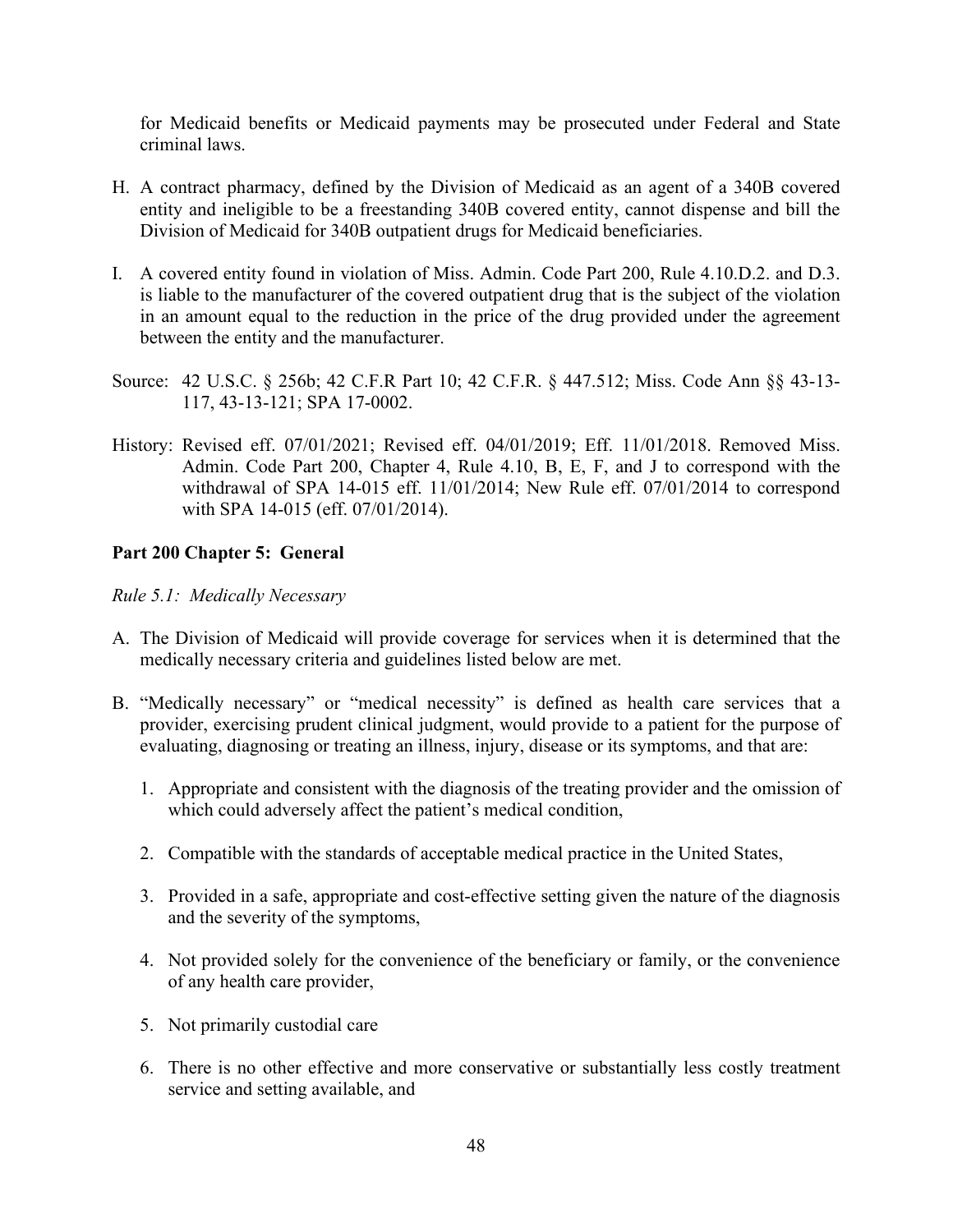- 7. The service is not experimental, investigational or cosmetic in nature.
- C. All Mississippi Medicaid program policies, exclusions, limitations, and service limits, etc., apply. The fact that a service is medically necessary does not, of itself, qualify the service for reimbursement.

Source: Miss. Code Ann. § 43-13-121

<span id="page-52-0"></span>*Rule 5.2: Consent for Minors*

- A. Whenever a health care practitioner treats a Medicaid beneficiary, it is the responsibility of the practitioner to have a clear understanding of the legal framework within which care is to be provided to minors.
- B. All Mississippi Medicaid providers are responsible for following and documenting compliance with their state law, federal laws, rules, policies, and/or guidance in the delivery of healthcare services to minors.
- Source: Miss. Code Ann. § 43-13-121; § 41-41-3; 41-41-7; 41-41-13, 41-41-14; 41-41-13; §7129-81(h)(Supp. 1971)

<span id="page-52-1"></span>*Rule 5.3: Wellness Program*

- A. Wellness Services for Adults
	- 1. Annual Health Screening/Physical Examinations for Beneficiaries for Adults (Age 21 and over)
		- a) The Division of Medicaid covers annual physical examinations for adults.
		- b) The co-payment amount of \$3.00 for a physician visit will not be applicable to beneficiaries age eighteen (18) and over.
		- c) The annual physical examination will not be counted toward the physician visit limit of twelve (12) per fiscal year.
		- d) Appropriate age-related screenings such as those listed below will be reimbursed separately when performed as part of the annual physical exam.
			- 1) Cardiovascular Screening The Division of Medicaid will pay for an annual screening of cholesterol, lipids, and triglyceride levels.
			- 2) Diabetes Screening An annual screening for diabetes is covered. The screening may include appropriate laboratory and urine studies.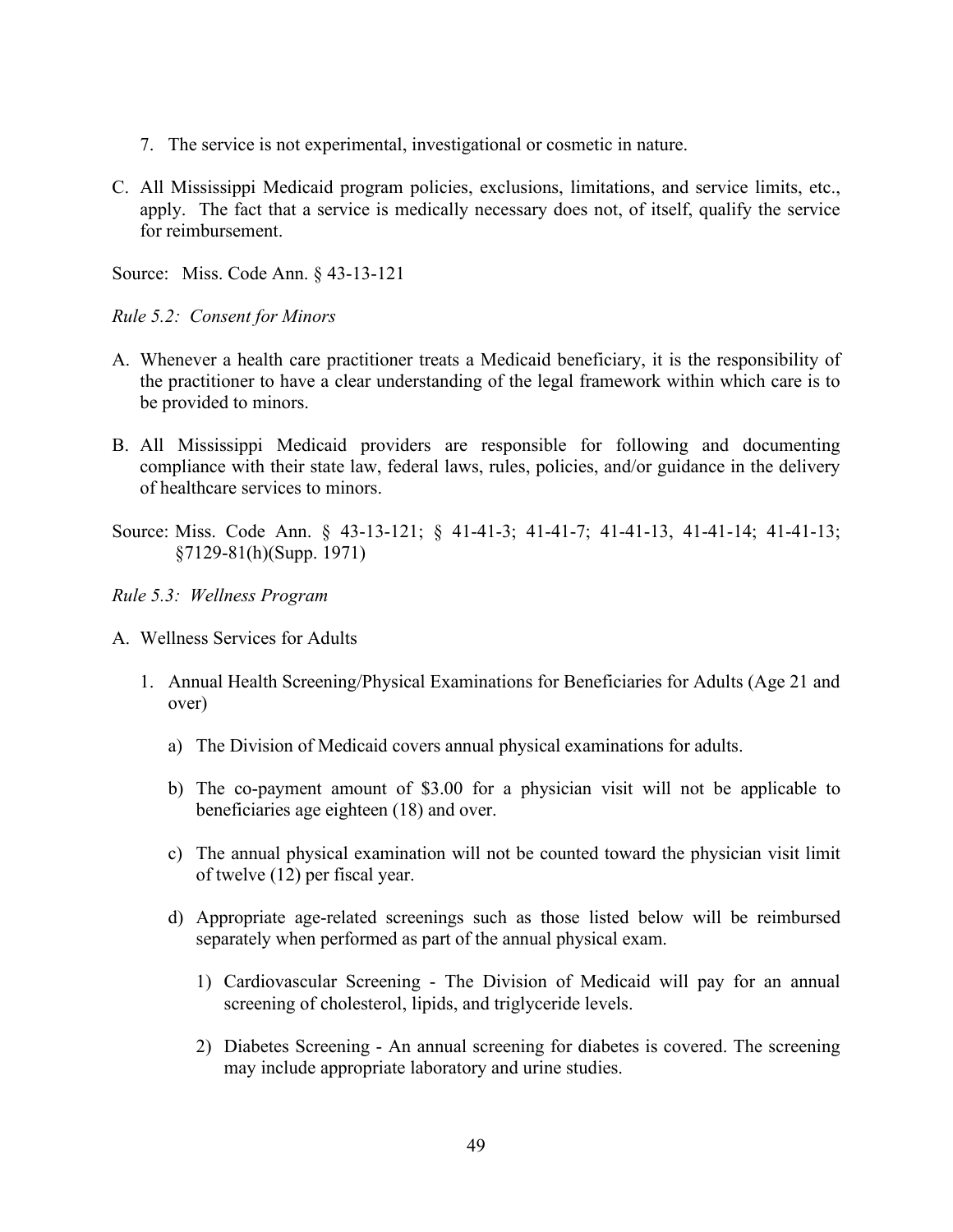- 3) Cervical and Vaginal Cancer Screening A Pap test and a pelvic exam are covered yearly for women.
- 4) Screening Mammography The Division of Medicaid covers annual mammography for women beginning at age forty (40).
- 5) Colorectal Cancer Screening A yearly screening for occult blood is covered for individuals beginning at age fifty  $(50)$ , or individuals who are  $\leq 50$  and identified as high risk. A flexible sigmoidoscopy or barium enema is covered every five (5) years, or a colonoscopy is covered every ten (10) years. High risk individuals have one (1) or more of the following colorectal cancer risk factors:
	- (a) A personal history of colorectal cancer or adenomatous polyps,
	- (b) A personal history of chronic inflammatory bowel disease, either Crohn's disease or ulcerative colitis,
	- (c) A strong family history of colorectal cancer or polyps including cancer polyps in a 1st degree relative [parent, sibling, or child] younger than sixty (60) or in two (2) or more 1st degree relatives of any age, or
	- (d) A known family history of hereditary colorectal cancer syndromes such as familial adenomatous polyposis (FAP) or hereditary non-polyposis colon cancer (HNPCC).
- 6) Prostate Cancer Screening A prostate-specific antigen (PSA) blood test and digital rectal examination (DRE) are covered annually for men beginning at age fifty (50). Both screenings are covered annually beginning at age forty-five (45) for men of African-American descent.
- 7) Bone Density Studies are allowed every twenty-four (24) months for women age sixty-five (65) and older.
- 8) Vision and Glaucoma Screening eye exams are covered as specified in Part 217 Vision Services.
- 9) Influenza and Pneumonia Vaccines are covered services for both children and adults under Mississippi Medicaid as outlined in Part 224 Immunizations.
- B. Wellness Services for Children (Under Age 21)
	- 1. The Early and Periodic Screening, Diagnosis, and Treatment (EPSDT) Program, a mandatory service under Medicaid, provides preventive and comprehensive health services for Medicaid eligible children and youths up to age twenty-one (21). Children will access the mandatory periodic screening services through EPSDT providers. EPSDT providers will follow the Division of Medicaid's rules for the EPSDT Program.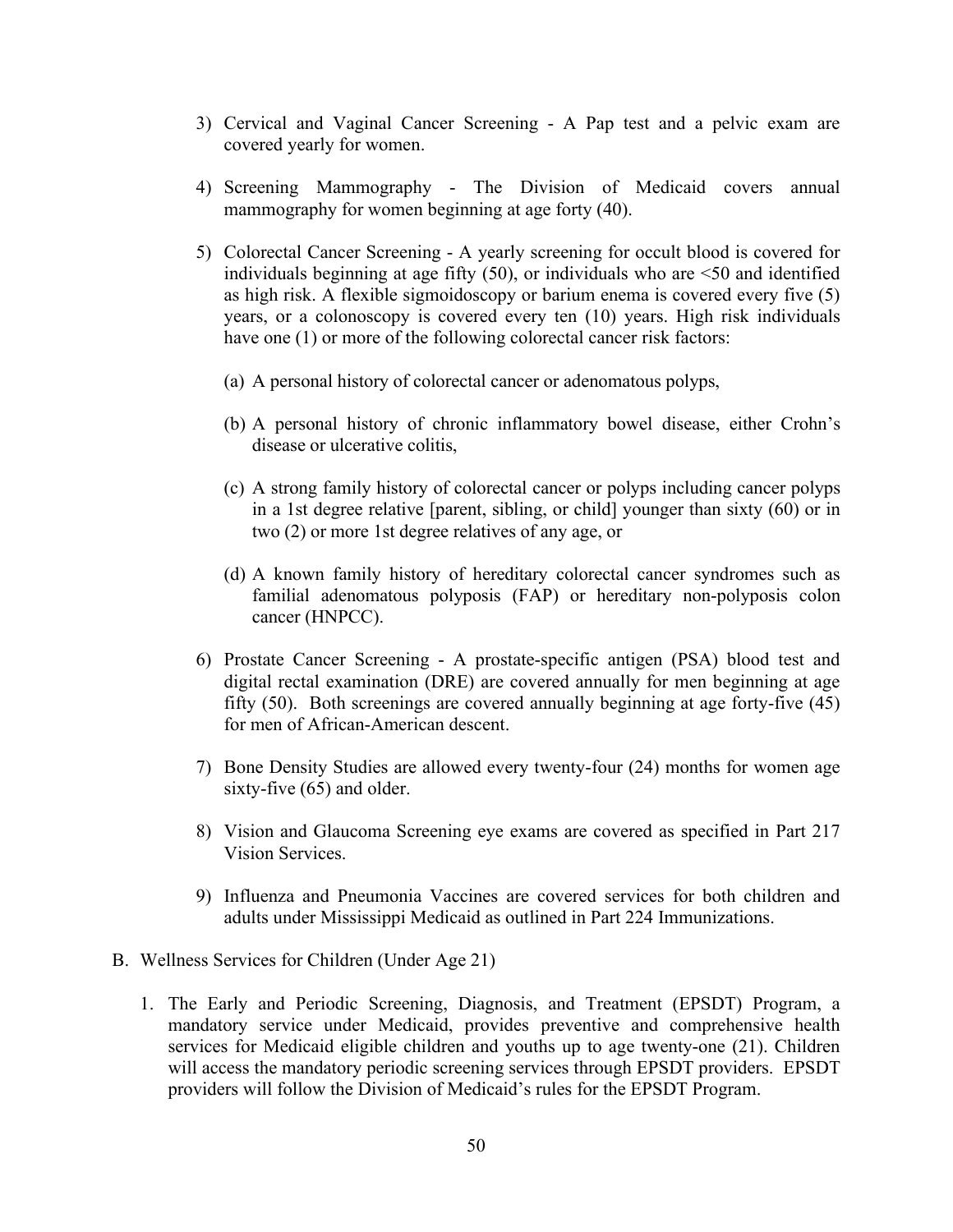- 2. No co-payment is applicable for services to children under age eighteen (18). The provider must report the co-payment Exception Code "C" on claims for beneficiaries under age eighteen (18). The codes for the periodic screening examinations do not apply toward the physician visit limit per fiscal year.
- C. Wellness Services for Dual Eligibles
	- 1. Beneficiaries whose Medicare Part B coverage begins on or after January 1, 2005 will have Medicare coverage for a one time only "Welcome to Medicare" Physical Examination within the first six (6) months of the Medicare coverage.
	- 2. If the beneficiary has both Medicare and Mississippi Medicaid, the routine annual physical examination is not covered under Medicaid if the beneficiary is eligible for or has already received the "Welcome to Medicare" physical examination. The Division of Medicaid will not duplicate benefits for routine annual physical examinations covered by Medicare and will not provide an annual physical examination until twelve (12) months has elapsed from the original effective date of the Medicare Part B coverage. For these instances, it is the sole responsibility of the provider to determine whether Medicare or Mississippi Medicaid is the appropriate billing source.
	- 3. Dual eligibles whose Medicare Part B effective date is prior to January 1, 2005 will be eligible for the physical examination as outlined above for adults or children.
- D. Diagnostic and/or Screening Procedures are radiology and laboratory procedures which are a standard part of a routine adult annual age/gender physical examination or well child periodic screening may be billed by the provider performing the procedure, and coverage will be determined based on current Mississippi Medicaid policies for the individual procedures.
- E. The Division of Medicaid covers a physical exam for beneficiaries enrolled in the Family Planning Waiver. [Refer to Part 221]
- F. The Division of Medicaid does not cover an annual physical examination for:
	- 1. School entrance,
	- 2. Sports,
	- 3. Employment, or
	- 4. Beneficiaries in an institutional setting including those that are in a nursing facility or intermediate care facility for individuals with intellectual disabilities (ICF/IID).

Source: Miss. Code Ann. §§ 43-13-117, 43-13-121.

History: Revised eff. 04/01/2018.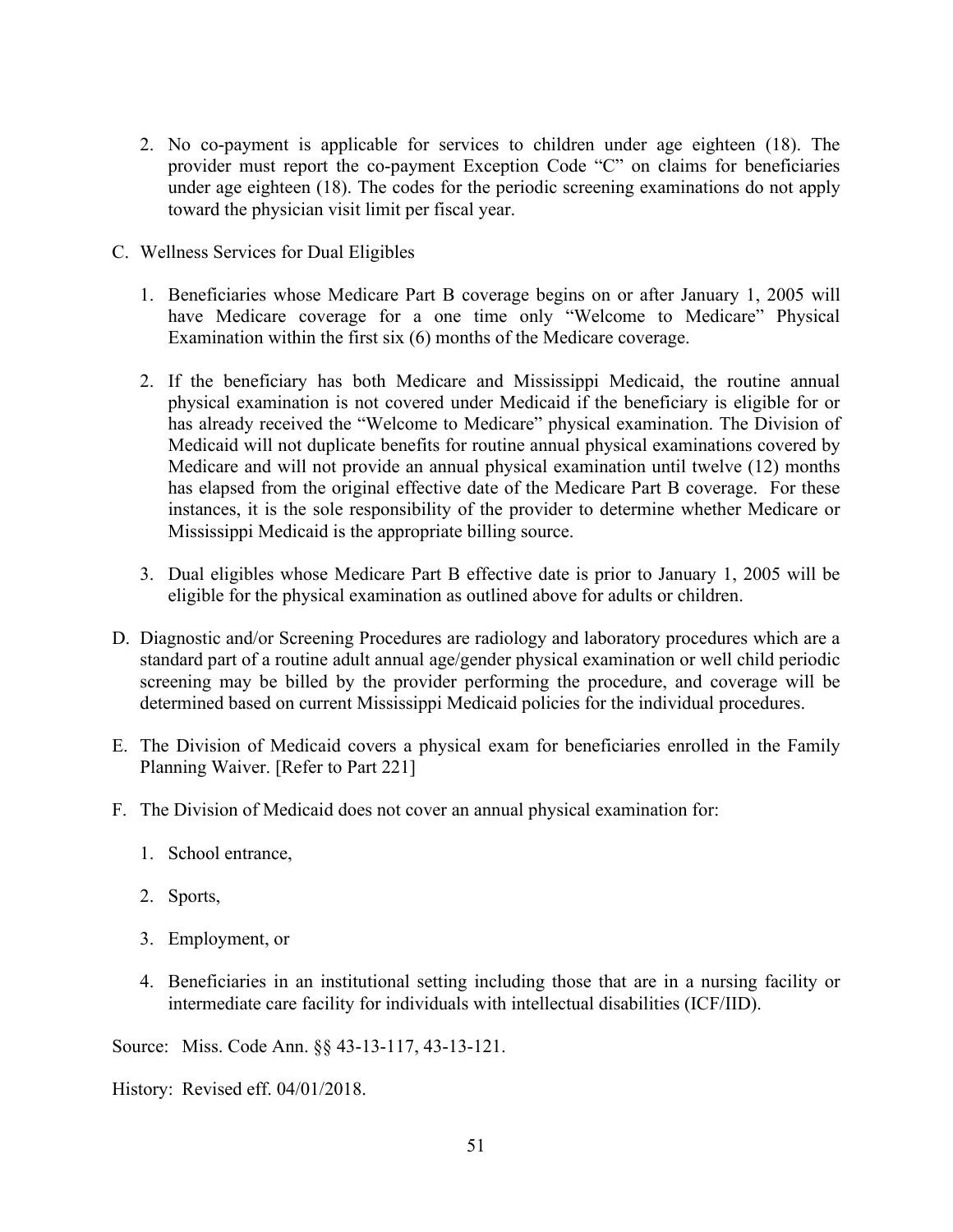## <span id="page-55-0"></span>*Rule 5.4: Tobacco Cessation*

- A. Tobacco Cessation Medications The following types of tobacco cessation medications are covered in the Mississippi Medicaid program:
	- 1. Over-the-counter nicotine products,
	- 2. Legend or prescription nicotine replacement products,
	- 3. Bupropion Hydrochloride, and
	- 4. Varenicline Tartrate.
- B. A physician's prescription will be required for all legend and over-the-counter tobacco cessation medications. Each prescription will count toward the monthly limit.
- C. The Division of Medicaid will monitor the beneficiary's utilization of tobacco cessation products for over utilization or misuse; and in instances where there are patterns suggesting over utilization or misuse, the prescribing physician(s) will be contacted for justification of medical necessity.

Source: Miss. Code Ann. § 43-13-121

<span id="page-55-1"></span>*Rule 5.5: Mobile Medical Units Other Than Independent Diagnostic Treatment Facilities* 

- A. For Division of Medicaid purposes, a mobile medical unit is defined as a self-contained facility or unit that can be moved, towed, or transported from one location to another and provides prevention, screening, diagnostic, and treatment services. This rule and definition excludes services provided in an Independent Diagnostic Treatment Facility (IDTF). See Part 219, Rule 1.3.
- B. Mobile medical units must satisfy the following criteria:
	- 1. Must be owned and operated by a current Medicaid provider that has a permanent fixed office location where healthcare services are provided during normal business hours on a daily basis and the fixed office location is available for contact twenty-four (24) hours a day, seven (7) days a week.
	- 2. Must maintain fixed schedule for locations.
	- 3. Must have a separate Medicaid provider number from the permanent fixed office location
	- 4. Must have a physician, physician assistant, dentist, certified audiologist, chiropractor, pharmacist, optometrist, ophthalmologist, or nurse practitioner available to furnish direct patient care services at all times during business hours.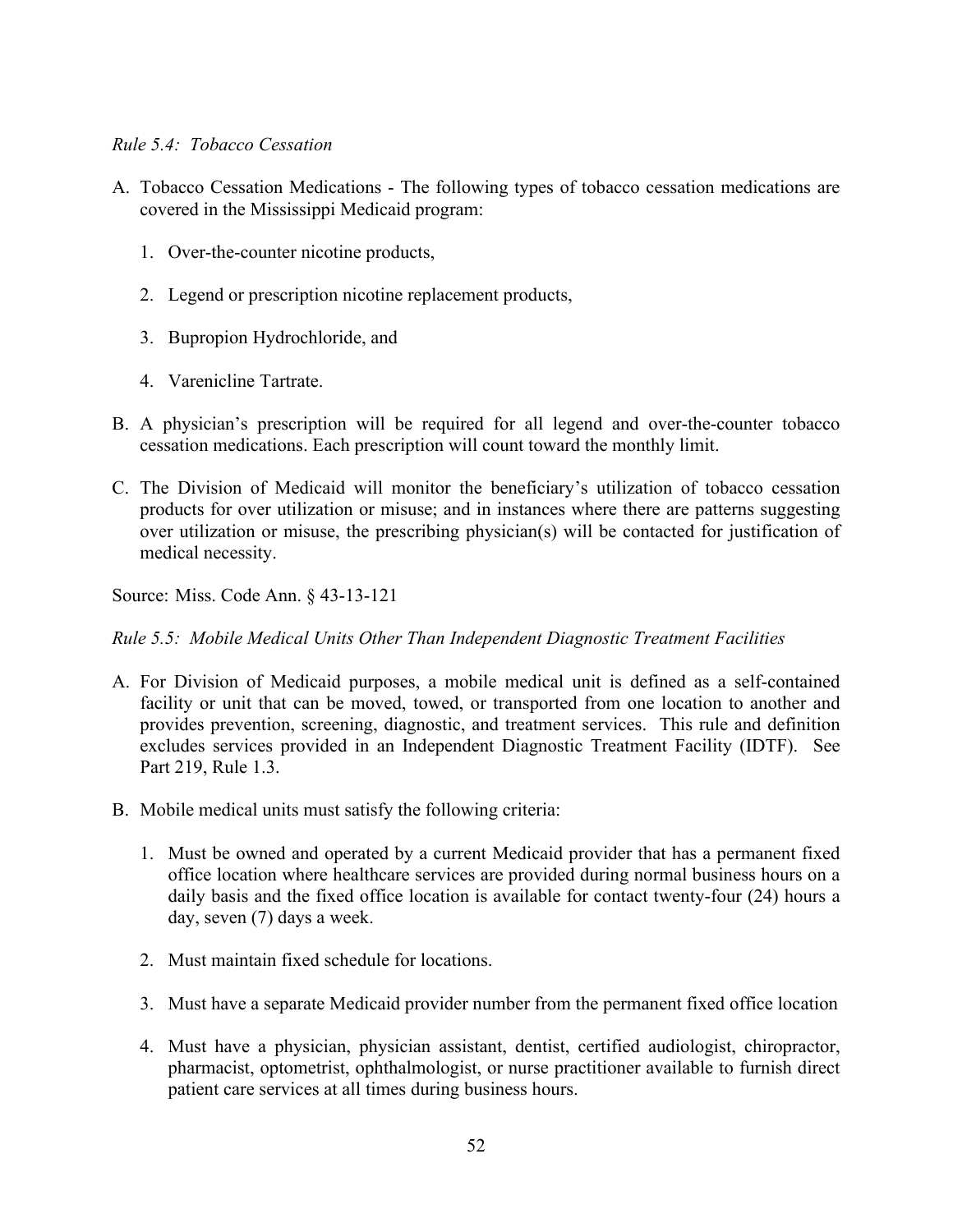- 5. Must have a written procedure that includes emergency follow-up care for beneficiaries treated in the mobile medical unit and arrangements for treatment in a facility which is permanently established in the area.
- 6. Must have communication capabilities which will enable the staff to contact necessary emergency personnel in the event of an emergency.
- 7. Must ensure the driver of the mobile unit possesses a valid Mississippi driver's license of the appropriate class, the vehicle has a current Mississippi motor vehicle tag, and the vehicle has had a current Mississippi motor vehicle inspection.
- 8. Must comply with all applicable federal, state, and local laws, regulations and ordinances governing biohazard waste, waste water (black and grey), construction, safety, sanitation, insurance, and zoning.
- 9. Must be accessible in accordance with the Americans with Disabilities Act.
- 10. Must have properly functioning sterilization system for sterilizing reusable medical equipment.
- 11. Must have access to an adequate supply of potable (suitable for drinking) and portable water, including hot water.
- 12. Must have access to toilets and sanitary hand washing facilities.
- C. All service limits apply, and services are subject to all rules and regulations applied by the Mississippi Division of Medicaid for each program area.
- D. Documentation
	- 1. Beneficiary records must be maintained at the permanent fixed physical office location and a copy of the beneficiary's record must be maintained in the mobile unit.
	- 2. At a minimum, the records must contain the following on each beneficiary:
		- a) Date of service,
		- b) History taken on initial visit,
		- c) Chief complaint on each visit,
		- d) Tests, radiographs and results. Radiographs must be legible, contain the beneficiary's name and the date, and must be maintained on file with the beneficiary's records,
		- e) Diagnosis,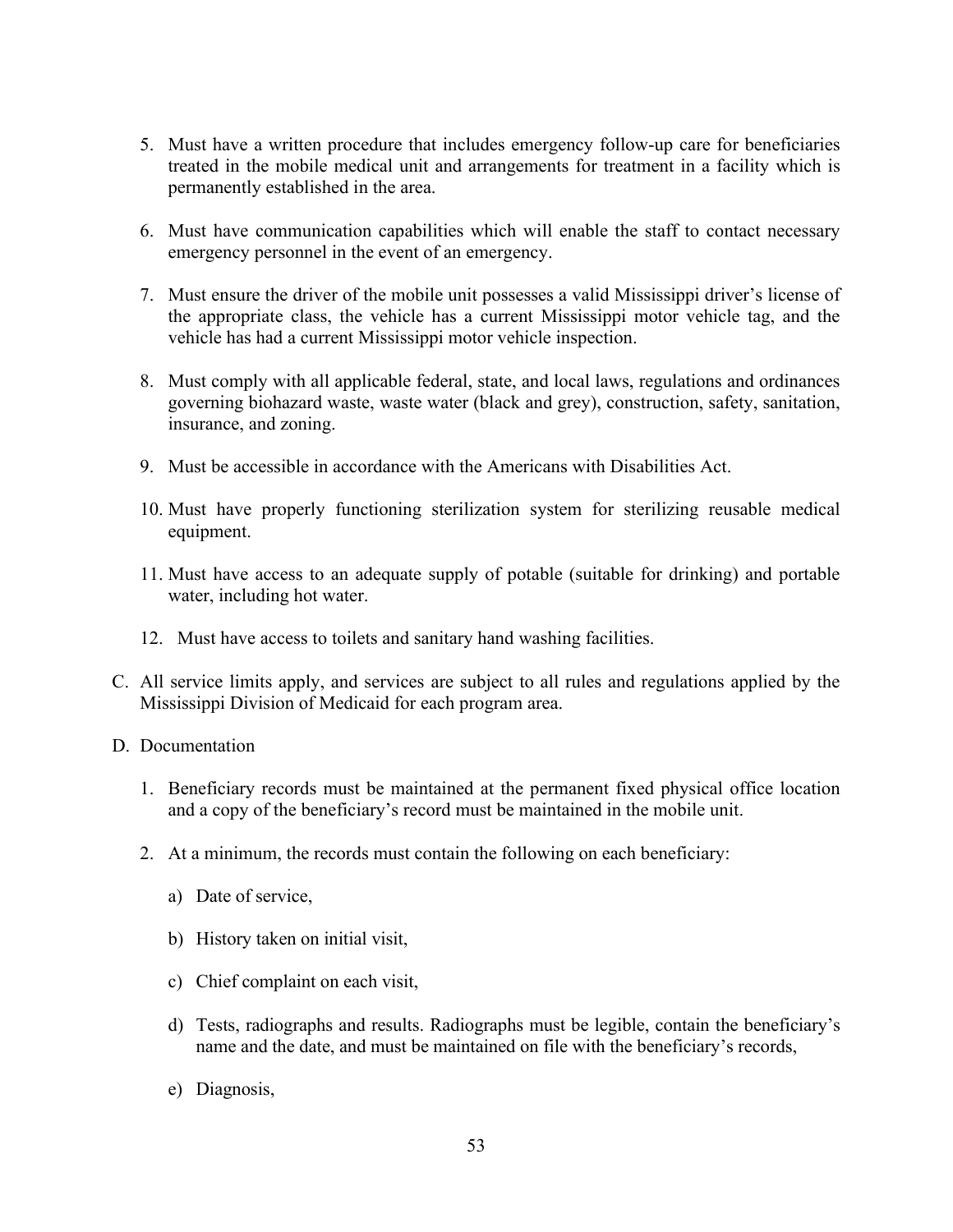- f) Treatment, including prescriptions,
- g) Signature or initials of provider after each visit, and
- h) Copies of hospital and/or emergency room records that are available.
- 3. Providers must maintain proper and complete documentation to verify the services. The provider has full responsibility for maintaining documentation to justify the services provided. Maintenance of all records should be in compliance with Part 200, Chapter 1, Rule 1.3.

Source: Miss. Code Ann. § 43-13-121; Americans with Disabilities Act

<span id="page-57-0"></span>*Rule 5.6: Diabetes Self-Management Training (DSMT)*

- A. The Division of Medicaid defines Diabetes Self-Management Training (DSMT) as an interactive and collaborative process through which beneficiaries with diabetes gain the knowledge and skills needed to modify their behavior and self-manage the disease and its related conditions.
- B. The Division of Medicaid does not enroll a provider for the sole purpose of performing DSMT because DSMT is not a separately recognized provider type. The provider seeking reimbursement for DSMT must meet all of the required criteria set forth in Miss. Admin. Code Part 200, Rule 4.8 in addition to being:
	- 1. A current Mississippi Medicaid provider,
	- 2. Located in the State of Mississippi, and
	- 3. Accredited by the American Diabetes Association (ADA) or the American Association of Diabetes Educators (AADE).
- C. The Division of Medicaid covers DSMT when medically necessary, ordered by a physician, physician assistant, or nurse practitioner who is actively managing the beneficiary's diabetes, prior authorized by the Utilization Management/Quality Improvement Organization (UM/QIO), the Division of Medicaid, or a designated entity and when all the following criteria are met:
	- 1. The beneficiary has been diagnosed with diabetes by a physician,
	- 2. The services are provided under the direct supervision of a physician, physician assistant, nurse practitioner, pharmacist or a registered nurse certified as a diabetes educator, and
	- 3. The program meets the current ADA training standards.
- D. The DSMT Plan of Care must include, but is not limited to: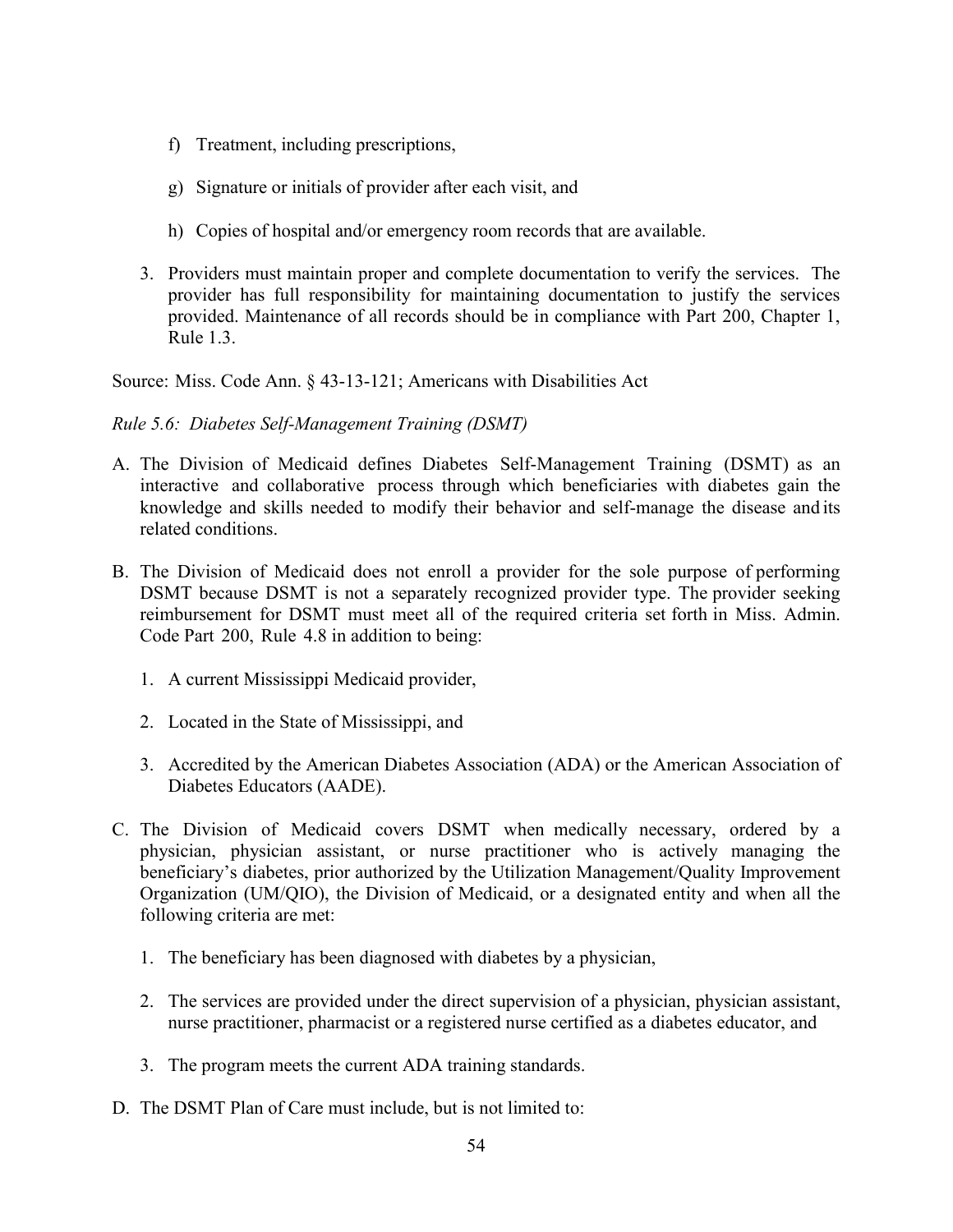- 1. An assessment of the beneficiary's specific needs for training,
- 2. Identification of the beneficiary's specific diabetes self-management goals,
- 3. Behavioral interventions directed toward helping the beneficiary achieve identified selfmanagement goals, and
- 4. Evaluation of the beneficiary's progress towards identified self-management goals.
- E. DSMT includes:
	- 1. One (1) initial training per lifetime which:
		- a) Must be provided within a continuous six (6) month period which begins with the initial individual assessment visit.
		- b) Cannot exceed a total of seven (7) hours, provided in increments no less than thirty (30) minutes, which:
			- 1) May include up to one (1) hour of individual training for assessment of the beneficiary's training needs.
			- 2) Includes up to six (6) hours of training in a group setting consisting of two (2) or more individuals except when the ordering physician determines:
				- (a) A beneficiary would benefit from individual sessions instead of group sessions which the physician's order must include a statement specifying DSMT training in individual sessions along with an explanation, or
				- (b) A medical condition prevents the beneficiary from completing the seven (7) hours of initial training within six (6) months. Prior authorization for an extension to the six (6) month time-frame must be obtained from the UM/QIO.
	- 2. Follow-up training which:
		- a) Must be ordered by the physician actively managing the beneficiary's diabetes, including documentation in the medical record of the specific medical condition that the follow-up training must address,
		- b) Is furnished any time in a year following the year in which the beneficiary completes the initial training,
		- c) Includes a maximum of two (2) hours each year,
		- d) Is furnished in increments of no less than thirty (30) minutes, and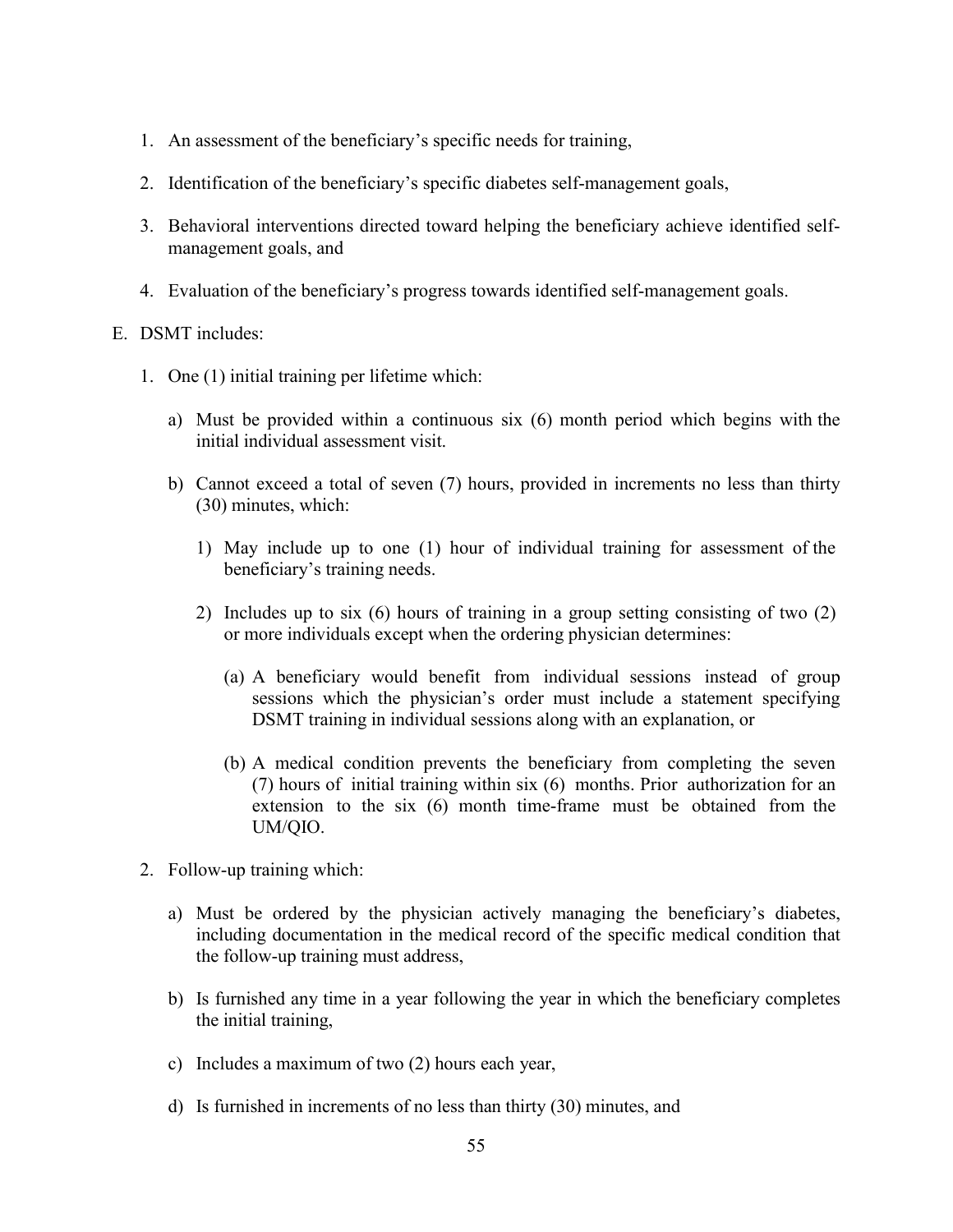- e) Is provided in group sessions consisting of two (2) or more individuals unless the ordering physician determines a beneficiary would benefit from individual sessions instead of group sessions. The physician's order must include a statement specifying DSMT training in individual sessions along with an explanation.
- F. Beneficiaries under the age of eighteen (18) must be accompanied by a parent/guardian/legal representative.
- G. The Division of Medicaid pays for all medically necessary services for Early and Periodic Screening, Diagnosis, and Treatment (EPSDT)-eligible beneficiaries in accordance with Part 223 of Title 23, without regard to service limitations and with prior authorization.

Source: 42 CFR § 410.141; Miss. Code Ann. §§ 43-13-117, 43-13-121.

- History: Moved from Miss. Admin. Code Part 202, Rule 2.11 and revised Miss. Admin. Code Part 200, Rule 5.6.C. eff. 12/01/2015; New Rule eff. 04/01/2015.
- *Rule 5.7: Electronic Health Records*
- A. The Division of Medicaid recognizes an electronic health record (EHR) as an electronic version of a beneficiary's medical history and key administrative clinical data relevant to a beneficiary under the care of a particular provider, that is maintained by a provider over time, and may include, but is not limited to:
	- 1. Demographics,
	- 2. Progress notes,
	- 3. Problems,
	- 4. Medications,
	- 5. Vital signs,
	- 6. Past medical history,
	- 7. Immunizations,
	- 8. Laboratory data, and
	- 9. Imaging data.
- B. A provider may use an electronic signature (e-signature) in an EHR. E-signatures in EHR must: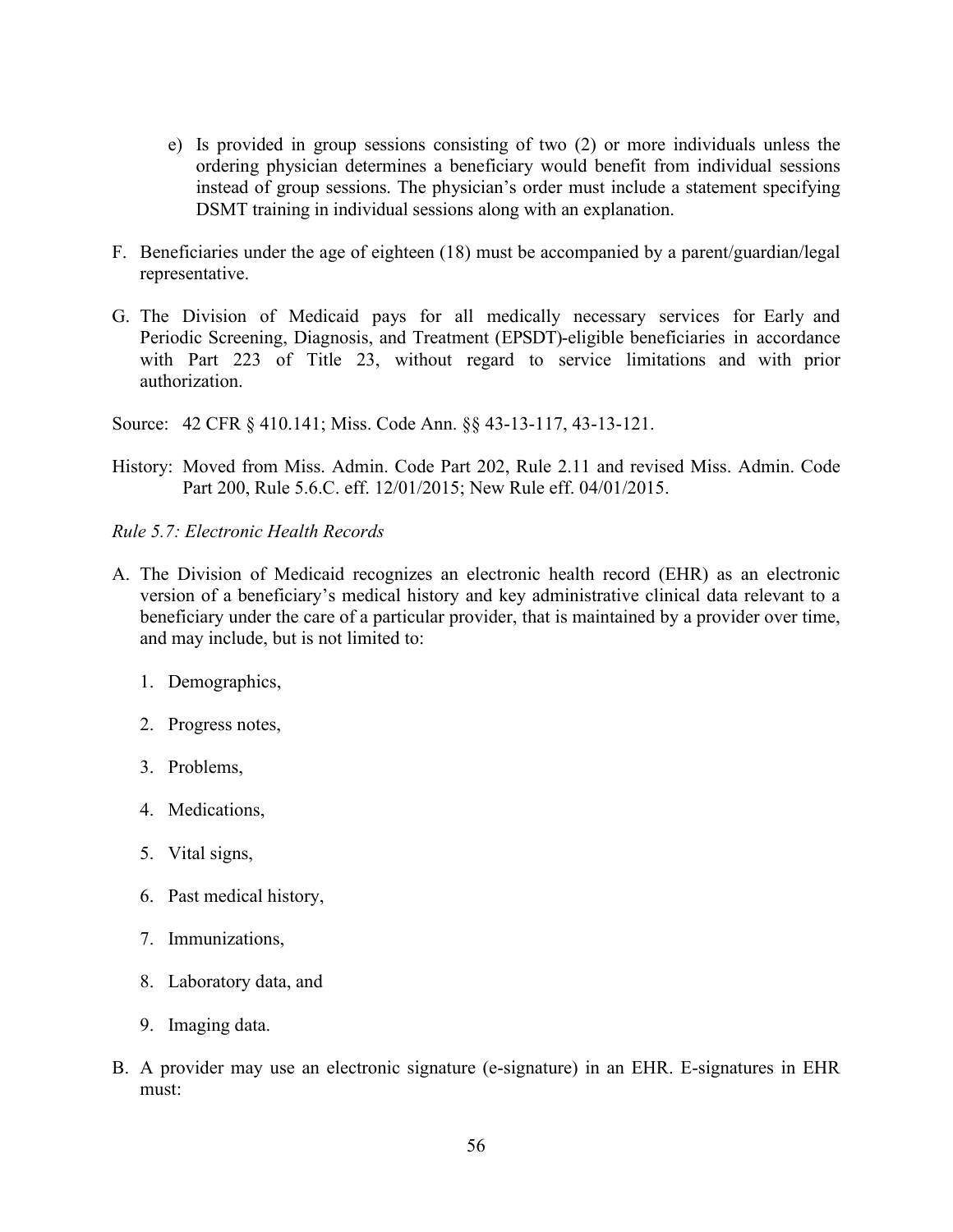- 1. Meet certified electronic health record technology (CEHRT) criteria according to the National Institute of Standards and Technology (NIST) and the Office of the National Coordinator for Health Information Technology (ONC) standards,
- 2. Be in compliance with both Uniform Electronic Transactions Act (UETA) and Electronic Signatures in Global and National Commerce Act (ESIGN Act) standards, and
- 3. Maintain compliance with the Health Insurance Portability and Accountability Act (HIPAA) in regards to the access, transfer, storage and signing of EHRs.
- 4. Comply with Division of Medicaid requirements regarding e-signatures. [Refer to Miss. Admin. Code Part 200, Rule 1.10.]
- C. A beneficiary may use an e-signature in an EHR. The beneficiary must:
	- 1. Consent to the use of an electronic signature when completing necessary forms, including, but not limited to, the consent for treatment.
	- 2. Be given the option to use an electronic or handwritten signature.
	- 3. Be furnished an electronic or printed copies of all documents electronically signed.
	- 4. Comply with Division of Medicaid requirements regarding e-signatures. [Refer to Miss. Admin. Code Part 200, Rule 1.10.]

Source: 42 C.F.R. § 435.907; Miss. Code Ann. §§ 43-13-117, 43-13-121, 75-12-1 et. seq.

History: Revised eff.04/01/2020; New eff. 07/01/2019.

## <span id="page-60-0"></span>**Part 200 Chapter 6: Indian Health Services**

#### <span id="page-60-1"></span>*Rule 6.1: Provision of Indian Health Services*

Governmental responsibility for the provision of health services to the American Indian/Alaskan Native (AI/NI) population evolved through numerous Supreme Court decisions, treaties, Executive Orders, and legislation. Principal legislation authorizing federal funds for health services came through the Snyder Act of 1921. The Transfer Act of 1954 transferred the responsibility for Indian health services from the Bureau of Indian Affairs to the Department of Health, Education and Welfare (HEW), now the Department of Health and Human Services (DHHS). The Indian Health Service (IHS), an agency within DHHS, was established as the agency responsible for providing federal health services to the American Indian/Alaskan Native (AI/AN) population. The Indian Self-Determination and Education Assistance Act (Public Law 93-638, as amended) gave Tribes the option of assuming the operation of health services and community programs from Indian Health Services (IHS) or remaining within the IHS administered system. Subsequently the Indian Health Care Improvement Act (Public Law 94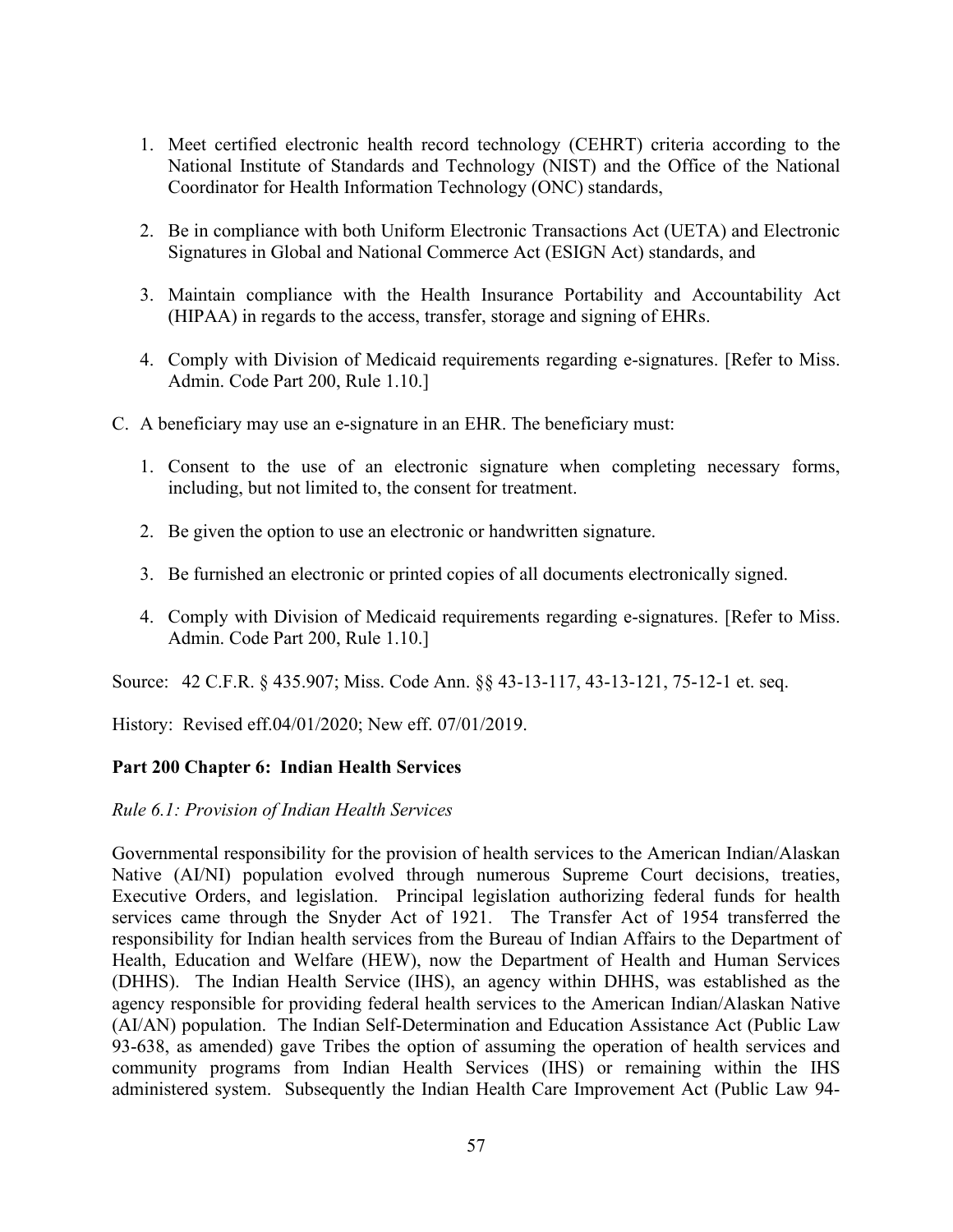437) was enacted to provide the quality and quantity of health services needed to elevate the health status of American Indians/Alaska Natives and to encourage maximum participation of tribes in the planning/management of those services.

Source: Miss. Code Ann. § 43-13-121; Public Law 93-638; Public Law 94-437

## <span id="page-61-0"></span>*Rule 6.2: Beneficiary Enrollment*

Applicants of American Indian/Alaskan Native descent are subject to the same eligibility criteria as any other applicant. Refer to Part 200, Chapter 3, Rule 3.1.

Source: Miss. Code Ann. § 43-13-121; 42 CFR § 136.12

## <span id="page-61-1"></span>*Rule 6.3: Provider Enrollment/Participation Requirements*

- A. Indian Health Service (IHS) Facilities/Tribal 638 Health Facilities In accordance with Sec. 1911.[42 U.S.C. 1396j] (a) (b) the Division of Medicaid accepts Indian Health Service Facilities/Tribal 638 Health Facilities as Medicaid providers on the same basis as other qualified providers. IHS/Tribal 638 facilities must meet all applicable standards for state licensure but need not obtain a state license. Refer to Part 200 Chapter 4, Rule 4.2 for Conditions of Participation.
- B. All Other Providers All other providers must complete the enrollment requirements for their respective provider type. Refer to Part 200 Chapter 4, Rule 4.2.

Source: Miss. Code Ann. § 43-13-121; 42 USC 1396j(a)(b)

#### <span id="page-61-2"></span>*Rule 6.4: Covered Services*

American Indians/Alaskan Natives who meet the Division of Medicaid eligibility criteria receive the same benefits as any other beneficiary in the same category of eligibility. All limitations, exclusions, and prior authorization requirements apply.

Source: Miss. Code Ann. § 43-13-121; 42 CFR § 136.11

#### <span id="page-61-3"></span>*Rule 6.5: Reimbursement*

A. Indian Health Service (IHS) Facilities/Tribal 638 Health Facilities/Providers

- 1. In accordance with Social Security Act, the Division of Medicaid will reimburse Indian Health Service Facilities/Tribal 638 Health Facilities/Providers as follows:
	- a) Inpatient Hospital per diem rate
	- b) Outpatient Hospital, includes physician and clinic services encounter rate